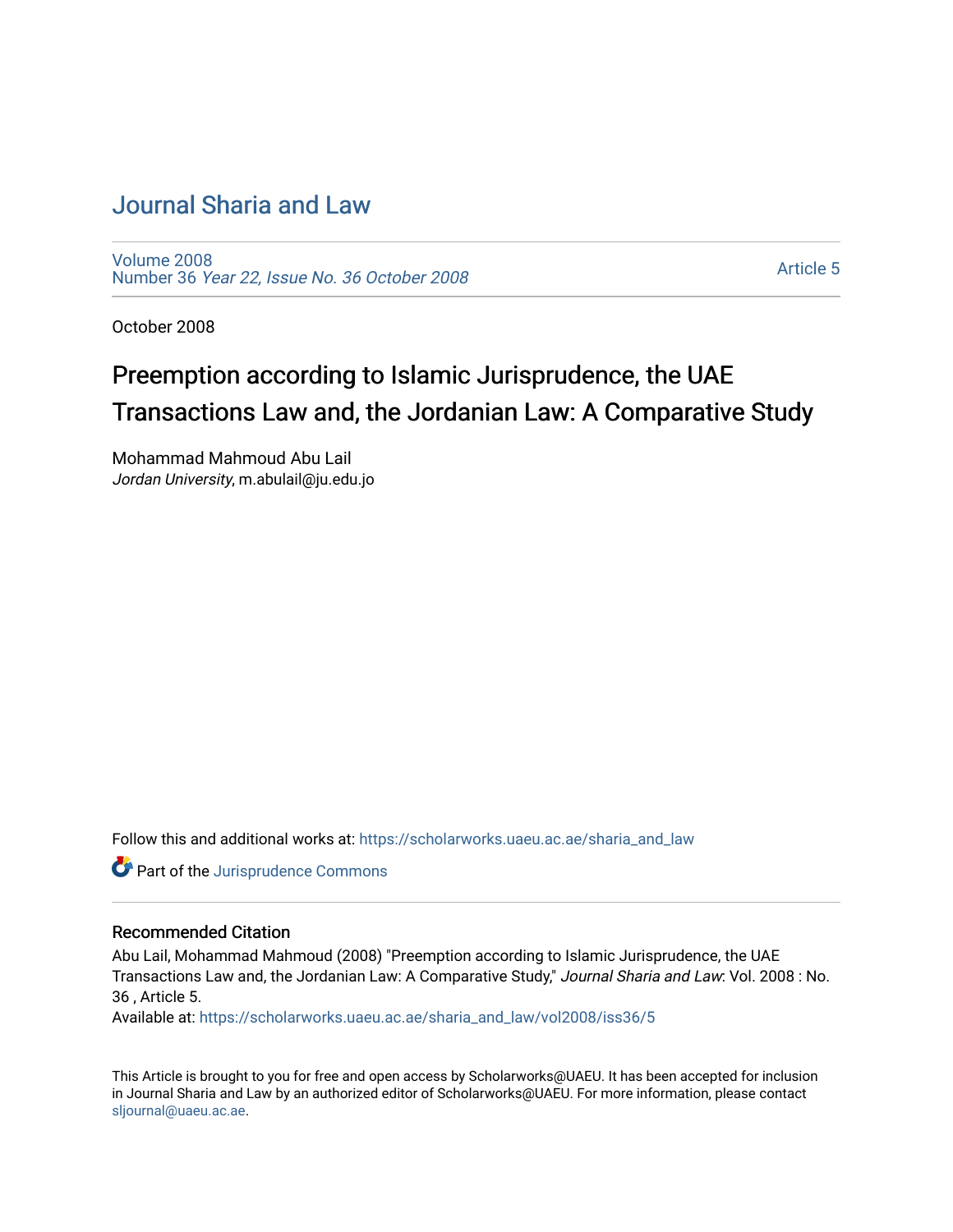## Preemption according to Islamic Jurisprudence, the UAE Transactions Law and, the Jordanian Law: A Comparative Study

#### Cover Page Footnote

Dr. Mohamed Mahmud Abulail Assistant Professor of Jurisprudence Faculty of Sharia - University of Jordan m.abulail@ju.edu.jo

This article is available in Journal Sharia and Law: [https://scholarworks.uaeu.ac.ae/sharia\\_and\\_law/vol2008/iss36/5](https://scholarworks.uaeu.ac.ae/sharia_and_law/vol2008/iss36/5)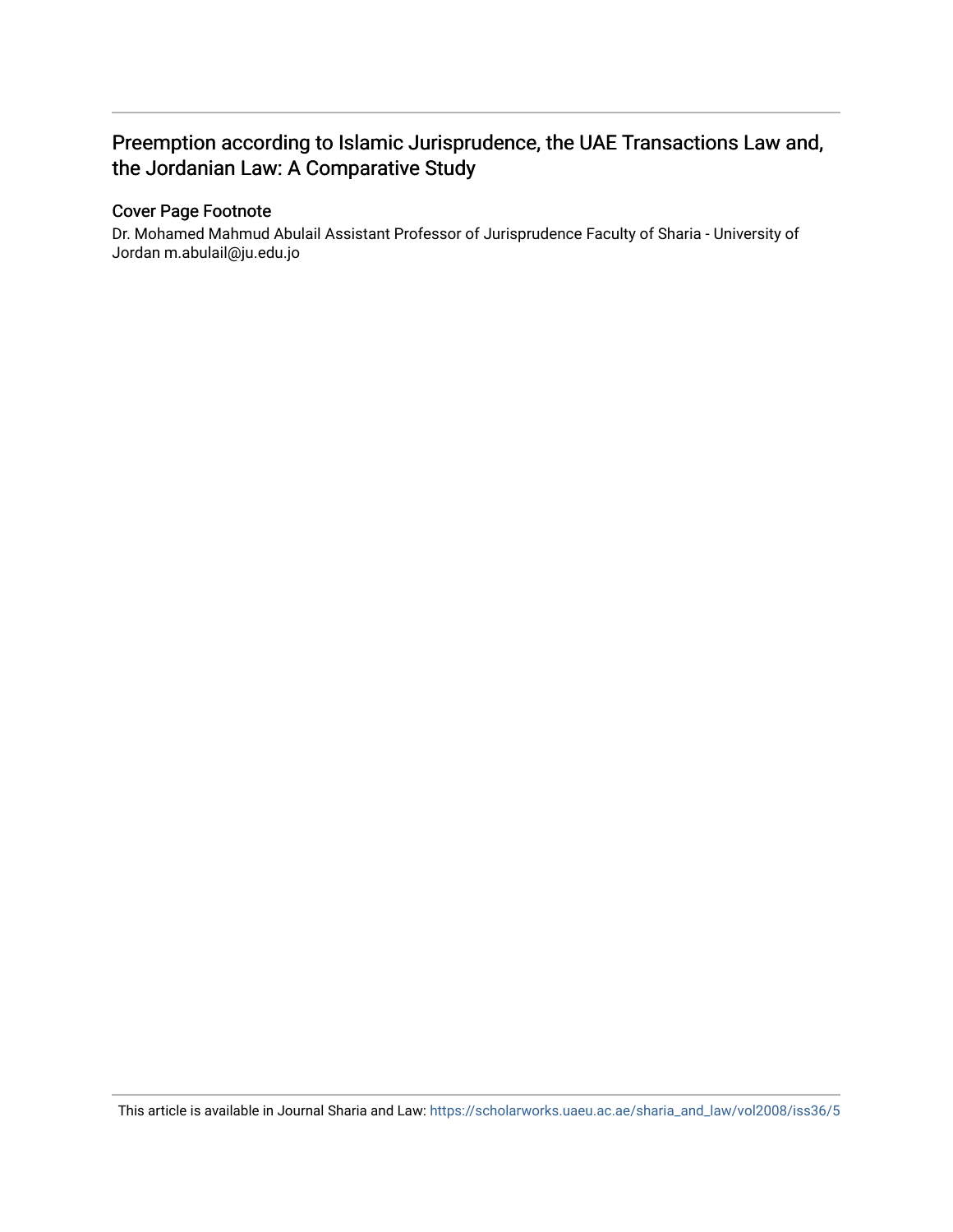د. محمد محمود أبو ليل

شفعة الجوار في الفقه الإسلامي والقانون المدني الأردني وقانون المعاملات المدنية الإماراتي ٌ

إعراو

د. محمد محمود أبوليل \*

بلغص البعث

إن موضوع الشفعة من الموضوعات التي عالجها الفقه الإسلامي بتفرد وأصــــالـة، وكان له في ذلك فضل السبق والريادة، وهو في الواقع نظام تطبيقي لقاعدة أصلية مـــن قواعد الفقه وهي قاعدة " الضرر زال" .

وهذا البحث يتناول بالدراسة والبحث موضوع شفعة الجوار من خلال بيان تعريفها في الاصطلاح الشرعي وفانون المعاملات الإمساراتي وبيسان مسشروعيتها وحكمتهسا وطبيعتها ويعد ذلك بيان مذاهب الفقهاء في شفعة الجوار.



أجيز للنشر بتاريخ ٢/١٢/٩-٢٠م.<br>أستاذ الفقه المساعد– كلية الشريعة – الجامعة الأردنية. as as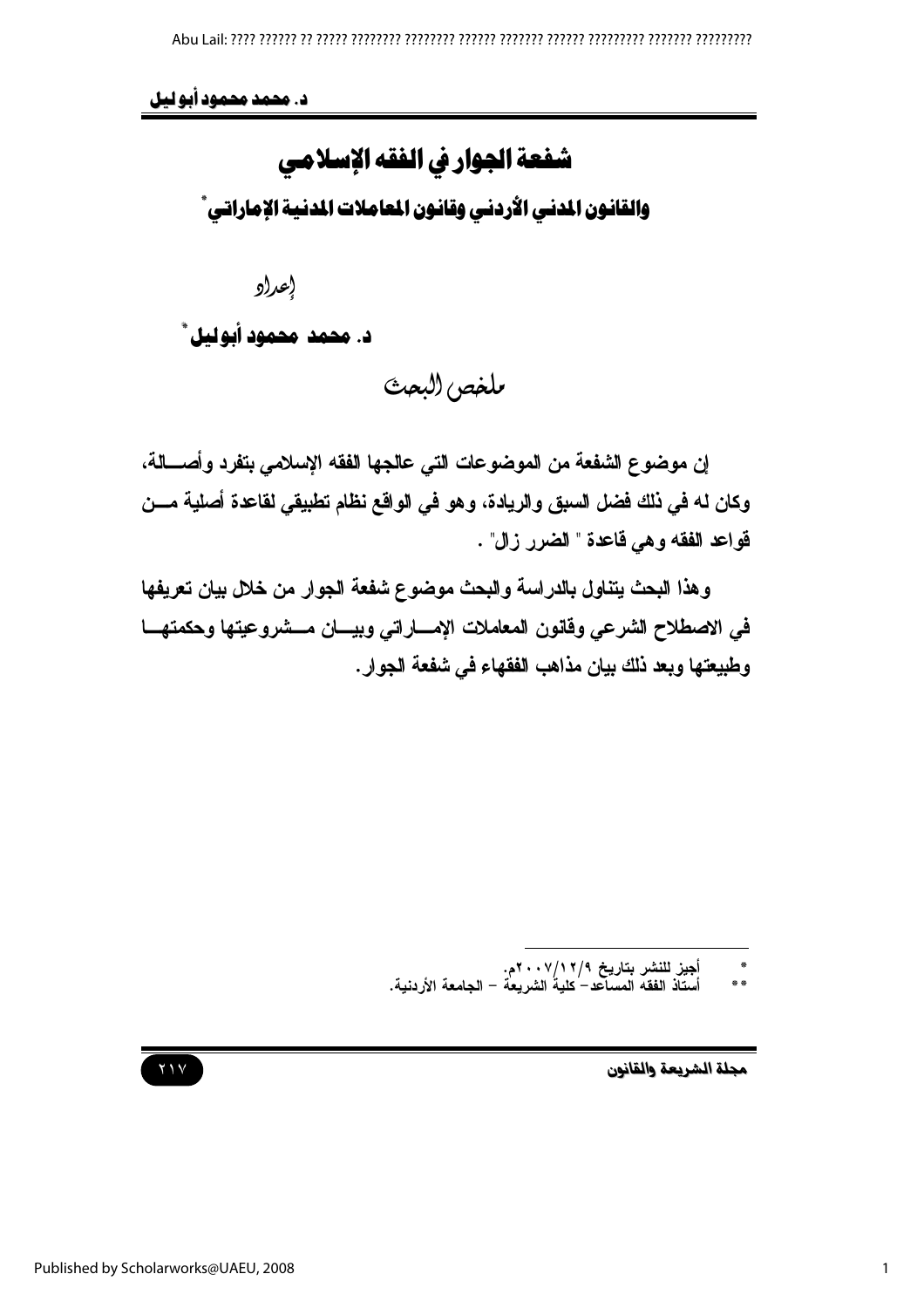مُقْتَلَهُمْ:

الحمد لله رب العالمين، والصلاة والسلام على أشرف الأنبياء والمرسلين، ســــيدنـا محمد، وعلى آله وصحبه أجمعين، ومن تبعهم بإحسان إلى يوم الدين، وبعد:

فإن مما لا شك فيه أن موضوع الشفعة من موضوعات المعاملات التي عالجهــا الفقه الإسلامي بتفرد وأصالة، وكان له في ذلك فضل السبق والريادة، وهو في الواقـــع، نظام تطبيقي، لقاعدة أصيلة من قواعد الفقه، وهي قاعدة: "الضرر يزال".

وبالتالي فهو يكثف عن عظمة الفقه الإسلامي على نحو لا يطاولــــه أي فقــــه أو تشريع آخر.

وكانت نصوص الشريعة الإسلامية في الشفعة، وما تأسس عليها من قواعد، وما انبِني عليها من اجتهاد الفقهاء، هي المنبع الثر الذي نهلت منه القوانين التي أخذت بنظام الشفعة ضمن ما قررته من حقوق وقوانين مدنية، وذلك في البلاد الإســــلامية بعامــــة، والبلاد العربية بخاصة.

وأغلب الظن أن أكثر القوانين الأجنبية التي أخذت بالشفعة كانت عيالاً على الفقسه الإسلامي، وتأثَّرت به، بصورة أو بأخرى بفعل الاحتكاك والتواصل الحضاري.

ولم يرد إشارة للشفعة في القرآن الكريم، ولكن تكفلت السنة النبوية ببيانها، وأولاها الفقهاء حقها من الاجتهاد والتحليل، وغالباً ما يذكرونها بعد باب" الغصب "؛ لأنها تـــشبه الغصب في أنها تفضي إلى تملك الإسبان مال غيره بدون رضاه، ولكنها تختلــف عــن الغصب من فَبَل أن الغصب ما أخذ بالقهر عدواناً، والشفعة ما أخذ فهراً بالحق والإباحة.

وقِد تناول الشفعة، كثير من المحدثين في كتاباتهم المتعلقة بالملكية والأموال، مثل: كتاب "الملكية ونظرية العقد في الشريعة الإسلامية" للشيخ محمد أبسى زهـــرة، وكتــــاب

العدد السادس والثلاثين - شوال ٤٢٩ ٥هـ -أكتوبر ٢٠٠٨م

 $Y \wedge A$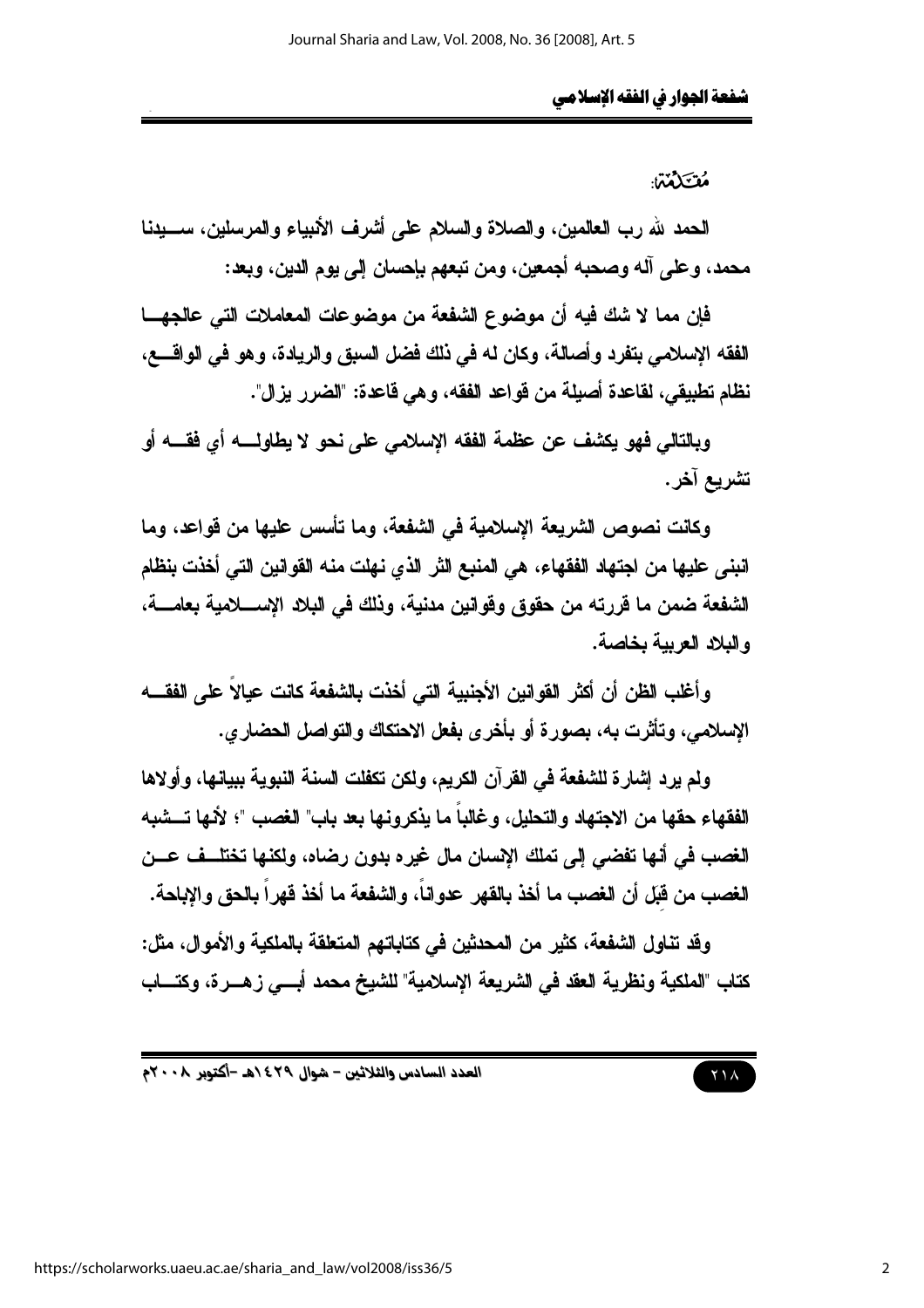### د. محمد محمود أبو ليل

"الأموال ونظرية العقد في الفقه الإسلامي" للأستاذ محمد يوسف موسى، وكتاب "أحكـــام المعاملات الشرعية" للأستاذ محمد على الخفيف، وكتاب "النبراس في الشفعة والسرهن والحوالة والميراث" للدكتور عبد الفتاح إدريس، وكتاب "قسضايا اقتسصادية معاصسرة" لمجموعة من المؤلفين، وفيه بحث عن "شفعة الجار" للدكتور ماجد "أبو رخية".

كما تناولها من زاوية القانون المدنى كتاب "الوسيط في شرح القــــانون المــــدني" للأستاذ عبد الرزاق السنهوري، وكتاب "الشفعة" للأستاذ محمد كامل المرســـي، وكتــــاب "الشفعة في فانون المعاملات" للأستاذ الخواص العقاد، وكتاب "الشفعة" للدكتور نبيل سعد، وكتاب الأموال له أيضاً.

وقد أحببت في هذا البحث أن أتناول جانباً من هذا الموضوع، وهو شفعة الجار ، لما ترتب عليها في المجتمعات التي تأخذ بها من إشكاليات وتداعيات.

وقد سلكت في هذا البحث مسلكاً استقرائياً تحليلياً، حيث قمت بتتبع واستقراء آراء الفقهاء في المسألة وعرضها بأسلوب مقارن بين المذاهب، مع بيان ما اعتمدوا عليـــه من أدلة نقلية وعقلية، وإجراء مناقشة ومحاكمة لهذه الأقوال بتجرد وموضوعية وصولاً إلى الراجح فيها بقدر الجهد والطاقة، مبيناً كذلك موقف القانون المدنى الأردنى وقسانون المعاملات الإماراتي منها.

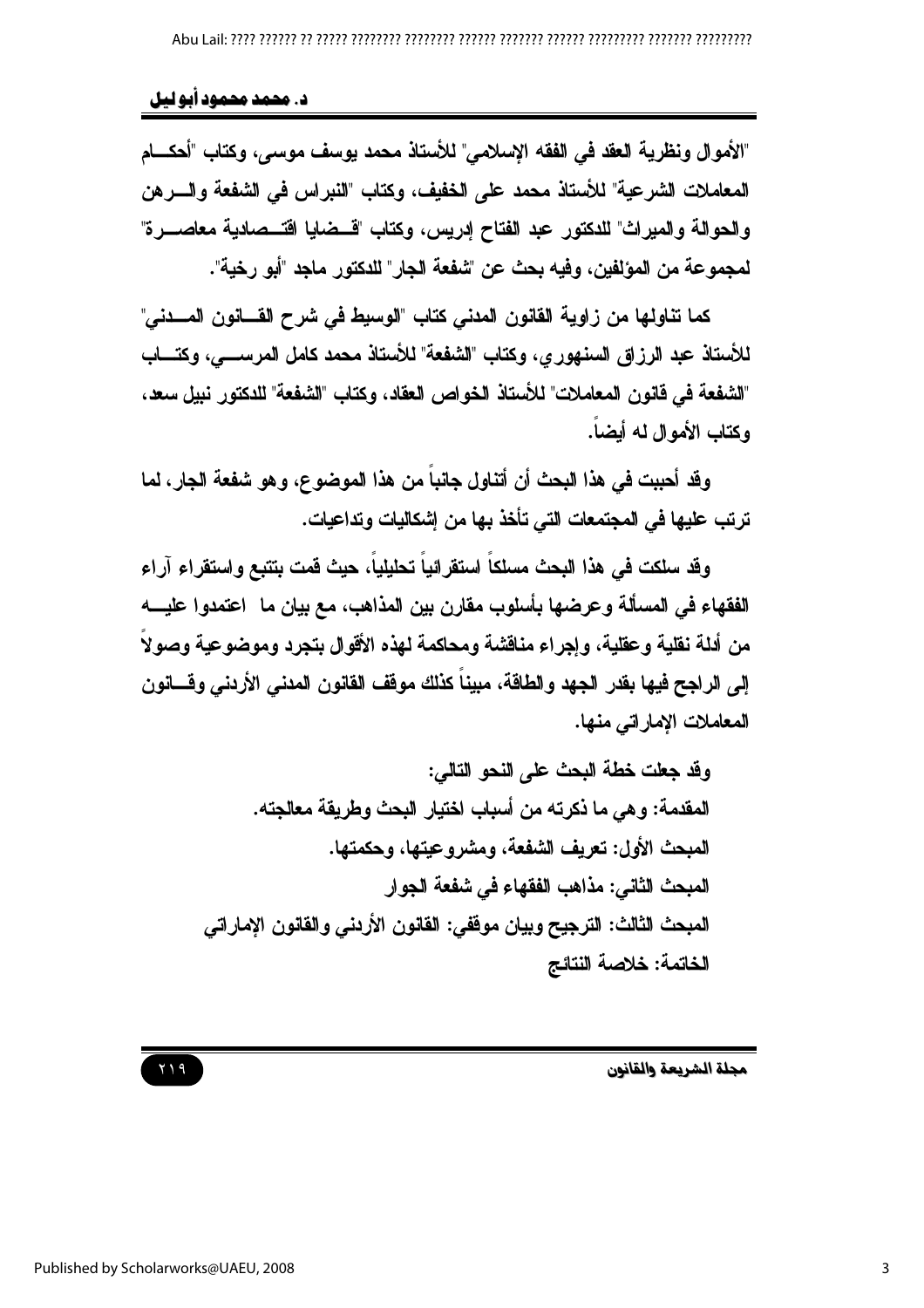المبحث الأول تعريف الشفعة المطلب الأول تعريف الشفعة

أهلا: لَغَة:

الشفعة لغة: بضم الشين وإسكان الفاء، وفي اشتقاقها عدة أقوال:

١ – هي مأخوذة من الشفع الذي هو ضد الوتر، وهو الزوج؛ لما فيه من ضم عدد إلى عدد أو شيء إلى شيء، وأصل ذلك أن مادة الشفع تدل على مقارنة الشيئين، ومنه الشفع خلاف الوتر ، تقول كان وتراً فشفعته، ومنه ناقة شفوع، وهي التي تجمـــع بـــين محلبين في حلبة واحدة، ومنه شفاعة الرجل لآخر؛ لأن الشفيع يكون ثاني المشفوع له استعيرت الكلمة لشفعة الدار والأرض؛ لأن الشفيع يضم الدار المشفوعة إلى ملكه<sup>(١)</sup>.

٢ –أصلها من الزيادة، فقد سئل أحمد بن يحيى عن اشتقاق الشفعة في اللغة فقال: هي الزيادة، وهو أن يشفعك فيما اشترى حتى تضمه إلى ما عندك فيزيده وتشفعه بـــــه، أي: أنه كان ولحداً فضممت إليه ما زاد وشفعته به، ومن ذلك فوله تعالى: "من يـــشفع شفاعة حسنة<sup>(٢)</sup>"، أي: من يزد ع*م*لاً إلى عمل.

٣– وفيل: إن الشفعة مأخوذة من الشفاعة؛ لأنه يتشفع بنصيبه إلى نصيب الآخر.

وفَيل: لأنهم كانوا في الجاهلية إذا باع الشريك حصته أتى المجــــاور شــــافعاً إلــــى المشتر ي لبوليه ما اشتر اه<sup>(٣)</sup>.

مقاييس اللغة لابن فارس ٢٠١/٣ – الجمهرة لابن دريد ٢٠/٣ ط دائرة المعارف العثمانية بحيدر أباد<br>الدكن ١٣٤٥هـــ.  $(1)$ 

 $(1)$ 

 $\gamma$   $\gamma$ .

أنيس الفقهاء ٢٧١/١ – التعــاريف ٤٣٢/١ – الزاهــر ٢٤٣/١ – مختــار الــصحاح ١ /١٤٤ –  $\mathcal{L}(\mathbf{r})$ القاموس المحيط ٩٤٨/١ – لسان العرب ١٨٣/٨– شرح الزرفانى ٧٥/٣٪.

العدد السادس والثلاثين - شوال ٤٢٩ ٥هـ -أكتوبر ٢٠٠٨م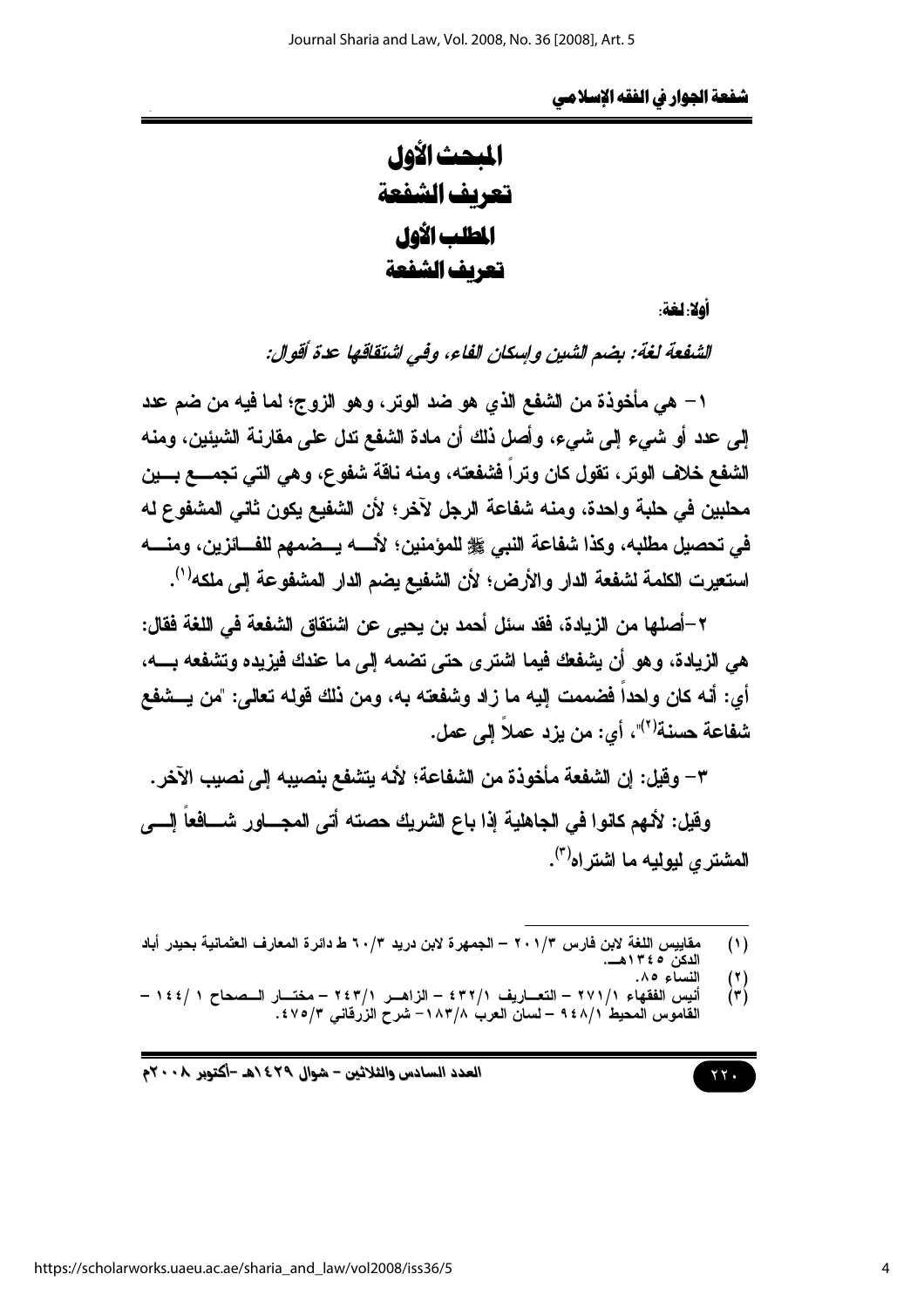د. محمد محمود آبو لیل

وقد ذكر بعض الفقهاء: أن هذه الكلمة لم تعرف قبل الإسلام، فقد جاء في البيسان للعمران*ي* أن الشفعة من أمر الإسلام ولم تكن في الجاهلية<sup>(٤)</sup>.

وقال ابن حزم: "هي لفظة شرعية لم تعرف العرب معناها قبل رسول الله ﷺ، كما لم يعرفوا معنى الصلاة والزكاة ونحوها حتى بينها الشارع<sup>(0)</sup>"، وكذا في العيني<sup>(٦)</sup>. ثانيا: اصطلاحا:

عرف الفقهاء الشفعة من الناحية الشرعية بتعاريف عديدة، نختار منها التعساريف الآتمة:

حرفها الحنفية بأنها: "تملك البقعة جبراً على المشترى بما فام عليه"<sup>(٧)</sup>.

– وعرفها ابن الحاجب من المالكية: بأنها "أخذ الـــشريك حـــصة شـــريكه جبـــراً شراءً". (^)

– وعند الشافعية: "حق تملك فهر ي يثبت للشريك القديم على الحادث فيمــــا ملـــك بعوض، بما ملك به؛ لدفع الضرر "<sup>(٩)</sup>.

– وعند الحنابلة: "هي استحقاق الإسبان انتزاع حصة شريكه من يد مشتريها"<sup>(١٠)</sup>.

- عمدة القاري ٢/٨ ٥٩  $(1)$
- البحر الرائق ١٤٣/٨ الدر المختار ٢١٦/٦ (V)
	- كفاية الطالب ٢٢٤/٢ A)
	- مغنى المحتاج ٢٩٧/٢.  $(9)$

مجلة الشريعة والقانون

Published by Scholarworks@UAEU, 2008

البيان للعمراني ٩٧/٧.  $\mathbf{f}$ 

المحل*ى ٨٩/٩*  $\left( \circ \right)$ 

والذي يبدو أن لهذه الكلمة جذورا في لغة العرب وعرفهم ؛ لأن كلمة الشفاعة وردت غير مرة فسي الْقَرْ أَنَّ الْكريم الذي نزل بلغتهم، ومن ذلك قوله تعالى " لا يملكون الشفاعة إلا من اتخذ عند الـــرحمن<br>عهدا "مريم(٨٧)، وكان من أسماء العرب شافع ومشفع، وفي الموطأ: "قال مالك إنه بلغه أن سعيد بن المسيب سئل عن الشفعة: هل فيها من سنة؟ فقال: نعم، الشفعة في الدور والأراضين ولا تكـــون إلا بين الشركاء"– المنتقى شرح الموطأ ١٩٩/٦، تنوير الحوالك ١٩٢/٢، ومعنى هذا القول أن سعيد بن المسبِب سئل عن نظام كان موجودا من قبل وهلٍ ورد فيهٍ سنة أم لا؟ وذكر أبو الوليد الباجي " أصل الشفعة أن الرجل كان إذا باع في الجاهلية منزلا أو حائطا أتاه الجار والشريك فيشفع إليه فيمًا بـــاع فشفعه وجعله أولى ممن بعد سببه فسميت شفعة" –المنتقى شرح موطأ مالك، للباجي ١٩٩/٦، أقول: إن الشفعة إذا كانتٌ معروفة عند العرب، فلا تعدو أن تكونّ من مكارم الأخلاق ومحاسّن العادات وليس من التشريع الملزم.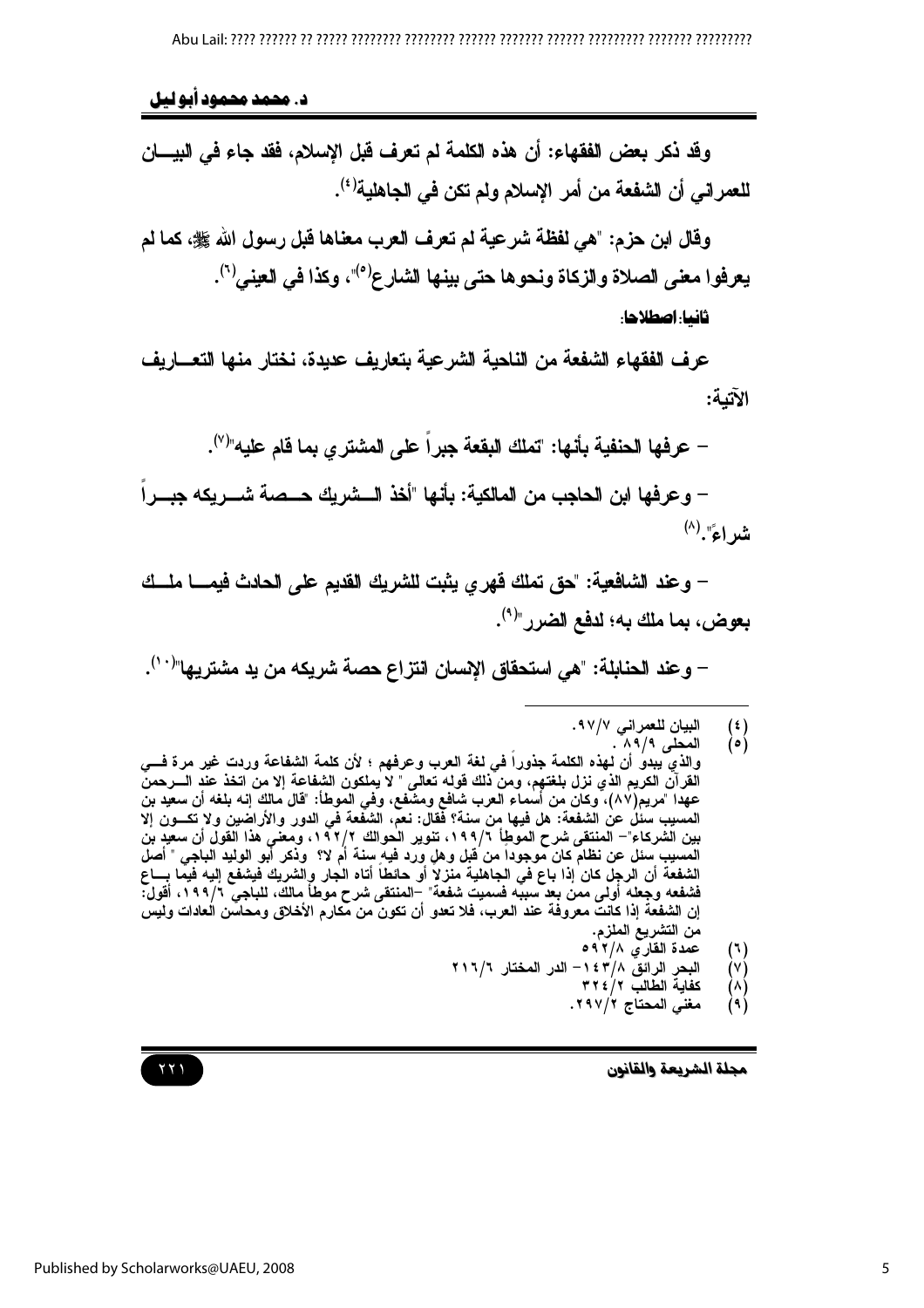ويتبين لنا من خلال استعراض هذه التعريفات أنها متقاربة المعنى، والخلاف فيهسا شكلي في الأغلب الأعم، أو يكون مرده لخلاف مذهبي في بعض أحكام الشفعة، ويمكـــن أن نبدى عليها الملاحظات الآتية:

١ – يؤخذ على تعريف الحنفية والمالكية أنهم جعلوا الشفعة هي التمليك والأخــذ، بينما هي في الواقع مجرد حق للتملك لا التملك نفسه؛ لأن نفس التملك يحصل بتسليم المشتري إياه بالرضا أو بحكم الحاكم وقضائه، ولذلك ناقش صــــاحب تكملة فتح القدير. هذه العبارة (التملك)، واعترض على صحتها لمنافاة ظاهرها مع قول الفقهاء: "إنها تثبت (أي الشفعة) بعقد البيع وتستقر بالإشهاد وتملك بِالأَخذِ، إذا سلمها المشترى أو حكم بِها الحاكم".

ومن جهة أخرى فإن المقصود من طلب الشفعة هو الوصول إلى تملك العقار ، ولو كانت تعني التملك نفسه فإنه لا مجال لجواز طلبهـــا؛ لأن حكـــم الشيء يقارن ذلك الشيء أو يعقبه ولا يتقدم عليه.

فالشفعة تعني مجرد حق التملك وليس حقيقة التملك، ولعل هذا مسراد الفقهاء ولكن تسامحوا بالعبار ة<sup>(١١</sup>).

- ٢ تراوحت ألفاظ التعاريف في التعيير عن حق الشفيع بأنه تملك أو حق التملك أو أخذ أو انتزاع، وكلها متفقة في جوهر المعنى وتعني الصيرورة إلـــي ملــك الآخر .
- ٣ كل التعاريف ذكرت، ولو بألفاظ متفاوتة، أن التملك بالشفعة يكون جبراً، وهذا قيد يخرج ما يؤخذ بالشراء الاختياري، إلا أن الشفعة قد تتم بالرضا والتفاهم،
- (١٠) المرداوي، الإنصاف ٢٥٠/٦ الكافي في فقه الإمام أحمد ٢/٢١٦ وانظر المغنــي لابــن قدامـــة ّ<br>(١١) تكملة فتح القدير ٢٣٩/٩-أو ٤٠٦/٧.

$$
\mathbf{r} = \mathbf{r} \mathbf{r}
$$

 $\gamma$   $\gamma$ 

العدد السادس والثلاثين - شوال ٢٩٤/هـ -أكتوبر ٢٠٠٨م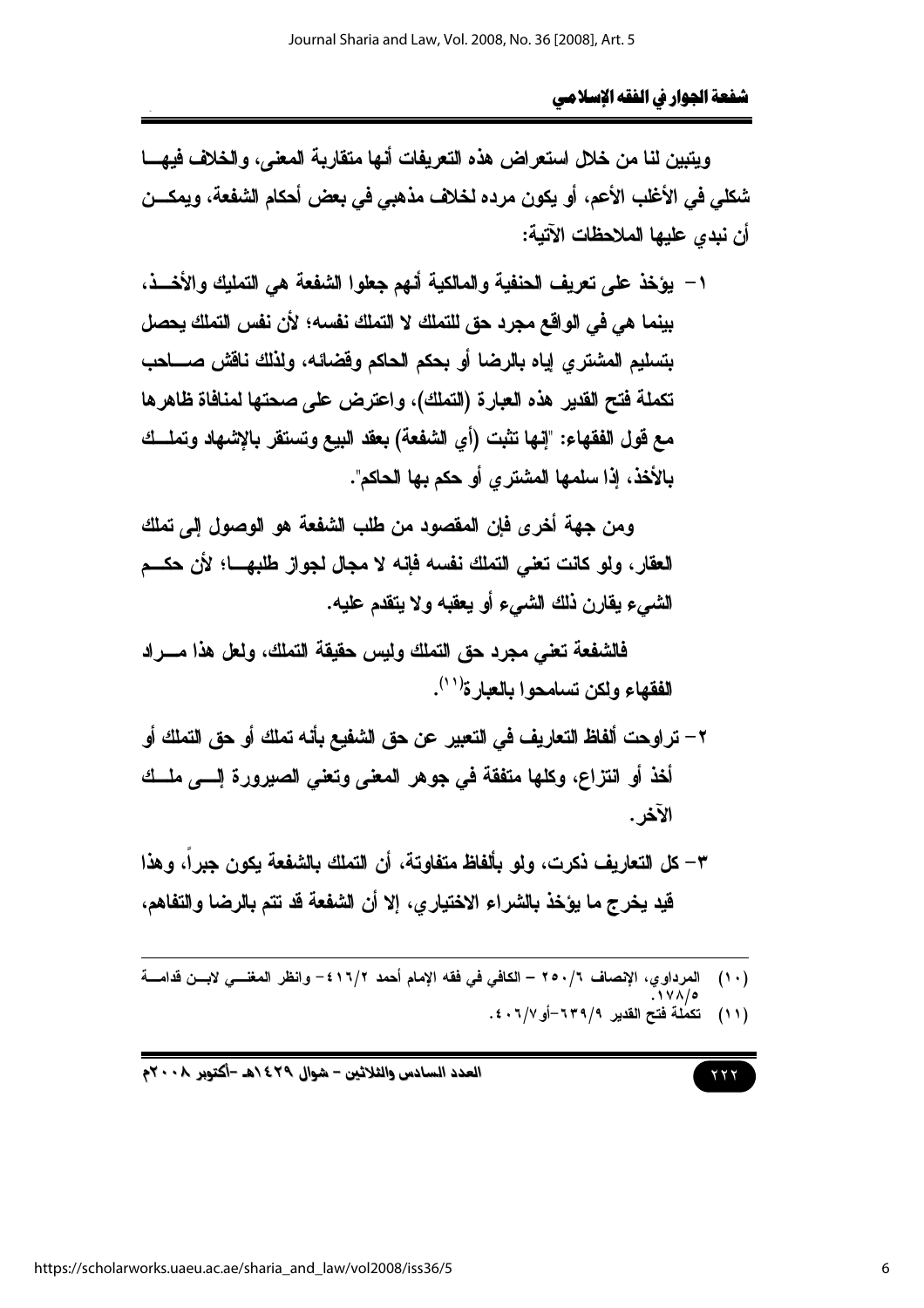د. محمد محمود آبو لیل

- ٤ أشارت جميع التعاريف إلى أن الشفعة فيما ملك بعوض أو شراء، وهو فيــد لإخراج ما ملك بهبة أو صدقة أو وصية.
- ٥ بعض التعاريف أغفلت ما يجب على الشفيع دفعه (كتعريف المالكية والحنابلة)، بينما ذكر ذلك تعريف الحنفية والشافعية، فعبر الحنفية عنه بما قسام عليسه، وعبر الشافعية عنه بما ملك به، وتعيير الحنفية أدق وأفسح ليتضمن ما تكبده المشترى من ثمن ومصاريف اقتضتها عملية الشراء كأجرة السمسرة وكتابة العقد وتسجيله، فيأخذ المشترى حقه من الشفيع كاملاً غير منقوص.("')
- ٦– حصرت التعاريف الثلاثة الأخيرة حق الشفعة للشريك، وهو يعكس موقسف أربابها في اقتضاء الشفعة على الشريك دون الجار.
- ٧ انفرد تعريف الحنفية باضافة التملك للبقعة اشار ة للعقار ؛ لأن الشفعة لا تسرد في المنقولات عند عامة الفقهاء بمن فيهم أصحاب المذاهب الأربعة'<sup>؛ י)</sup>، بينما خلت التعاريف الأخرى عن هذا القيد فلم تكن مانعة.
- ٨– لم يشر تعريف الحنفية إلى سبب الشفعة، ولعلهم سلكوا هذا المسلك اعتمـــاداً على ظهوره، أو لينفسح التعريف فيشمل الشفعة للشريك والجار .

انظر : الشفعة في فانون المعاملات للخواص ص٢٩  $(11)$ 

- انظر : الخواص، الشفعة فى قانون المعاملات  $(1 \tau)$
- ومِن الغريب أن الشوكاني رحمه الله نسب إلى أبي حنيفة ومالك القول بالشفعة في المنقول،ِ نيــل  $(15)$ الأوطار ٣٩٧/٥، وهذا خُلاف المشهور عنهما وّعن أصحابهما، ونسبه في سبل السلام نقـــلا عــن البحر الزخار إلى أبي حنيفة وأصحابه ٧٤/٣

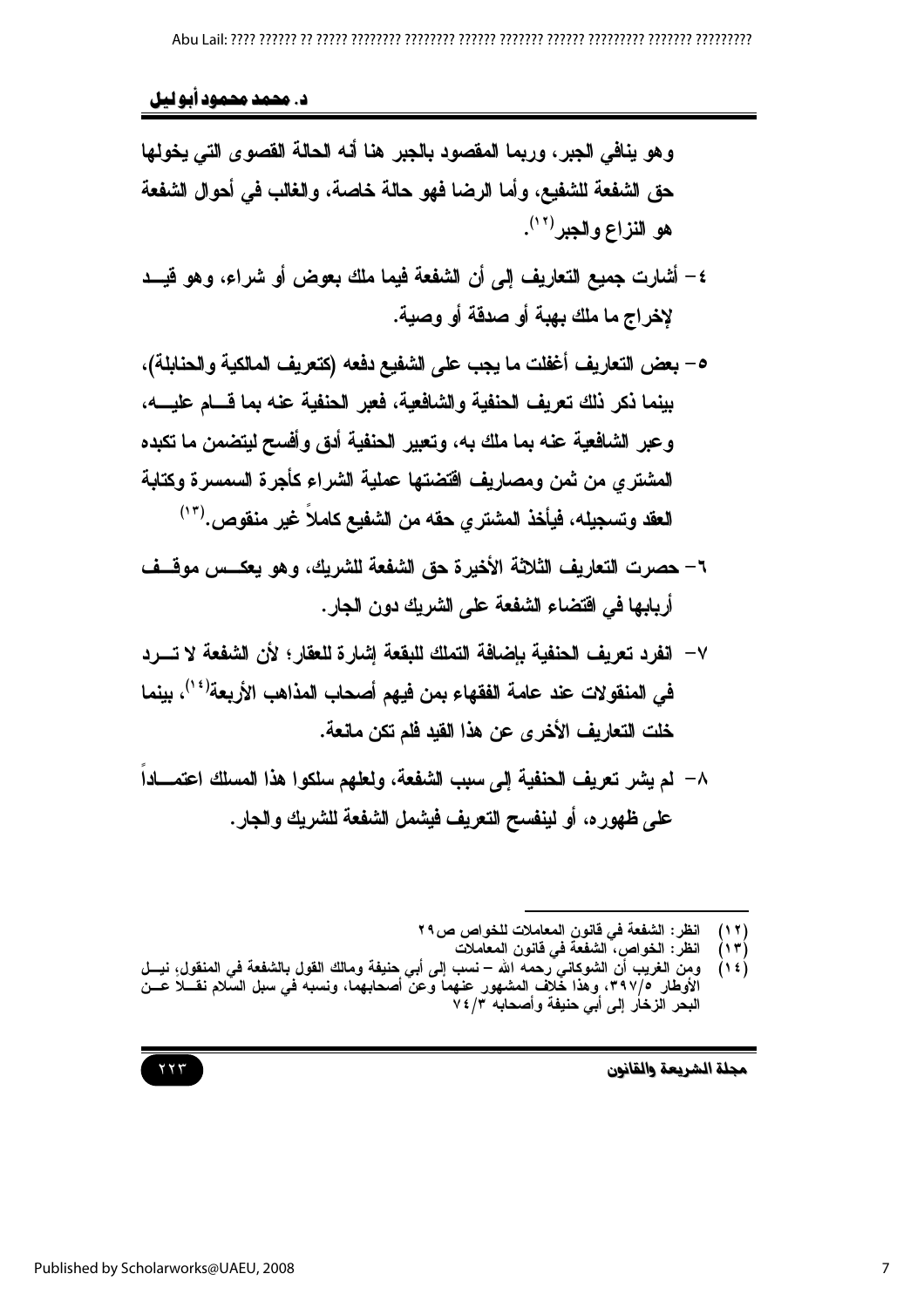بيد أن البابرتي صرح بذلك، فقال بعد أن تكلم عن الشفعة لغة: " وفي الشريعة عبارة عن تملك المرع ما اتصل من العقسار علــــى المـــشتري بـــشركة أو جو ار <sup>(۱۰)</sup>".

- ٩- انفرد تعريف المالكية بذكر لفظ "شراء"، وتضمنه تعريفا: الحنفية والسشافعية بتقييد الأخذ بما قام على المشترى، ولم يشر إليه تعريف الحنابلة، وهو فيــد لإخراج ما يؤخذ عن طريق الاستحقاق.<sup>(١٦)</sup>
- ١٠-انفرد تعريف الشافعية بذكر حكمة الشفعة، وهي دفع الضرر، ولا داعي لذلك في التعريفات.

# التعريف المختار:

تبين لنا أن التعاريف التي ذكرها الفقهاء يغلب عليها الطابع المذهبي، ولا تستوعب كل المفاهيم الفقهية المتعلقة في الشفعة، فهناك من يرى الشفعة في المنقول والعقار على السواء، وهناك من يرى الشفعة في العقار فقط، وهناك من يثبتها للشريك والجار، وهناك من يخصها بالجار ، ومنهم من ير ي الشفعة في الهبة بعوض وتصرفات أخر ي مثل: سداد دين أو صداق ونحو ذلك (١٧).

لذلك أر ي أن التعريف الذي ينفسح لكل هذه المفاهيم هو : الشفعة حق تملك ما انتقل من يد المالك القديم أو بعضه ولو جبراً على المالك الحادث بما يقابل العوض المبذول فيه ه النفقات.

> العناية على الهداية ١/٧. ٤  $(10)$

- بحوث فقهيّة في قضاياُ اقتصادية معاصرة مجموعة من المؤلفين ٢/٢ ٥٠ بحث د. ماجد أبو رخية<br>انظر : الشفعة في قانون المعاملات المدنية للخواص ص٣٠  $(11)$ 
	- $\lambda \vee \lambda$

$$
\gamma\gamma\epsilon
$$

العدد السادس والثلاثين – شوال ٢٩٤/هـ -أكتوبر ٢٠٠٨م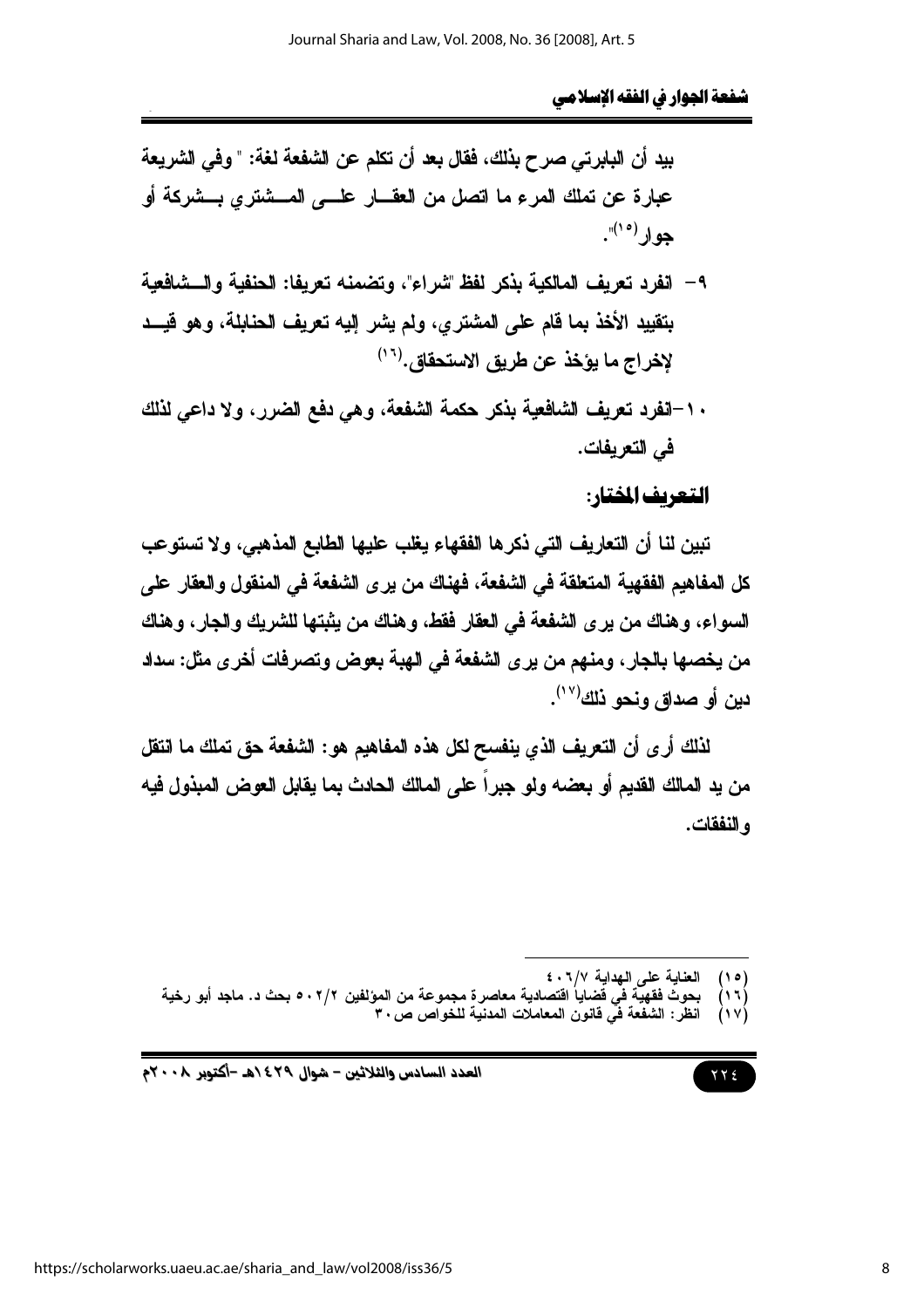د. محمد محمود ابو ليل

ثالثًا: تعريف الشفعة في القانون المدنى الأردني:

جاء في المادة (١١٥٠) من القانون المدنى الأردنى ما يأتى:

"الشفعة هي حق تملك العقار المبيع أو بعضه ولو جبراً على المشترى بما قام عليه من الثمن و النفقات".

أي أن للشفيع أن يتملك العقار بإعطاء مثله للمشتري إذا كان مثلياً وفيمته إذا كان فيمياً بدون أن يلتفت إلى رضا المشترى.(^`)

ونلاحظ أن هذا التعريف موافق لتعريف مرشد الحيران في المسادة (٩٥) ، وهسو متوافق مع تعريف الحنفية مع اختلاف يسير في الألفاظ، حيث استبدل مثلاً بكلمة البقعة كلمة العقار .

و أضاف القانون كلمة "أو بعضه"، وذلك لا بعني قابلية الشفعة للتجزئة، بأن بأخــذ الشفيع جزءاً من المبيع ويترك الباقي للمشتر ي الأجنبي، فإن ذلك قـــد يـــضار الأخيـــر ، والضرر لا يزال بالضرر<sup>(١٩)</sup>، وإنما المقصود أن تشمل الشفعة حالة ما لو اشترى أحــد الشفعاء العقار المملوك، فبما أنه يثبت للشفيع المشتر ي حق الشفعة فللشفعاء الآخرين إذا ساووه في الدرجة حق الشفعة بمقدار حصصهم فقط، ما عدا حصته، يعني أن لهم طلب ما عدا الحصة التي اشتراها الشفيع من الحصص بالشفعة، مثلاً لو باع أحد الشركاء في العقار المشترك بين ثلاثة أشخاص أثلاثاً حصته من أحدهما فللشريك الثساني أن يطلسب الشريك المشترى بنصف ما اشتراه<sup>(٢٠)</sup>، وهو ما صرح به قانون المعاملات الإماراتي في المادة (١٢٨٥).

 $(7 \cdot)$ 



درر الحكام ٤/٥٩٥.  $(1 \wedge)$ 

إلاَّ إذا تعددُ المُشترون واتحد البائع فللشفيع أن يأخذ نصيب بعضهم ويترك البـــاقي، انظــر: المـــادة  $(19)$ ـ (١١٦٠) من القانون المُعنى الأردنّي.<br>درر الحكام ٩٢/٤ه.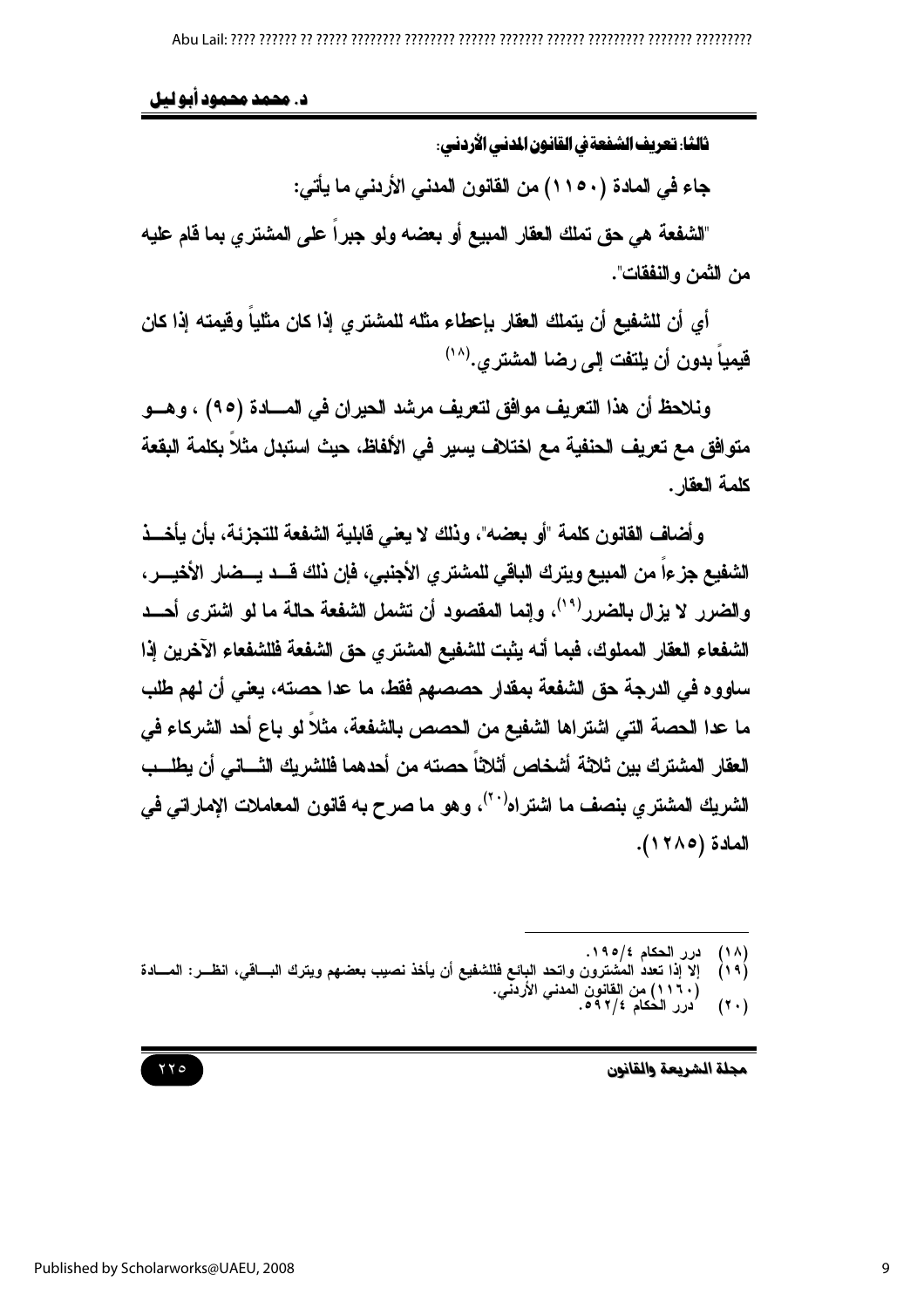وقد أخذ بعضهم على هذا النص إثباته حق الشفعة لصاحب الحصة الشائعة سواء أكان المشترى أجنبياً أو شريكاً آخر ، من قبَل أن مسوغ إقرار الشفعة –وهو جمع مـــا تفرق من حق الملكية، ودفع ضرر الشركة والمقاسمة – لا يتحقق بين شـــريك علــــي الشيوع و شريك آخر ،حين أنه يتحقق في البيع لأجنبي<sup>(٢١</sup>).

ولكن القاعدة في الفقه الإسلامي أن الحكم مرتبط بعلته لا بحكمته ولا يضير ه تخلف الحكمة في بعض جزئياته.

وقد تحاشي التعريف الإشكال الوارد في تعريف الحنفية والذي يفيد – في ظاهره– أن الشفعة هي التملك بعينه، بينما هي حق\'`' التملك، كما عبر عنه القانون، وقد ألمحنا الم ذلك فيما مضي.

كذلك ورد فى القانون: "ولو جبراً"، بينما وردت كلمة "جبراً" فى تعريف الحنفيــــة دون أن تتصل بها كلمة: "ولو"، وهذا مسلك صائب من القانون من فَبَل أن الشفعة ليس بالضرورة تتم جبراً دائماً، وهي كلمة "أي الجبر" تشى بإلزام القضاء، إنما قد تتم صــــلحاً وتر اضياً، كما أشرنا إلى ذلك قبل، فعبارة القانون "ولو" تجعل منفسحاً لهذا المعنى الذي لا بوجد في عبار ة "جبر اً" المجردة من "ولو".(٢٣

 $(55)$ 



العدد السادس والثلاثين – شوال ٤٢٩ ٥هـ -أكتوبر ٢٠٠٨م

انظر : شرح القانون المدن*ي | د*. محمد وحيد سوار ١٧٠/٢، الحقوق العينية الأصــــلية فـــي فــــانون<br>المعاملات المدنية الاتحادي/ د. محمد زهرة ٢٤٦/٢.  $(11)$ 

<sup>.&</sup>lt;br>اهية الشفعة، هل هي من الحقوق العينية أو الشخصية أو<br>شخص الشفيع، ويذهب بعضهم إلى أنها أقرب إلى الحــق  $(55)$ ون أنـها حَقّ مَخْتَلطْ شَخصـيْ عَيْنَي؛ لنـعلقَهـــأ بـألــــث<br>ي رأسـهم الأستاذ السنـهوري إلـي انـها ليست حقاً أص<br>الملكية والـحقوق الـعينية الـعقارية، كــــالـعقود وإلمـيـــ بانه حق ترخيص*ي* <sub>ا</sub>و م 4 القانون اله وتنت غير لحمه العامون المصري (م 5 71 مليي) بان السقعة رحصة.<br>للأف عند القانونيين لبس خلافا لفظيا أو شكليا لا طائلة تحته، إنما يتعدى إلى معنى عملــــي،<br>الشفعة إذا كانت حقا في ذاتها فهي تباع وتوهب وتورث وما إلى ذلك من مــــس انظر: الشفعة علماً وحملاً، د. نبيل سعد، ص٩ وما بعدها، الشفعة في قانون المعـــاملات، الخـــواص<br>الشيخ العقاد ص(٢٢) انظر: الشفعة في قانون المعاملات، الخواص الشيخ العقاد ص٢٩.<br>٢٦ وما بعدها، مسقطات الشفعة، رمضان أبو السعود ص٣٣ انظر: الشفعة في قانون المعاملات، الخواص الشيخ العقاد ص ٢٩.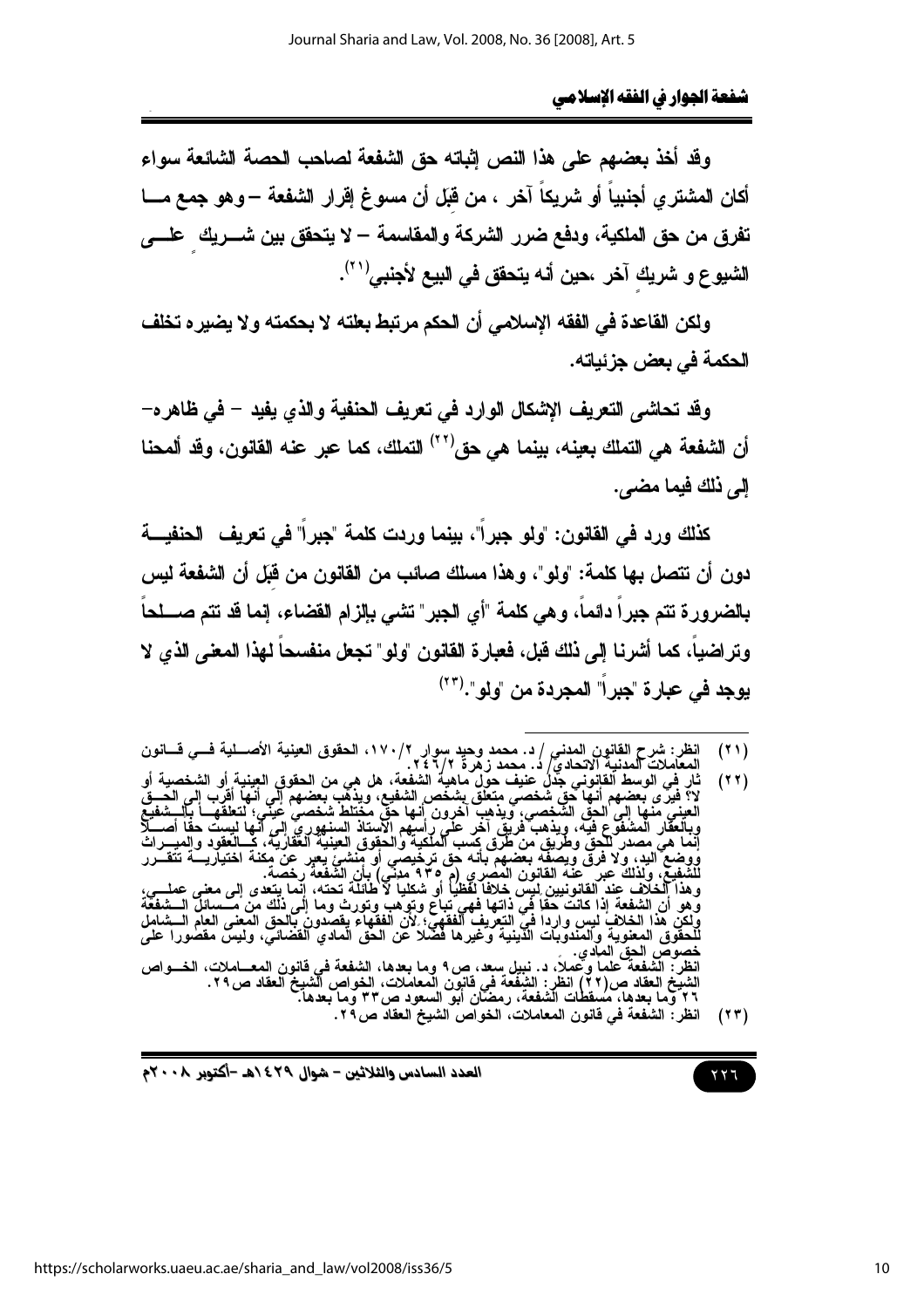Published by Scholarworks@UAEU, 2008

د. محمد محمود ابو ليل

رابعا. تعريف الشفعة في القانون الإماراتي.

ورد تعريف الشفعة في القانون الإماراتي في المادة(١٢٧٩)، وهذا نصها: "الشفعة استحقاق شريك في عقار بحصة شائعة أخذ حصة شريكه التي عاوض بها بثمنها فـــي المعاوضة المالية ويقيمتها في المعاوضة غير المالية بما يدل على طلب الأخذ عرفاً".

ونلاحظ فى هذا التعريف ما يلي:

١ – بين أن الشفعة هي استحقاق أخذ، وليس هي الأخذ نفسه، كما ورد في بعض التعار بف الفقهية السابقة، و هذا بكسبه الدقة و يبعده عن الاشكال.

والمراد بالاستحقاق هنا المعنى اللغوى، وليس المعنى المعهود الذي هو رفسع ملك بِثبوت ملك قبله أو حرية، والسين والتاء للطلب، أي طلب الــــشريك أخـــذ حصته التي عاوض بها. <sup>(٢٤)</sup>

٢ – قوله: "استحقاق شريك" من إضافة المصدر إلى فاعله، وفيه بيان سبب الشفعة وهو الشركة الشائعة وفقاً لجمهور الفقهاء من المالكية والشافعية والحنابلــــة، فخرج بذلك الجار .

٣– ذكر التعريف أن الشفعة تثبت في المعاوضة المالية وغير المالية.

فالمعاوضة المالية هي البيع وما فسي معنساه، كالهبسة بسشرط الثسواب، والمقايضة بالعقار ، أو جعله وفاء لدين.

والمعاوضة غير المالية مثل ما جعل صداقاً في النكاح أو بدلاً فـــى الخلــــع، و هذا مسلك حسن؛ لأن حكمة الشفعة تتحقق في انتقال العقار إلى المالك الحادث بأي معاوضة مالية أو غير مالية، فلا وجه لحصرها في البيع، كما ذهب إليــــه يعض الفقهاء.

(٢٤) انظر: الشرح الصغير للدردير ٤٢٤/٣، حاشية الدسوفي ٢٣١/٣، المذكرة الإيضاحية ص٩٠٣.

 $YYV$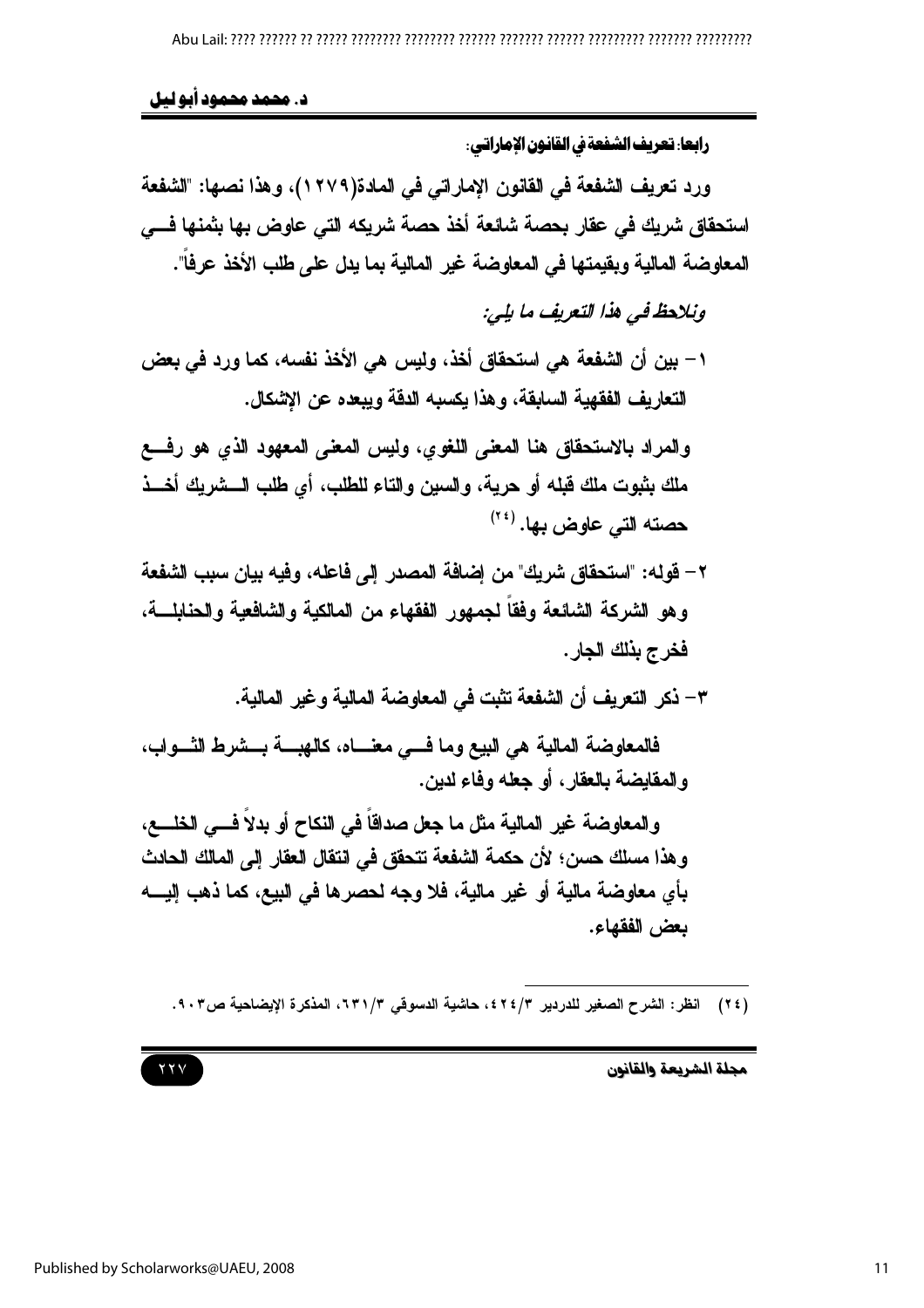ويخرج بالمعاوضة التصرفات التبرعية سواء أكانت مضافة إلى مسا بعسد الموت كالوصية، أو كانت منجزة كالهبة والصدقة. ٤ – لم يشر التعريف إلى ما قد يتكبده المالك الحادث من نفقات عدا الثمن، فكـــان الأحرى النص على ذلك حتى لا نجمع على المشترى غرمين: خسارة المبيــــع وخسار ة النفقات. ٥ – لم يشر التعريف إلى أن الشفعة تؤخذ جبر أ اكتفاعَ بمدلول كلمة"استحقاق"، حيث تدل بإطلاقها على أن الشفعة حق للشفيع، والحق يستوفي إما بالتراضي مـــن غير إكراه، وإما جبراً عن طريق القضاء. المطلب الثاني

مشروعية الشفعة

الشفعة مشروعة بالسنة والإجماع.

ففي السنة: هناك أحاديث عديدة تدل على مشروعية الشفعة، نذكر منها:

١ – ما روى جابر بن عبد الله صلى الله عنه، فال: "قضى رسول الله على بالشفعة في كل شرك لم يقسم ربعه، لا يحل له أن يبيع حتى يستأذن شريكه، فإن شاء أخذ، وإن شاء تـــرك، فإن باع ولم يستأننه فهو أحق به"<sup>(٢٥)</sup>.

٢– ما رواه أبو رافع مولى رسول الله ﷺ أنه سمع النبي ﷺ يقول: "الجار أحـــق  $\mathbf{u}^{(\tau\tau)}$ بسقبه

ونقل ابن المنذر الإجماع على إثبات الشفعة للشريك الذي لم يقاسم في ما باع من أرض أو دار أو حائط إلا ما حكى عن أبي بكر الأصم في إنكارها، وهو ممـــن لا يعتـــد

- صحيح مسلم (١٦٠٨) المنتقى لابن الجارود رفَّم الحديث (٢٤٢) ١٦٢/١ سنن الدارمي رفَّــم  $(50)$ الحديث (٢٦٦٨)– مصنف عبد الرزاق، رقم الحديث: (٣٠٤٤٦).<br>رواه البخاري، (٣١٣٩– ٢٥٧–٢٥٧٧، مصنف عبد الرزاق ٧٧/٨.
	- $(55)$

العدد السادس والثلاثين – شوال ٢٩٤/هـ -أكتوبر ٢٠٠٨م

 $\gamma \gamma \wedge$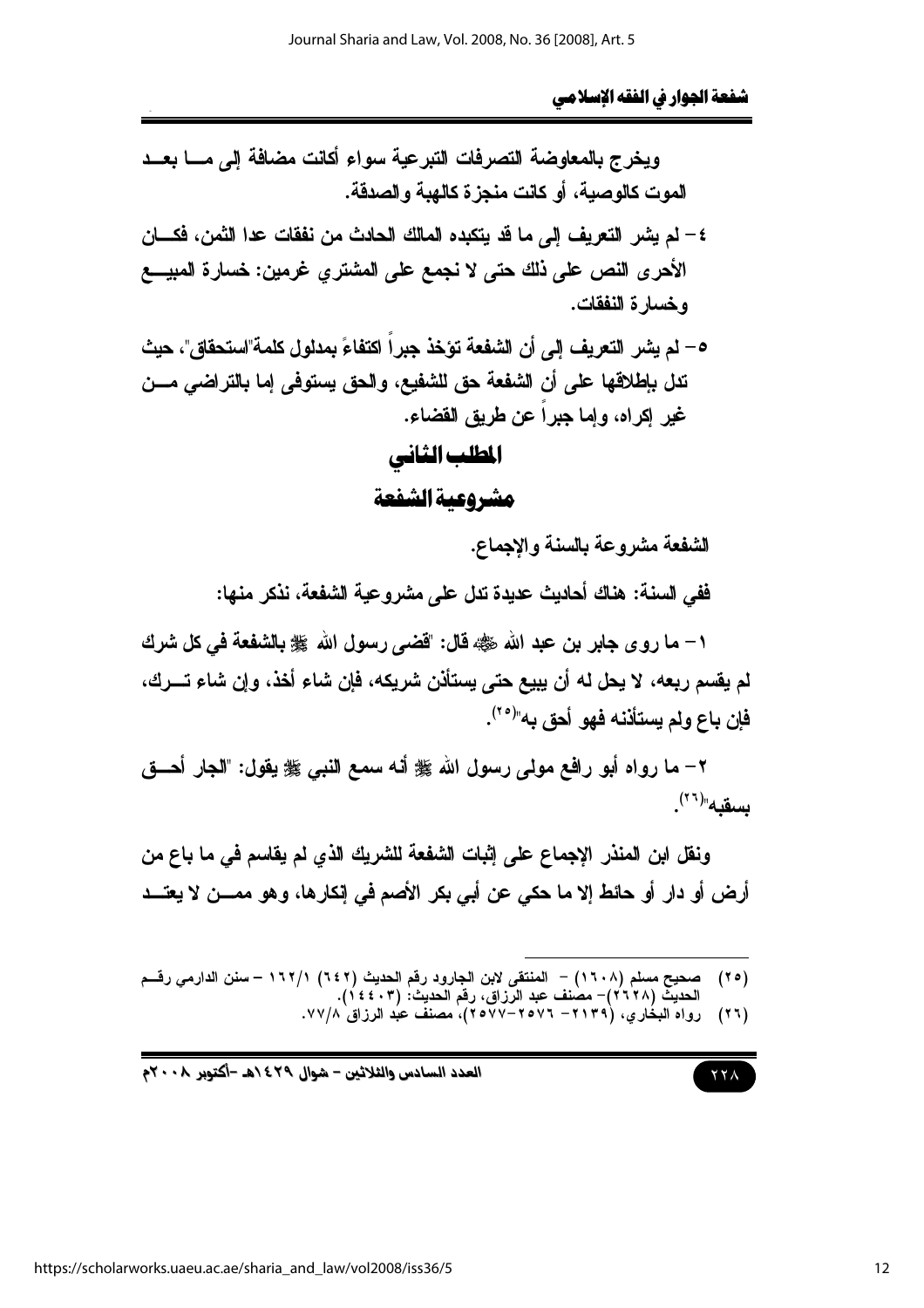د. محمد محمود آبو لیل

بخلافه<sup>(٢٧)</sup>"، وقال النووى: "أجمع المسلون على ثبوت الشفعة للشريك في العقار ما لـــم  $\cdot$ "(\* \*)

وتعتبر الشفعة من الأحكام الوضعية باعتبار أن شراء المشفوع عليه ســـبب لهـــا وهي مسببة عنه.

كما تعتبر حكماً تكليفياً ؛ باعتبار أن حكم ممارستها هو الإباحة والتخيير من حيــث الأصل، ولكن قد تأخذ حكماً آخر انظروف عارضة، بقول الشير املسي من الـــشافعية: "إن ترتب على ترك الشفعة معصية، كأن يكون المشترى مشهوراً بالفسق فينبغى أن يكسون الأخذ بها مستحباً بل واجباً إن تيقن طريقاً لدفع ما يريده المشتر ي من الفجور ".<sup>(٢٩)</sup>

# المللب الثالث الحكمة من الأخذ بالشفعة

تتلخص الحكمة من الشفعة في دفع الضرر ، ورفع الأذي، من قبل السدخيل عسن الأصلل.

ولقد اختلفت أفهام العلماء في الضرر الذي قصد الشارع رفعه على مذاهب ثلاثة:

العذهب الأول: بر ي أن الشفعة شرعت لاز الة الضرر اللاحق بالقسمة، وهو مذهب الشافعية والمشهور من مذهب المالكية؛ لأن الشريك الحادث قد يطالب الـــشريك القـــديم بالقسمة ، فيترتب عليه في ذلك من المؤنة والكلفة والغرامة والضيق في مرافق المنزل، فإنه له قبل القسمة أن يرتفق بالدار والأرض كلها وبأى موضع شاء منها، فإذا وقعــت الحدود ضافت به الدار وقصر على موضع منها، وفي ذلك من الضرر عليه مالا خفساء به، فمكنه الشارع من رفع هذه المضرة عن نفسه بأن يكون أحق بالمبيع من الأجنبـــى

> انظر: الإجماع لابن المنذر ص٥٩، وانظر كذلك: المغني ١٧٨/٥.  $(11)$

- $(7 \wedge)$
- النووي بشرحٌ مسلّم ۶/۱۱ُ).<br>حاشية الشبراملسي على نهاية المحتاج ١٩٣/٥.  $(19)$

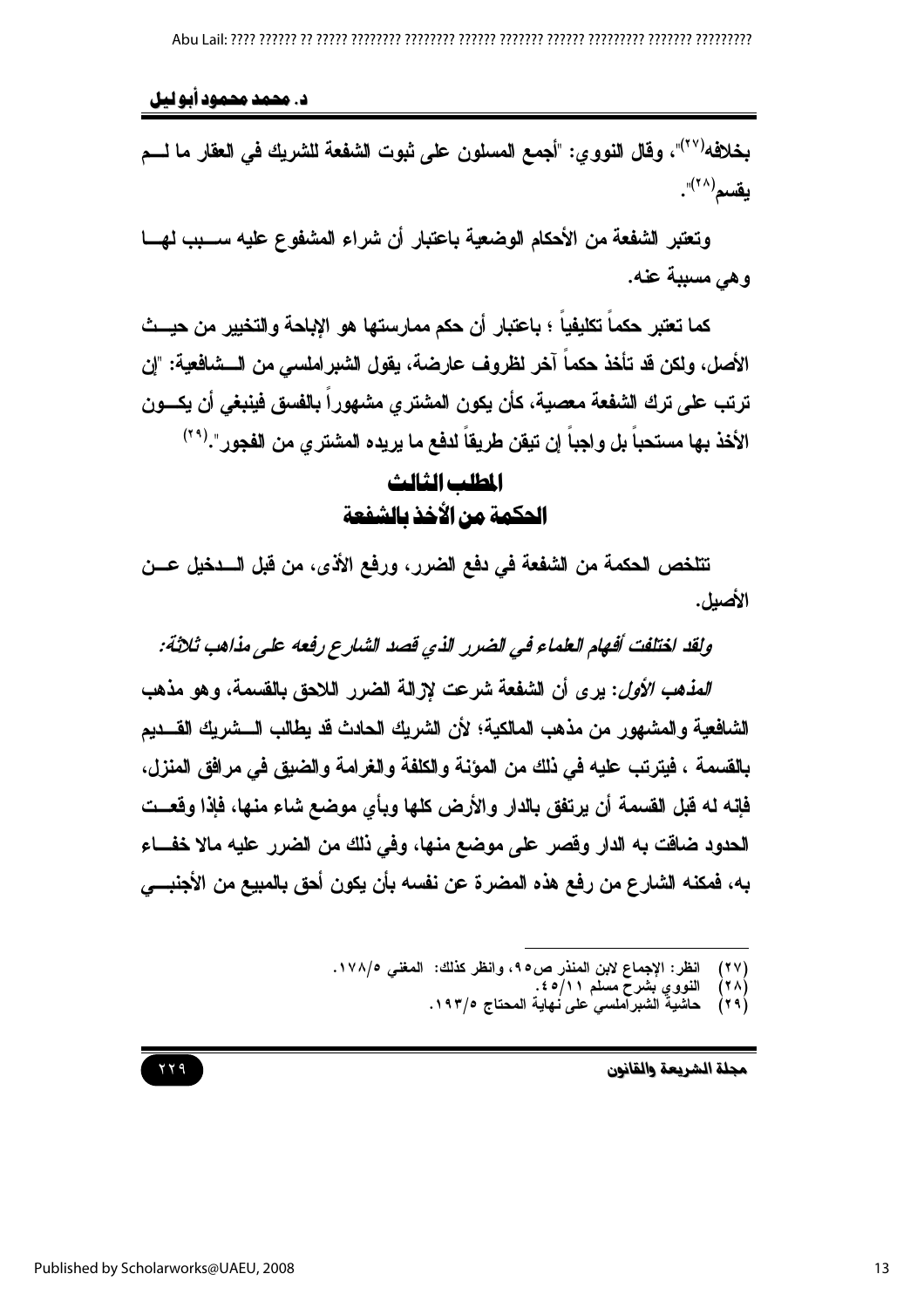الذي يريد الدخول عليه، ونهي الشارع الشريك أن يبيع نصيبه حتى يؤذن شريكه، فسإن باع ولم يؤننه فهو أحق به من الأجنبي<sup>(٣٠)</sup>.

قالوا: ولهذا المعنى لا تجب الشفعة في المنقولات؛ لأن الشفيع متمكن من دفع مؤنة القسمة هناك ببيع نصيبه، والبيع والشراء في المنقول معتاد في كل وقت؛ وأما العقـــار فيتخذ لاستبقاء الملك فيه وليبقى ميراثاً بالعاقبة'<sup>٣١</sup>).

ا*لعذهب الثاني:* يرى هذا المذهب أن الضرر الذي من أجله شرعت الشفعة هو رفع الضرر اللاحق بالشركة من سوء المداخلة والمخالطة، والشركة مثار للنزاع والاختلاف وقد يكون الشريك الحادث سيئ المعاملة أو مخالفاً للشريك القديم في الطبع والعادة ، ولذا شرعت الشفعة؛ لتمكين الشريك القديم من الاستبداد بالمبيع دون تضرر صاحبه.(٣٢)

–المذهب الثالث: وهو مذهب الحنفية ومن وافقهم، وهم يعتبرون الضرر الذي قصد الشارع رفعه هو ضرر سوء الجوار والشركة في العقار والأرض<sup>(٣٣)</sup>، والضرر مـــدفوع لقوله ﷺ: "لا ضرر ولا ضرار<sup>(٣٤)</sup>"، وهذا الضرر يتحقق بسوء المجاورة على السدوام، وقد جاء في تفسير قوله تعالى: "لأعذبنــــه عـــذاباً شــــديداً<sup>(٣٥</sup>"، أي لألزمنــــه صــــحبة الأضداد<sup>(٣٦)</sup>، ومن أمثلة هذا الضرر إعلاء الجدار وإثارة الغبار وإيقاد النار ومنع ضـــوع النهار<sup>(٣٧</sup>) والإشراف على العورة والإطلاع على العثرة وإيسذاء الجسار بسأنواع الأذي، فمقاصد الشريعة تدل في مجموعها على ضرورة حفظ حقوق الجار بمسا كسان وبمسا سيكون، ولذلك جاء عنه ﷺ أنه قال: "ما زال جبريل يوصيني بالجار حتى ظننست أنسه

- انظر: المهذب ٣٧٦/١ حواشي الشرواني ٥٣/٦-حاشية البجيرمــي ٥٣/٢- فــتح الوهــاب  $(\mathbf{r} \cdot)$ ٠/١/ ٤٠ - مغني المُحتاج ٢٩٦/٢.
	- $(4)$
	- معونة أولي النهى 1 °F + ±-فتاوى ابن تيمية 4 'A \^ \'مسل السلام ٣ / ٧ ٦.<br>المبسوط 0 /0 –نيل الأوطار 7 A ٣ .  $(77)$ 
		- $(\tau\tau)$
	- سنن آلبيهقُي الكَبَرى (١١١٦٦-١١١٦٧)-سنن ابن ماجة (٢٣٤١-٢٣٤١).  $(75)$ 
		- النمل(٢١). (۴۰ ) فتح الُقدير` ٣٦٩/٩.  $(77)$

 $\mathbf{y} \mathbf{y}$ 

- المبسوط ٤ ١/ ٩ -تكملة فتح القدير والعناية ٣٧٣/٩.  $(YV)$
- 

العدد السادس والثلاثين – شوال ٢٩٤/هـ -أكتوبر ٢٠٠٨م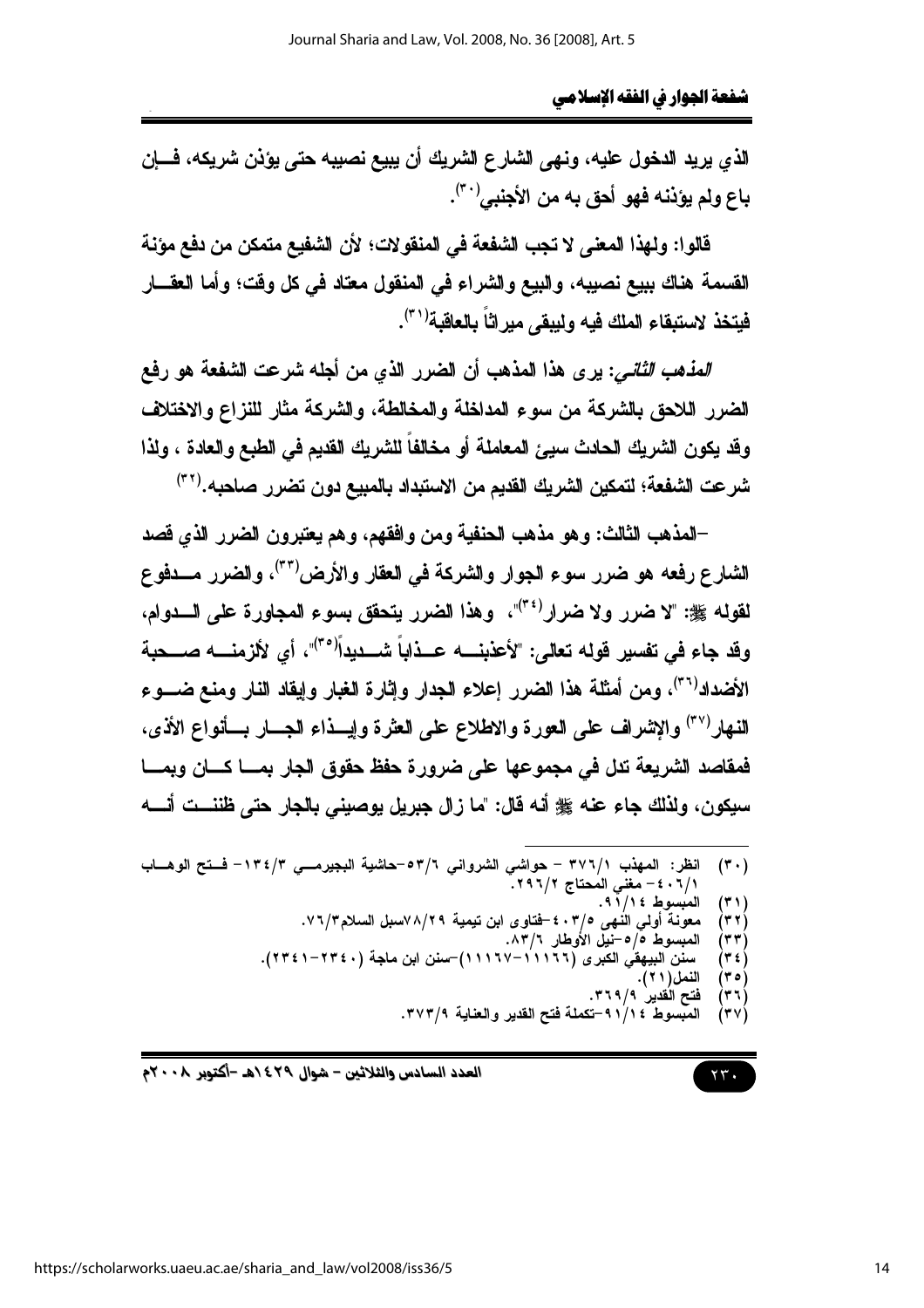د. محمد محمود آبو لیل

سبور ثه<sup>(٣٨</sup>)"، فلا بد من مر اعاة حق المجاور ة بكل السبل الممكنة، وإعطاء حق الـــشفعة للجار يؤدي إلى حسن العثيرة والتحرز عن الخصومة والمنازعة.

وأياً ما كان الأمر ، فإن الشفعة قد شرعت لرفع الضرر الذي قد يصيب الشفيع أيساً كان نوعه، سواء كان ناشئا عن القسمة أو المخالطة والمداخلة أو غيرها، ويكفي فـــي ذلك احتمال وجود الضرر دون تحققه؛ لأن الحكمة لا بشترط تحققها ولا اضطرادها، بل يكفي احتمالها وتحققها في الجنس لا في الأفراد، والأحكام تـــدور مــــع عللهـــــا لا مـــــع حكمها<sup>(٣٩)</sup>؛ لاضباطها (أي العلل) ووضوحها؛ ولأنه لا يمكن التحقق من الضرر أصــــلا، فالشفيع لا بعلم من أمر الشريك الحادث أو الجار شبئا، حتى بمكن أن بعلم إن كان بتفق معه في أخلاقه وعاداته أو لا يتفق، فلو أوجبنا تحقق الضرر على الشفيع، لكنا في الواقع قد ألقينا عليه عبئاً تُقيلاً، وسلبنا منه حقه، وأوقعناه في الضرر بالفعل'<sup>٤٠</sup>).

ويما أن الضرر المراد دفعه بالشفعة يعد مفترضاً، فإنه لا يقبل إثبات العكس مـــن البِائِع أو المشترى، رداً على طلب الأخذ بِالشفعة من الشفيع، فلا يقبل من المشفوع ضده أن يثبت انتفاء الضرر لدى الشفيع، فمجرد توافر شروط الشفعة وأركانها يتأكد ويثبــت حق الشفيع دون الحاجة الى التعرض لانتفاء الحكمة من الشفعة<sup>(٤١)</sup>.



صحيح البخار ى (٢٦٦٨ه)– صحيح مسلم (٢٦٢٥).  $(\forall \wedge)$ 

حكمةُ الشَّـيءُ: هُوُ المعنىُ المناسبُ لشرعٰيةُ الحكم، والسبب أو العلَّة هو الوصف الظـــاهر المنـــضبط<br>الذي جعل علامة على تلك الحكمة، وهو لا يختلف باختلاف الأحوال، وهو هنا وجود الـــشركة عنـــد  $(49)$ الجوَّار الملاصق على رأي الحنفية، وتخلف الحكمة في بعض الصور لا يبطل الحكم؛ لأن الشّارع جعل<br>الأحكام منوطة بعللها وجوداً وعدماً، وذلك لوضوحها لا بحكمها.

انظر : النبراس في الشفعة، عبد الفتاح إدريس ص١٢، شرح القانون المدني/ د.محمد وحيــد الـــدين  $(\mathfrak{t} \cdot)$ سوار ص١٦٢ (تَمييز حقوق ٤٥٠/ ٨٦- مجلة نقابة المحامّين ص١٥٣ ِسَنْة ١٩٨٢).

مسقطات الشفعة، رمضان أبو السعود ص٣١-وانظر: الشفعة علما وعملا، نبيل سعد ص٧.  $(51)$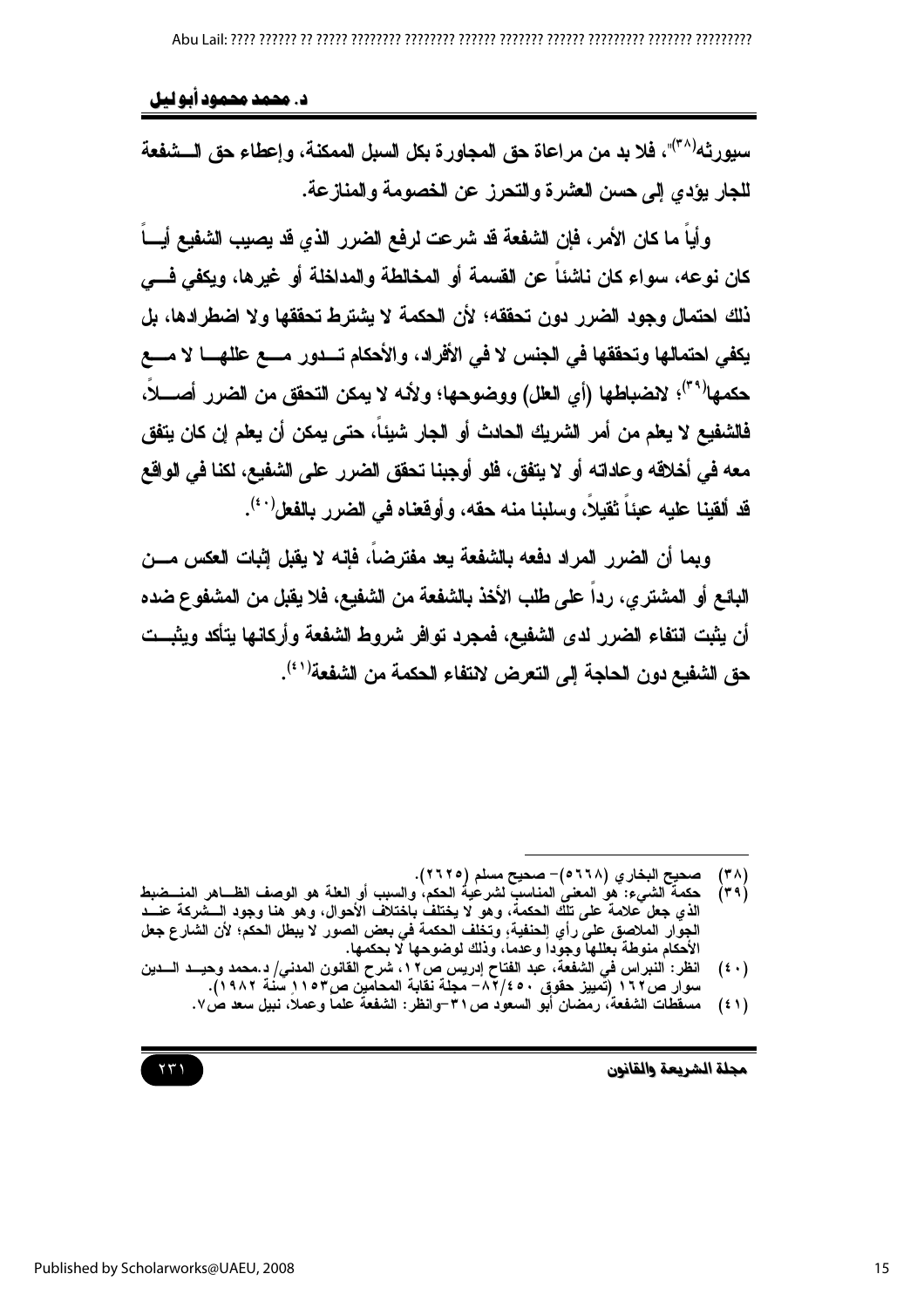# المبحث الثاني مذاهب الفقهاء في شفعة الجوار

ذكرنا فيما سبق إجماع الفقهاء على الأخذ بالشفعة، وقد اتفقوا على إثباتها للشريك الذي لم يقاسم في العقار والأرض، وحصل الخلاف في إثباتها للجار، تبعاً لاختلافهم فـــي النظر للأحاديث الواردة في الموضوع، ولاختلافهم في وجهة الحكمة مسن مسشروعية الشفعة، كما بينا.

وكان اختلاف الفقهاء في هذه المسألة على ثلاثة أقوال رئيسة على النحو التالي:

- ١ ذهب جمهور الفقهاء من المالكية والشافعية والحنابلة إلى عدم ثبوت الشفعة للجار .
- ٢ ذهب الحنفية ويعض الفقهاء الى ثيوت شفعة الجار ، شريطة انتفاء من هــو أحق منه كالخليط في المبيع أو في حقه.
- ٣ ذهب ابن حزم وابن تيمية وابن القيم إلى ثبوت شفعة الجار إذا كان شريكاً في حقوق الملك.

# المطلب الأول

# مذهب القائلتن بعدم جواز الشفعة للجار

ذهب جمهور الفقهاء من الشافعية والمالكية والحنابلة وهو قول عمسر وعثمسان وعمر بن عبد العزيز وسعيد بن المسيب وسليمان بن يسار والزهري ويحيى الأنصاري وأبو الزناد وربيعة والمغيرة بن عبد الرحمن والأوزاعي وإسحاق وأبو ثور وابن المنذر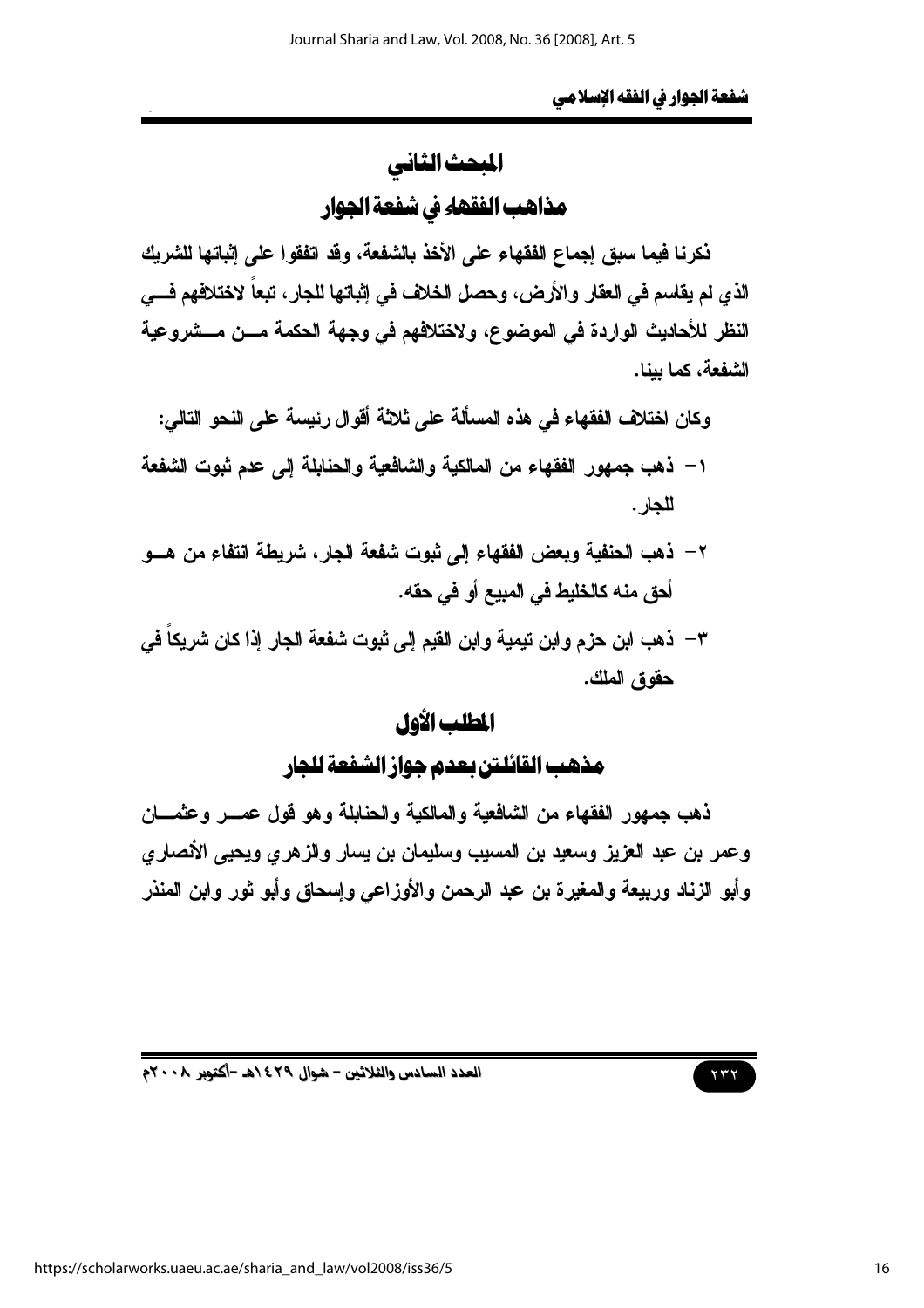### د. محمد محمود آبو لیل

إلى عدم جواز الشفعة للجار، وصرحوا بأن الشفعة لا تجب إلا للشريك غيـــر المقاســـم، وأما المقسوم المحدد فلا شفعة لجاره فيه، واستدلوا لمذهبهم بالسنة والمعقول: (٤٢)

كولا: من السنة:

استدلوا من السنة بما يلي:

١– ما رواه جابر بن عبد الله –رضي الله عنهما – أن النبي ﷺ: "فَضَى بِالشَّفعة في كل ما لم يقسم، فإذا وقعت الحدود<sup>(41)</sup>وصرفت الطرق فلا شفعة".<sup>(44)</sup>

وفي رواية مسلم عن أبي الزبير عن جابر بن عبد الله – ﷺ– قال: "قضي رسول الله صلى الشفعة في كل شرك لم يقسم ربعة، لا يحل له أن يبيع حتى يستأذن شريكه، فإن شاء أخذ وإن شاء ترك، فإن باع ولم يستأذنه فهو أحق به"<sup>(٤٥)</sup>.

وفي رواية عن أبي سلمة، عن جابر قال: " إنما جعل رسول الله ﷺ حق الشفعة في كل ما لم يقسم، فإذا وفّعت الحدود وصرفت الطرق فلا شفعة<sup>(٤٦)</sup>".

٢ – حديث أبي هرير ة – رضي – قال: قال رسول الله صلى: "إذا قسمت الدار وحدت فلا شفعة فيها"<sup>(٤٧)</sup>.

٣– ما روري ابن جريج عن الزهرري عن سعيد بن المسيب أو عن أبي ســـلمة أو عنهما قال: قال رسول الله ﷺ: "إذا قسمت الأرض وحدت فلا شفعة فيها"<sup>(٤٨</sup>)

- مختصر الخرقي ص٥٧٥ المغني ١٧٨/٥ –المرداوي ٦/٥٥/٦ الوســـبط للغزالـــي ٧٢/٤- كفايـــة<br>الطالب ٣٢٥/٢ حاشية الدسوقي ٤٨١/٣ –شرح الزرقاني ٤٧٧/٣ الفواكه الدواني ١٥١/٢<br>التمهيد لابن عبد البر ٩/٨/ حاشية العدوي١٧٩/٣ ٣٢١/٣  $(5 7)$
- $\binom{\mathfrak{e}\ \mathfrak{r}}{\mathfrak{e}\ \mathfrak{e}}$ 
	- $(50)$
	- الِبِخَارِي (٢٣٦٣)ابن ماجة في سننه رفم الحديث (٢٤٩٩).  $\begin{pmatrix} \epsilon & \gamma \\ \epsilon & \gamma \end{pmatrix}$ 
		- ابو داود (۲۰۱۰) باسناد رجاله ثقات.
- السنن الكبِّري، رقْم الحديث (٦٣٠٣)، رواه أبو داود (٣٥١٤)، والترمذي (١٣٧٠) وقال: حـــديث  $(3 \wedge)$ حسن صحيح.

مجلة الشريعة والقانون

#### $\gamma \gamma \gamma$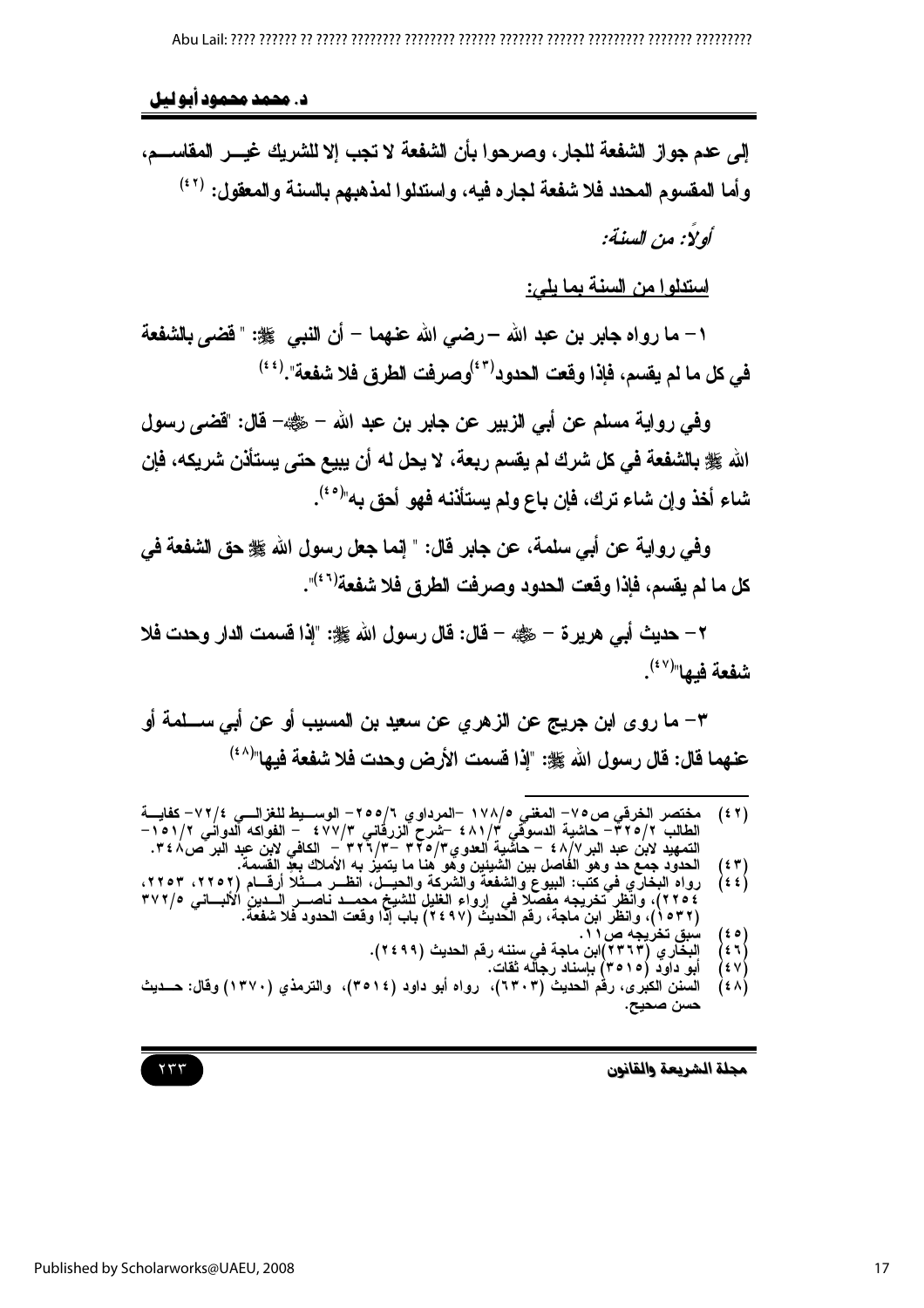٤ – ما رواه وكيع قال: حدثنا سفيان عن أبي الزييرعن جابر قال: قال رســـول الله ﷺ: "من كانت له شركة في أرض أو ريعة فليس له أن بييع حتى يستأنن شريكه فسإن شاء أخذ وإن شاء ترك"<sup>(٤٩)</sup>.

وحه الدلالة من هذه الأحاديث:

- ١ بينت هذه الآثار أن الشفعة تثبت فيما لم يقسم دون غير ه، فإذا وقعت الحدود، أى بينت أقسام الأرض المشتركة بأن قسمت واتسضحت المعسالم وتمسايزت الأملاك، وصار كل نصيب منفرداً عن الآخر، فلا شفعة في هذه الحالة، جـــاء في المنتقى: "هذا نص في أن لا شفعة في مال بعد فسمته....فـــإن الحـــدود و اقعة بين المتحاورين"<sup>(٥٠)</sup>.
- ٢ إن اللام في الشفعة للجنس لعدم المعهود، وتعريف المسند إليه بلام الجسنس يفيد قصر المسند إليه على المسند، كما تقرر في علم الأدب، ومثل بنحو قوله عليه الصلاة والسلام: "الأئمة من فريش'<sup>٥١</sup>". وهذا يقتضى قصر الشفعة عل*ى* الشريك الذي لم يقاسم<sup>(٥٢)</sup>.
- ٣– إن لفظ "إنما" الذي ورد في بعض الروايات، صريح في إفادة الحصر ، والراوي ثقة عالم باللغة فبنقل عنه.(°°)

قال في عون المعبود نقلاً عن الخطابي: " وكلمة إنما يعمل تركيبها، فهـــي مثبتـــة للشيء المذكور نافية لما سو إه، فثبت أنه لا شفعة في المقسوم<sup>(06)</sup> ".

صحيح مسلم (١٦٠٨) - مصنف ابن أبي شيبة (٢٢٧٢٣) .  $(59)$ المنتقى ٦/٤٠٢.  $( \circ \cdot )$ مصنف ابنُ أبي شيبة (٣٢٣٨٨–٣٢٣٩٧–٩٧١٥)–سنن البيهقي الكبرى (٨٠٨١) – المــستدرك  $(01)$ على الصحيحين (٢٩٦٢). بحوّث اقتصاديّة مُعاصرة` ٥١٠/٢.  $(0 7)$ المعبدع ٢٠٦/٥ - عون المعبود ٣١٠/٩.  $(01)$ (٥٤) عون المعبود ٢١٠/٩.

$$
\gamma \gamma \epsilon
$$

العدد السادس والثلاثين - شوال ٢٩٤/هـ -أكتوبر ٢٠٠٨م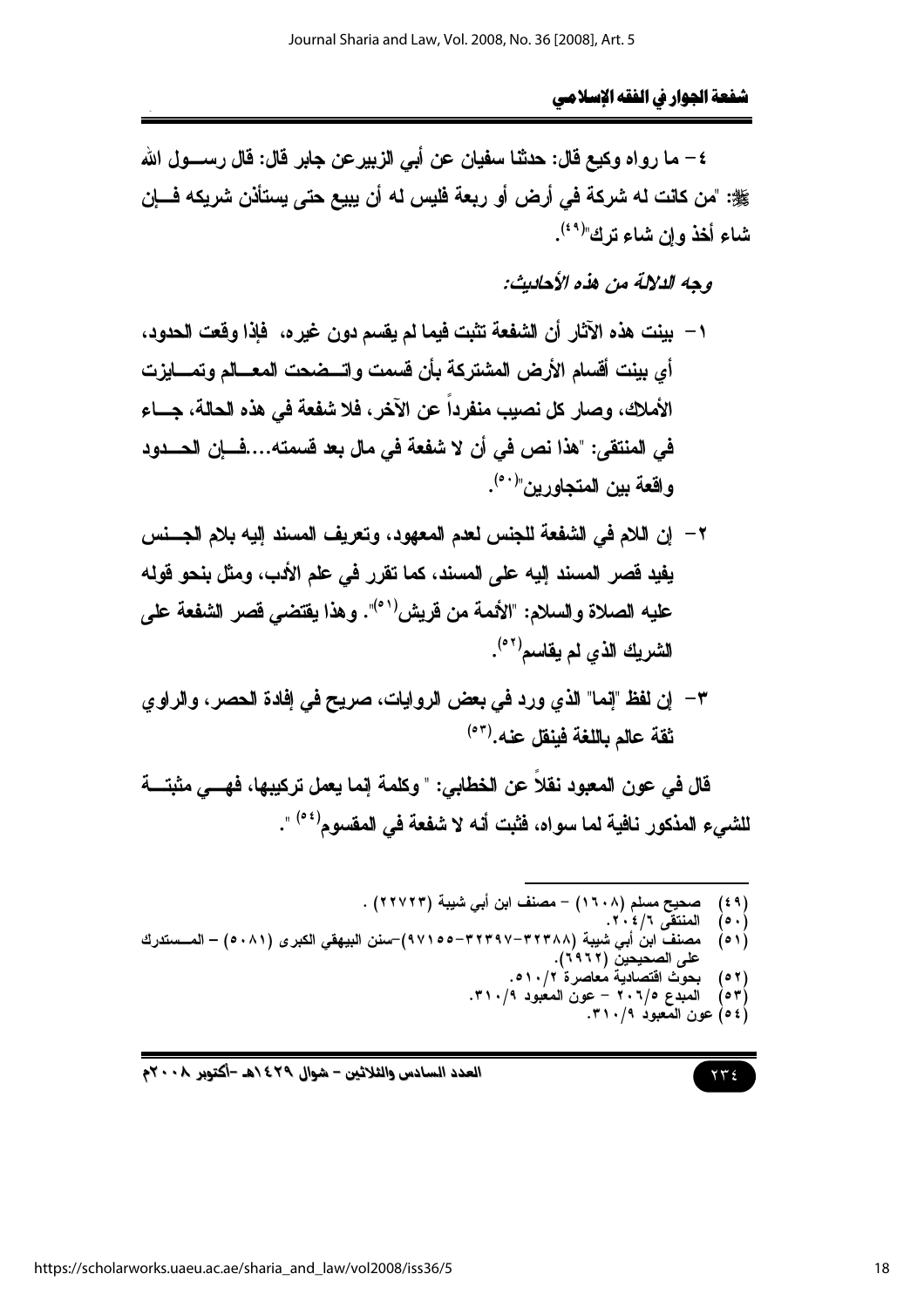## د. محمد محمود ابو لیل

مناقشة الحنفية ومن وافقهم لهذه الأحاديث:

اعترض الحنفية على استدلال الجمهور من عدة وجوه:

١ – فَالو إ: إن غابة ما تدل عليها هذه الأحاديث، اثبات الشفعة للشر بك مـــن غيـــر تعرض لذكر الجار ، لا بمنطوق الحديث ولا مفهومه<sup>(٥٠)</sup>، وهذا لا ينفى الشفعة بـــالجوار ؛ لأن التنصيص على الحكم الموصوف بصفة لا ينفى الحكم عما عداه<sup>(٥٦)</sup>.

ولكن الأحاديث السابقة أفادت حصر الشفعة بالشريك الذي لم يقاسم، كما بينا.

٢ – إن الحديث ليس في صدر ه نفي الشفعة عن المقسوم؛ لأن كلمة "إنما" الواردة في بعض الروايات لا تقتضي ذلك، قال تعالى: " إنما أنا بشر مثلكم<sup>(٥٧)</sup> "، وهذا لا ينفي أن يكون غيره عليه الصلاة والسلام بشراً مثله<sup>(٥٨)</sup>.

ولكن هذا في الواقع غير سديد؛ لأن المقصود في الآية هو مدلول "أنا"، والمقصور عليه هو البشرية، والمراد بالقصر: إثبات المقصور عليه للمقصور ونفي غيره، فالآيسة أَتْبِتَت البِشْرِية للنَّبِي ﷺ ونفت غيرِها كأن يكون إلهاً أو ملكاً.

وقولهم: "لا ينفي أن يكون غيره عليه الصلاة والسلام بشراً"، مبنى على أن المراد هو العكس وليس بصحيح، كما جاء في تكملة فتح القدير .<sup>(٥٩)</sup>

٣–إن كلمة "إنما" قد تجيء للإثبات بطريق الكمال، كما يقال: إنما العالم زيـــد، أي العالم الكامل المشهور، وهذا لا ينفي العلم عن غيره.

- سبل السلام ٧/٥/٣.<br>بحوث اقتصادية معاصرة ٥١٠/٢.  $(00)$ 
	- $(0.7)$ 
		- الكفف  $(0V)$
- بدائع الصنائع 0/0–٦.<br>انظر : تكملة فتح القدير ٣٧٥/٩.  $(0 \wedge)$  $(0.9)$

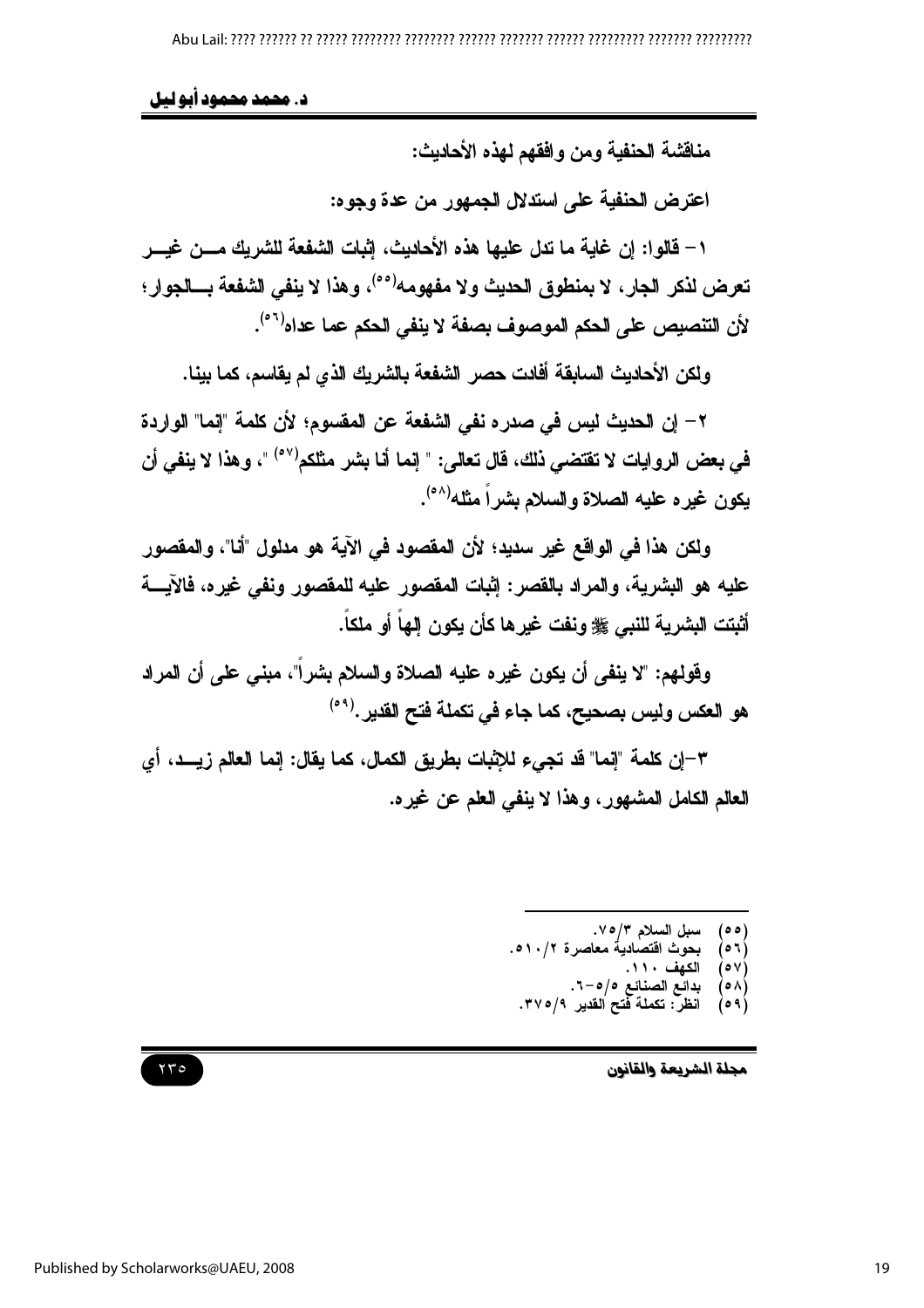والحديث يدل على أن الشريك الذي لم يقاسم هو المستحق الأول للشفعة حتـــى لا يز احمه غير ه، أي تثبت له الشفعة بطريق الكمال دون نفي غير ه<sup>(٢٠)</sup>.

وذكر الصنعاني كذلك: أن مفهوم الحصر إنما هو فيما فَبِل القـــسمة للمبيـــــع بــــين المشتر ي و الشر بك، فمدلوله أن القسمة تبطل الشفعة(٦٠).

٤ – إن حديث جابر فيه إدراج منه، وهو قوله: "فإذا وقعت الحدود وصرفت الطرق فلا شفعة"، فهذا من كلام جابر ، وقد حكى ابن أبي حاتم عن أبيه أن قوله: " فإذا وقعــت الحدود…" مدرج من كلام جابر ، ويؤيد ذلك عدم إخراج مسلم لتلك الزيادة<sup>(٢٢)</sup>.

والحق أن القول بالإدراج فيه نظر، رغم أنه صدر عن خبير في هــذا الفـــن؛ لأن الأصل أن كل ما ذكر في الحديث فهو منه حتى يثبت الإدراج بدليل، وقد نقل صالح بـــن أحمد عن أبيه أنه رجح رفعها، ويجاب عن قولهم بعدم وجود هذه الزيادة فسي روايسة مسلم، بأنه قد يقتصر بعض الأئمة على ذكر بعض الحديث، والحكم للزيادة لا سيما وقد أخرجها مثل البخار ي، على أن معنى هذه الزيادة هو معنى قوله: " في كل ما لم يقـــسم"، ولا تفاوت إلا بكون دلالة أحدهما على هذا المعنى بالمنطوق والآخر بالمفهوم<sup>(٦٣)</sup>.

ه – ذكروا كذلك أن حديث جابر – رضي –" فضى بالشفعة في كل ما لم يقسم، فسإذا للجار؛ لأنه علق عليه الصلاة والسلام سقوط الشفعة بشرطين: وفوع الحدود وصـــرف الطرق، والمعلق بشرطين لا ينفذ إلا بتحققهما، وعند الجمهور تتحقق الشفعة بوجود أحد

- تكملة فتح القدير ٣٧٥/٩-بدائع الصنائع0/0-0/7.
	- (۶۱۱
- نكفله قليح القدير ٢/٥/٦-بدائع الصنائع0/٥-٥/٢ .<br>سبل السلام ٥/٣.<br>فتح الباري ٤/٤٧٢ سبل السلام ٢/١/١.<br>فتح الباري ٤/٤٧٢ عون المعبود ٣١٠/٩- نيل الأوطار ٨١/٦.<br>فتح الباري ٤٣٧/٤ عون المعبود ٣١٠/٩- نيل الأوطار ٨١/٦.  $(11)$ 
	- $(77)$  $(15)$
	-

$$
\mathbf{u}^{\prime\prime}
$$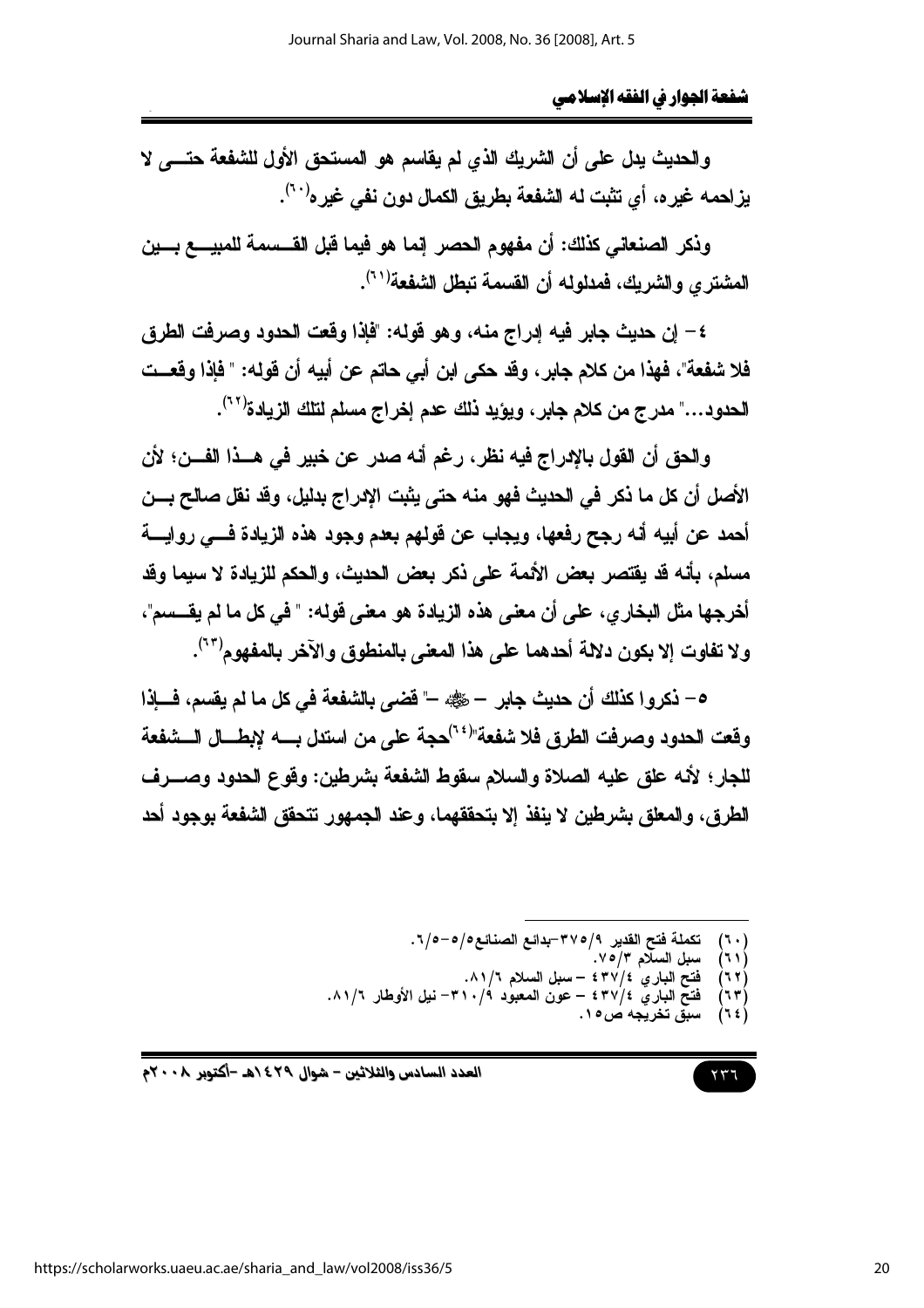د. محمد محمود آبو لیل

الشرطين، أي: إذا وقعت الحدود وإن لم تصرف الطرق، بأن كان الطريق واحداً وهــذا مخالف لنص الحديث<sup>(٢٥)</sup>.

وقد أجاب عن ذلك صاحب تكملة فتح القدير مع أنه حنفي، بمــــا مفــــاده: أن مــــن شروط العمل بمفهوم المخالفة أن لا يخرج الكلام مخرج العادة، كما في قولــــــــه تعــــالي: "وربائبكم اللاتي في حجوركم<sup>(٢٠٦)</sup>" على ما عرف في الأصول، وقوله: "صرفت الطـــرق"، خرج مخرج العادة بكون صرف الطرق عند القسمة غالب الوقوع، فلا يدل على أنسه إذا كان الطريق واحداً تجب الشفعة'<sup>(٦٧</sup>).

ويمكن الرد كذلك: بأنه ليس المقصود أن يتحدد بالقسمة لكل شريك طريق خــــاص به، إنما المقصود تمايز الحصص، وهذا لا يتم عادة إلا بصرف طرق وشوارع عامة أو خاصة.

٦– إن حديث جابر – رضي - يحتمل التأويل، وتأويله:

أ-فإذا وفعت الحدود فتباينت، وصرفت الطرق فتباعدت، فلا شفعة لأحد الشريكين؛ لأنه لم بعد ببنهما صلة من شركة أو جوار (٢٨).

ويمكن الرد على هذا: أنه ليس من ضرور ة القسمة المباعدة بين الشركاء.

ب–لا تجب الشفعة للجار بقسمة الشركاء؛ لألهم أحق منه وحقه متأخر عن حقهم، و أساس ذلك أن القسمة فيها معنى المبادلة، فريما توهم الجار أن له حقاً في الشفعة فبين له رسول الله ﷺ أنه لا يستحق الشفعة في هذه الحالة، لما ذكرنا(٢٩).

ولكن برد على ذلك بأن هذا خلاف الظاهر المتبادر منه.

- بدائع الصنائع 0/0 المبسوط؟/0٩- تكملة فتح القدير ٣٧٠/٩.<br>النساء ٢٣.  $(50)$ 
	- ì٦٦ý  $(7V)$
- انظر : تكملة فتح القدير ٣٧٥/٩.<br>بدائع الصنائع ٥/٥ المبسوط٤/٥٩ تكملة فتح القدير ٣٧٠/٩ سبل السلام ٧٥/٣.  $(7\Lambda)$ 
	- $(79)$ تبِيبِنّ الحقائقّ للزّيلعي ٦/٠/٢ – المبسوط ٩/٥/٤.

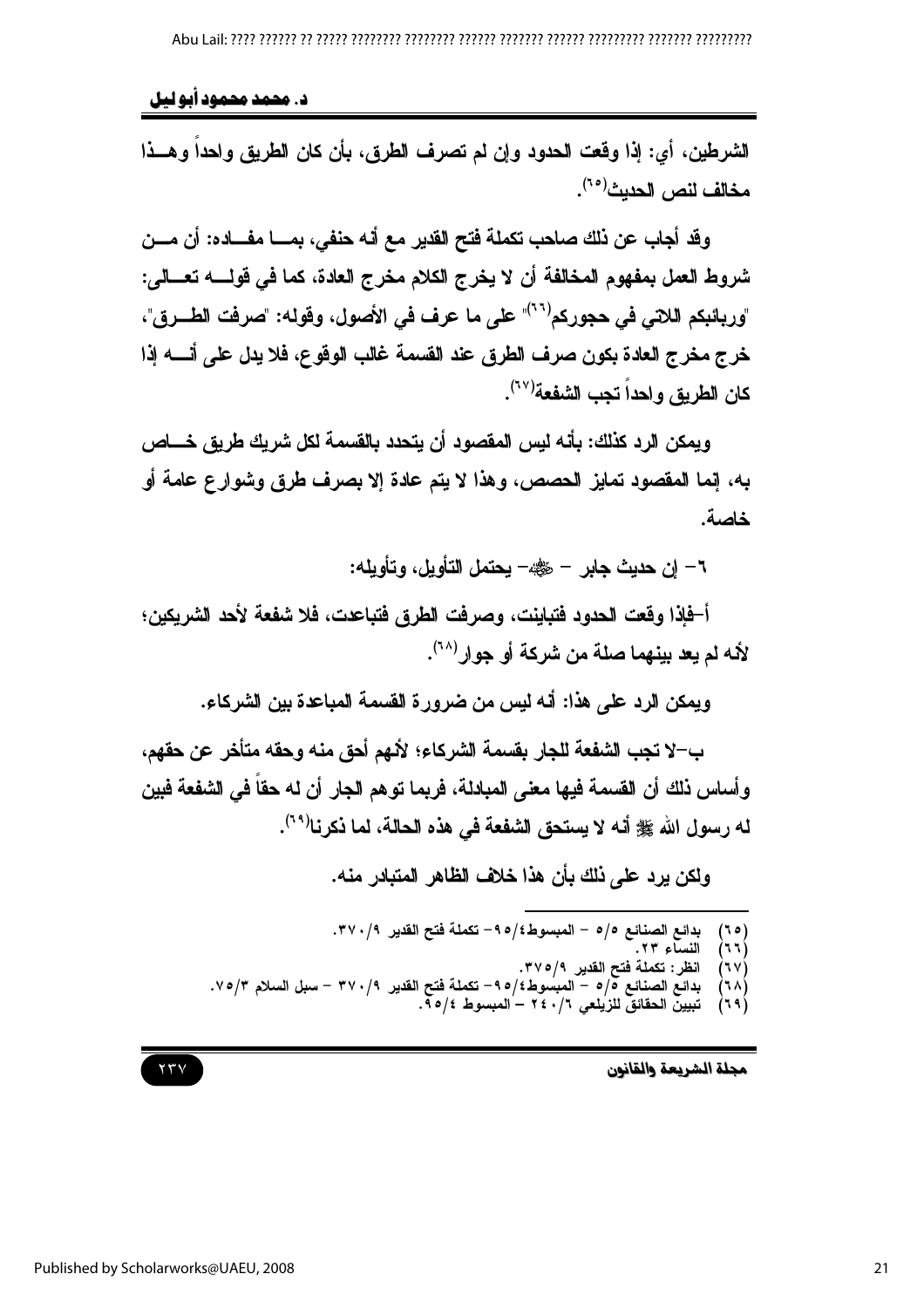جــــــ تأوله ابن فتيبة: كأن ربعاً فيه منازل، وهو الأقوام عثىرة مشتركين فيه، فإن باع واحد منهم حصة من تلك المنازل، كانت الشفعة لجميعهم في الحصة، وصــــار اكـــل ولحد منهم تسعها، فإن قسمت تلك المنازل من قبل أن يبيع واحد منهم شيئاً، فصار لكل ولحد منهم منزل بعينه، فإذا أراد أحدهم أن يبيع منزله لم يكن للقوم شفعة وإنما تجــب الشفعة لجاره الملاصق. (٧٠)

ويمكن الرد على ذلك: بأن النكرة في سياق النفي تعم، والحديث قال: "فلا شــــفعة " فشمل جار ه الملاصق وغير ه.

٧– ومن ردود ابن فتيبة كذلك: أن راوي الحديث هو جابر، وهو لا يدل على أنسه سمع من النبي ﷺ، فهو حكم منه وظن منه أو سماع عن رجل عنه ﷺ ('").

والصحيح أن قول الصحابي: فَضي رسول الله ﷺ، محمول على الرفع والسماع. ثانياً: من المعقول:

١ – الشفعة ثبتت في موضع الوفاق (وهو الشركة) على خلاف الأصل (وهـــو عدم جواز أخذ مال الغير بغير رضاه) لمعنى معدوم في محل النزاع (الجوار)، فلا تثبــت فيه، وبيان انتفاء المعنى هو أن الشريك ربما دخل عليه شريك فيتأذى به، ويتضرر من سوء معاملته، فتدعوه الحاجة إلى مقاسمته أو يطالب الداخل المقاسمة فيسدخل السضرر على الشريك بنقص فيمة ملكه وما يحتاج إلى إحداثه من المرافق (كما بينـــا)، وهــذا لا بوجد في المقسوم، أي أن العلة خاصة بالشربك دون الجار .<sup>(٧٢)</sup>

> تأويل مختلف الحديث لابن فتيبة ص٢٢٧.  $(V \cdot)$

- $(\vee)$
- —ربي<br>المرجع السابق ص٢٢٧ .<br>المغني ١٧٨/٥–١٧٩– الاقناع للماوردي ص٢١١٦–فتح الباري ٣٨/٤.  $(\vee \vee)$

$$
\gamma\,\gamma\,\Lambda
$$

العدد السادس والثلاثين - شوال ٤٢٩ هـ -أكتوبر ٢٠٠٨م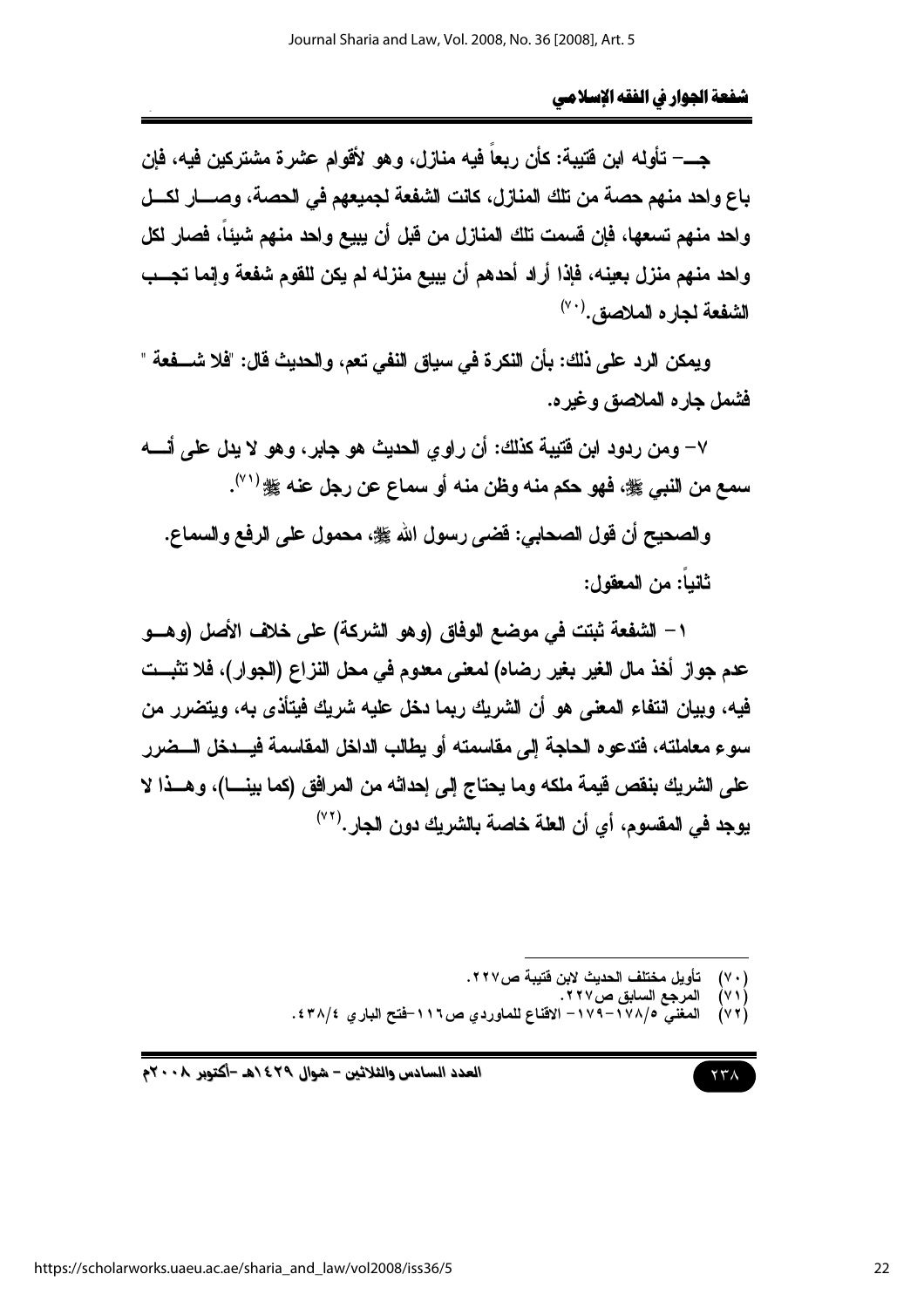د. محمد محمود آبو لیل

٢ – إن الشفعة لم تثبت للشريك الذي قاسم، فمن باب أولم، أنها لا تثبت للجار الذي لم يكن شريكاً من قبل<sup>(٧٣)</sup>.

٣– أنه لا يسوغ إشراك الجار بالشفعة لمجرد دفع ضــــرر الجــــوار؛ لأن الــــشفعة وردت على خلاف الأصل، كما ذكرنا، فورودها فيما لم يقسم إما أن يكون غير معقـــول المعنى، فيبقى الأمر في المقسوم على الأصل –وهو عدم جواز الشفعة–، وإما أن يكون ورودها معللًا بدفع ضرر القسمة، وهذا لا يكون إلا في شركة المشاع ولا يتحقــق فـــي الجوار ، وأما ضرر الجوار فدفعه ممكن بالرفع إلى السلطان، والمقابلة بنفسه، فلا حاجة إلى دفعه بالشفعة<sup>(٤٧</sup>.

– رد الحنفية ومن وافقهم:

قالوا: لا نسلم أن الحكمة من الشفعة هي دفع ضرر مؤنة المقاسمة، وإنما هي دفع ضرر الجوار ، إذ لو كانت لدفع ضرر المقاسمة لوجبت في المنقول.

والقسمة أمر مشروع بطبيعة الحال، ولا يصلح علة لتحقيق ضرر غير مـــشروع، وهو تملك مال الغير بدون رضاه، وهي في الواقع ليست بضرر ، بل هي تكميـــل منــــافـع الملك، واستقلال به، وتمكين لكل من الشريكين من التفرد بالتصرف في ملكــــه بحـــسب مصلحته.

والقول بأن ضرر الجار يندفع بالمرافعة والمقابلة غير سديد؛ لأن هذه الوسيلة في ذاتها ضرر ومشقة، وضرر الجار السوع يكثر وجوده في كل وقت وزمان، فيبقى هــذا الشخص في ضرر دائم.<sup>(٧٥)</sup>

> بداية المجتهد ٢ / ١٩٣.  $(YY)$

- المبسوط ٥/٥ سُبدائع الصنائع ٩٥/٤ كفاية الطالب الرباني٢ ٢٨/٢ وانظر بحوث اقتصادية ١١/٢.٥.  $(VE)$ 
	- المبسوط ٤ أ/٩٥-بدَّائع الصنَّائع٥/٥-تبيين الحقائق٦/٢٣٩-الُهداية ٢٤/٤.  $(\vee \circ)$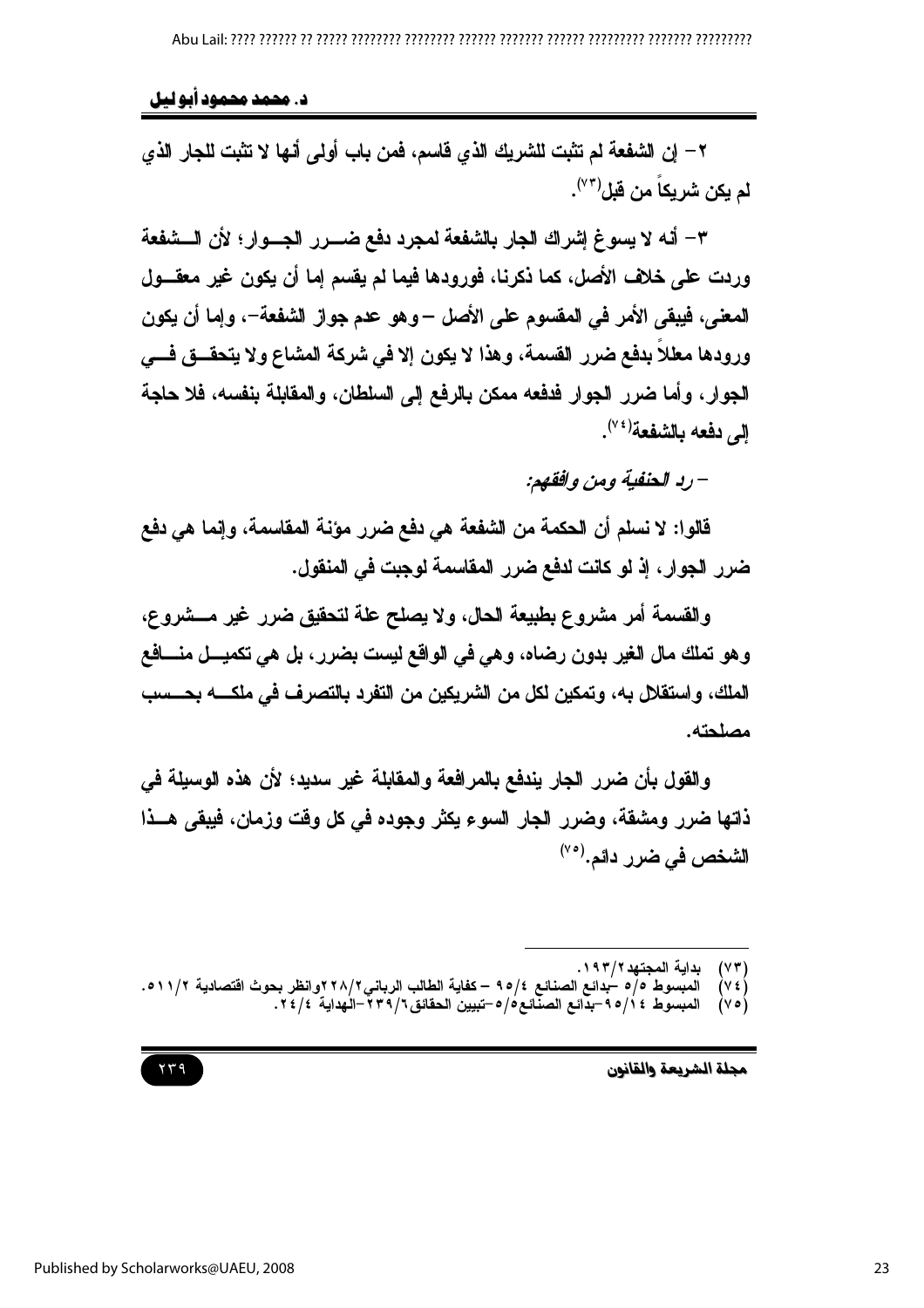# المطلب الثاني القائلهن يشفعة الحوار مطلقا

ذهب ابن شبرمة والثوري وابن أبي ليلي وأصحاب الرأي (الحنفية): إلى أن الشفعة بِالشِّرِكةِ، ثم بِالشِّرِكةِ في الطِّرِيقِ، ثم بِالجوارِ الملاصقِ، فيقدم الشِّريكِ في عينِ المبيـــع على غيره، ويليه الشريك في مرافق المبيع كالشرب والفناء والطريق غير النافذ، فسإن كان أكثر من واحد روعي الأقرب فالأقرب، ويليه الجار الملاصق الذي لا شركة له فسي المرافق( َ ``)، وهذا الترتيب مأخوذ من حديث النبي ﷺ: "الشريك أحق من الخليط، والخليط أحق من الشفيع"<sup>(٧٧)</sup>، وقد فسروا الشريك بمن كان شريكاً في نفس المبيع، والخليط بمن كان شريكاً في حقوق المبيع، والشفيع بالجار .

ووجهوا هذا الترتيب من حيث المعنى، أن الاتصال بالشركة فسي المبيسع أقسوي، ومزيته على غيره أظهر وأجلي؛ لأنه في كل جزء، ويعده الاتصال بالحقوق؛ لأنه شركة في مرافق الملك، والترجيح يتحقق بقوة السبب.<sup>(٧٨)</sup>

و أما الجار المحاذي، فلا شفعة له بالمجاور ة، سو اع كان أقرب بابا أو أبعد، و إنمـــا يعتبر قرب الباب في التقديم في الشفعة<sup>(٧٩)</sup>.

انظر : الهدآية وتكملة فتح القدير ٣٧٥/٩-٣٧٦.

- وعوضى سرون —تو.<br>وقال الهرون: الذي تجبّ له الشفعة أربعون داراً حول الدار .
	-
- وَقَالَ آخَرُونَ: هو كُلّ من صلى معه صلاة الصبح في المسجّد.<br>وَقَالَ بَعْضَهِم: أهل المدينة كلهم جيران (عمــدة القـــاري للعينـــي ٢٢/٨-أوجــز المـــسالك، الكاندهلو ي ١٣/٥/١٤).

 $Y \xi$ .

العدد السادس والثلاثين – شوال ٢٩٤ ٥هـ -أكتوبر ٢٠٠٨م

بداية المبتدي ص٢٠٧ – الهداية ٢٤/٤-المبسوط ٩٤/٤- تحفة الفقهاء ٤٩/٣.<br>هكذا وردٍ في الهداية، ولم يتكلم صاحب التكملة وصاحب العناية على إســناده (وقــد ذكــر صـ  $\begin{pmatrix} 0 & 1 \\ 0 & 0 \end{pmatrix}$ 

التنقيحُ: أن هذا الحديثُ لا يعرفُ هكذا، وقال الزيلعي هذا حديث غرّيبُ، وقالِ ابْنِ الجوزيُ: لايعرف، والحديث المعروف هُوَ ما روِّي سعيد بن منصورٌ من مرسل الشعبيٌ" الشفيع أولى من الجَبَّل والْجَـــارِ<br>أولى من الجنب"، وأخرج عبدالرزاق مثله، ورواه ابن أبي شبية من وجه آخر عن الشعبي عن شريح<br>قال: الخليط أحق من الشفيع والشفيع أح ممن سواه"، آنظر: تنقيح تحقيق أحاديثُ التعليقُ٣/٥٩-نصبُ الرَاية ٧٦/٤-الدرايـــة فَـــي تخـــريج<br>أحاديث الـهداية ٢/٣،٢-التحقيق في أحاديث الخلاف٢/٦٦/-مصنف ابن أبي شيبة ٢١٩/٤-صمنفَ عبد الرزاق//٧٩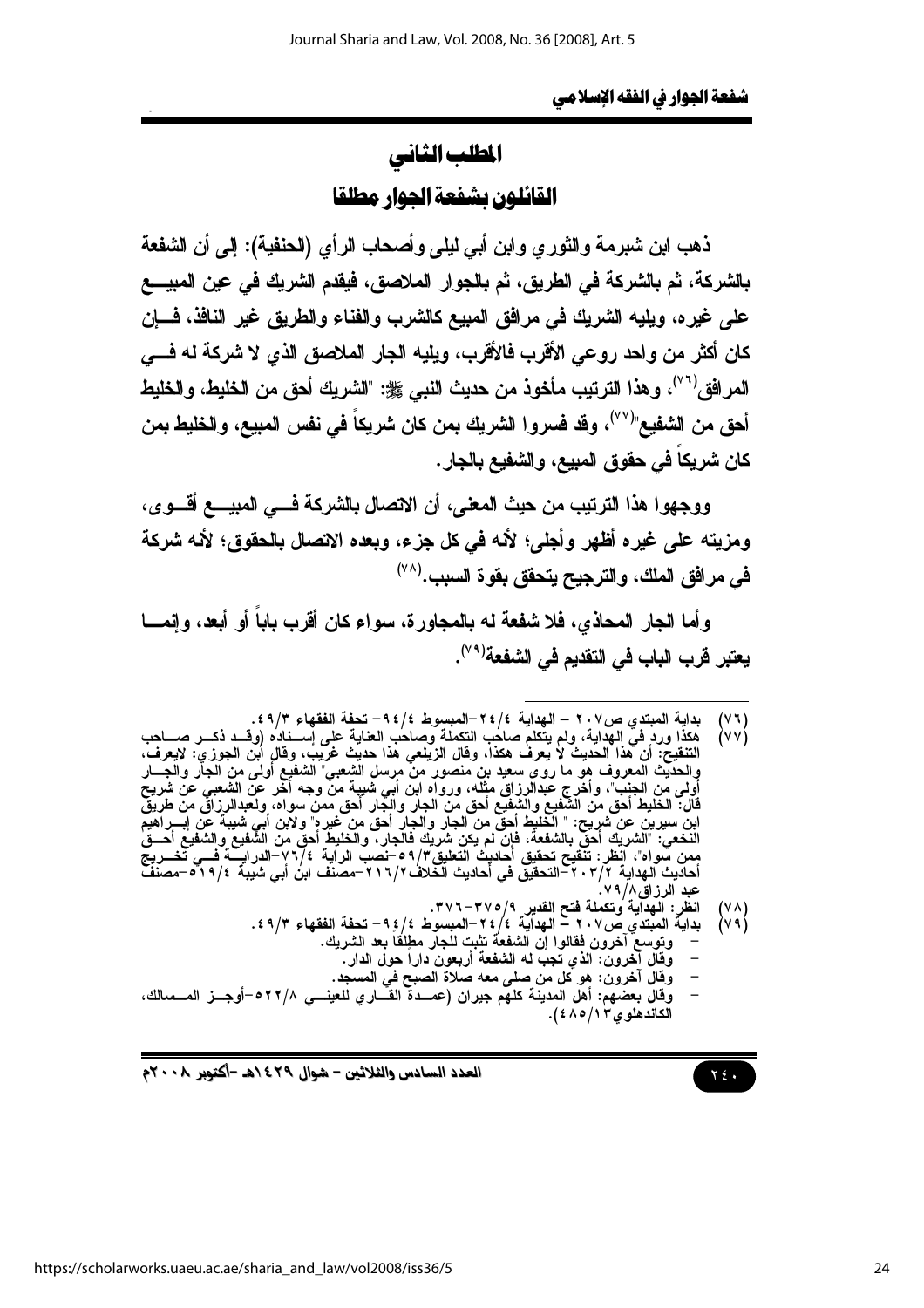د. محمد محمود آبو لیل

وقد استدل الحنفية ومن وافقهم على شفعة الجار مطلقاً بالسنة والمعقول: أو لاً – الأنلة من السنة النبوبة:

١ – حديث جابر السابق قال: قال رسول الله ﷺ "الجار أحق بشفعته ينتظر بـــــــه، وإن كان غائباً، إذا كان طريقهما واحداً<sup>(٨٠)</sup> ".

فهذا الحديث يدل بمنطوقه على شفعة الجار المشترك في المرافق، وأما مفهومـــــه و هو عدم ثبوت الشفعة للجار الذي لا يشترك في المرافق، فهو معطل لسببين:

أ– إن الحنفية لا يعملون أصلاً بمفهوم المخالفة.

ب–إن الذين يحتجون بمفهوم المخالفة، يشترطون ألا يعارضه منطوق نـــصوص أخر ، ومفهوم المخالفة هنا معارض بمنطوق الأحاديــث التـــي تثبــت الـــشفعة للجـــار مطلقاً<sup>(۸۱)</sup>و الآتي ذکر ها.

٢ – ما رواه ابن عيينة عن إبراهيم بن ميسرة عن عمرو بن الشريد الثقفي قال: "وضع المسور بن مخرمة أحد يديه على منكبي، ثم انطلقنا حتى أتينا سعداً، فجاء أبسو رافع فقال للمسور: ألا تأمر هذا يشتري مني؟ فقال سعد: والله لا أزيدك على هذا علــــي أربع مئة دينار ، إما فطعة وإما منجمة، فقال أبو رافع: سبحان الله إن كنت لأعطى بهـــا خمسمائة نقداً، ولولا أنِّي سمعت رســـول الله ﷺ يقـــول: الجـــار أحـــق بـــسقبه مــــا أعطبتكها"(٨٢).

٣– عن عمر بن الشريد عن أبيه الشريد بن السويد، قال: "قلت: يا رســــول الله، أرض ليس لأحد فيها شرك، ولا قسم إلا الجوار؟ قال: الجار أحق بسقبه<sup>(٨٣)</sup>".

مصنف ابن أبي شيبة (٢٢٧٢١)—سنن أبي داود (٣٥١٤)—سنن الترمذي (١٣٩١)، وسيأتي الكلام  $(\wedge \cdot)$ عن سند هذا الـّحديث.

النبراس ص ٢٤.  $(\wedge)$ 

- رواه البخاري، (٢١٣٩– ٢٥٧٦–٢٥٧٧)، مصنف عبد الرزاق ٧٧/٨.  $(\wedge \vee)$
- مصنف ابن أبي شيبة (٢٢٧٢٩)–السنن الكبرى للبيهقي (٦٣٠٢)– ســـنن ابــن ماجـــة (٢٤٩٦)،  $(\wedge \mathbf{r})$ وسيأتي الكلام عن سنده.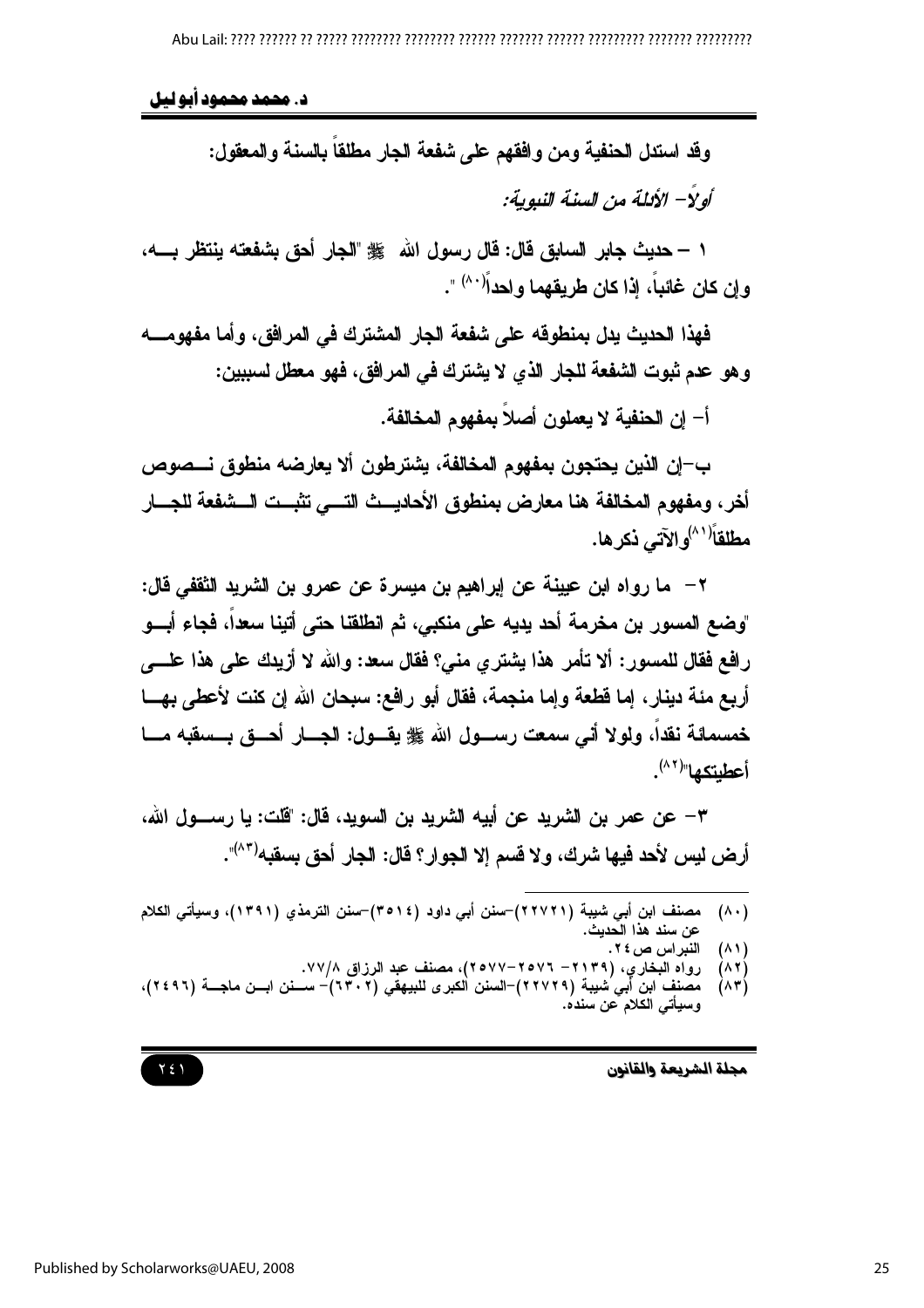٤ – ما رواه وكيع قال حدثنا سفيان عن منصور عن الحكم عن على وعبد الله قالا: " فضي رسول الله ﷺ بِالشَّفعة للجوار".(\*^)

0 – حديث الحسن عن سمر ة مرفوعاً: "جار الدار أحق بالدار "<sup>(٨٥)</sup>

٦– ما رواه وكيع عن هشام بن المغيرة الثقفي قال: سمعت الشعبي يقـــول: قـــال رسول الله صلى: " الشفيع أولى من الجار ، والجار أولى من الجنب".(<sup>٨٦)</sup>

ووجه الدلالة في هذه الأحاديث:

نكروا أن هذه الأحاديث تثبت بعمومها الشفعة للجار<sup>(٨٧)</sup>، وخـــصوصاً أن بعــض الأحاديث صرح بلفظ الشفعة للجار، كحديث: "قضى رسول الله ﷺ بالـــشفعة للجـــوار"، فبحمل المطلق على المقبد.

– مناقشة الجمهور لهذه الأحاديث:

اعترض الجمهور على استدلالهم بهذه الأحاديث من جهة السند ومن جهة المعنى علم النحو التالي:

أولًا: من جهة السند:

حديث جابر قال الترمذي عنه: هذا حديث غريب، وقد تكلم شعبة في عبد الملك بن أبي سليمان من أجل هذا الحديث، وفَّال الترمذي: "سألت محمد بن إسماعيل البخار ي عن هذا الحديث فقال: لا أعلم أحدا رواه عن عبد الملك، تفرد به ويروى عن جسابر خسلاف هذا".

 $(\wedge \epsilon)$ 

- مصنف ابن أبي شيبة (٢٢٧١٦–٢٢٧١٧–٢٢٧١٨) وسيأتي الكلام عن سنده.<br>رواه الترمذي (١٣٦٨) وصححه سنن البيهقي الكبرى(٦١٣٦١)– صحيح ابــن حبـــان(٥١٨٢)  $(\wedge \circ)$ وسيأت*ي* الكلام عن سنده.
- منْفَ ّابن أبي شَيبة (٢٢٧٢٢)–مصنف عبد الرزاق (٢٤٣٩٠)، وسبِأتي الكلام عن سنده.  $(\wedge \vee)$ إلا أنهم يُخْصَون الجار ُبالجار المُلاصق دون المحاذي سُواء كان فَرِيباً أم بِعيداً، ويبدّو أن مـــستندهم  $(\wedge \vee)$ في ذلك هو القياس.

 $Y \xi Y$ 

العدد السادس والثلاثين – شوال ٢٩٤/هـ -أكتوبر ٢٠٠٨م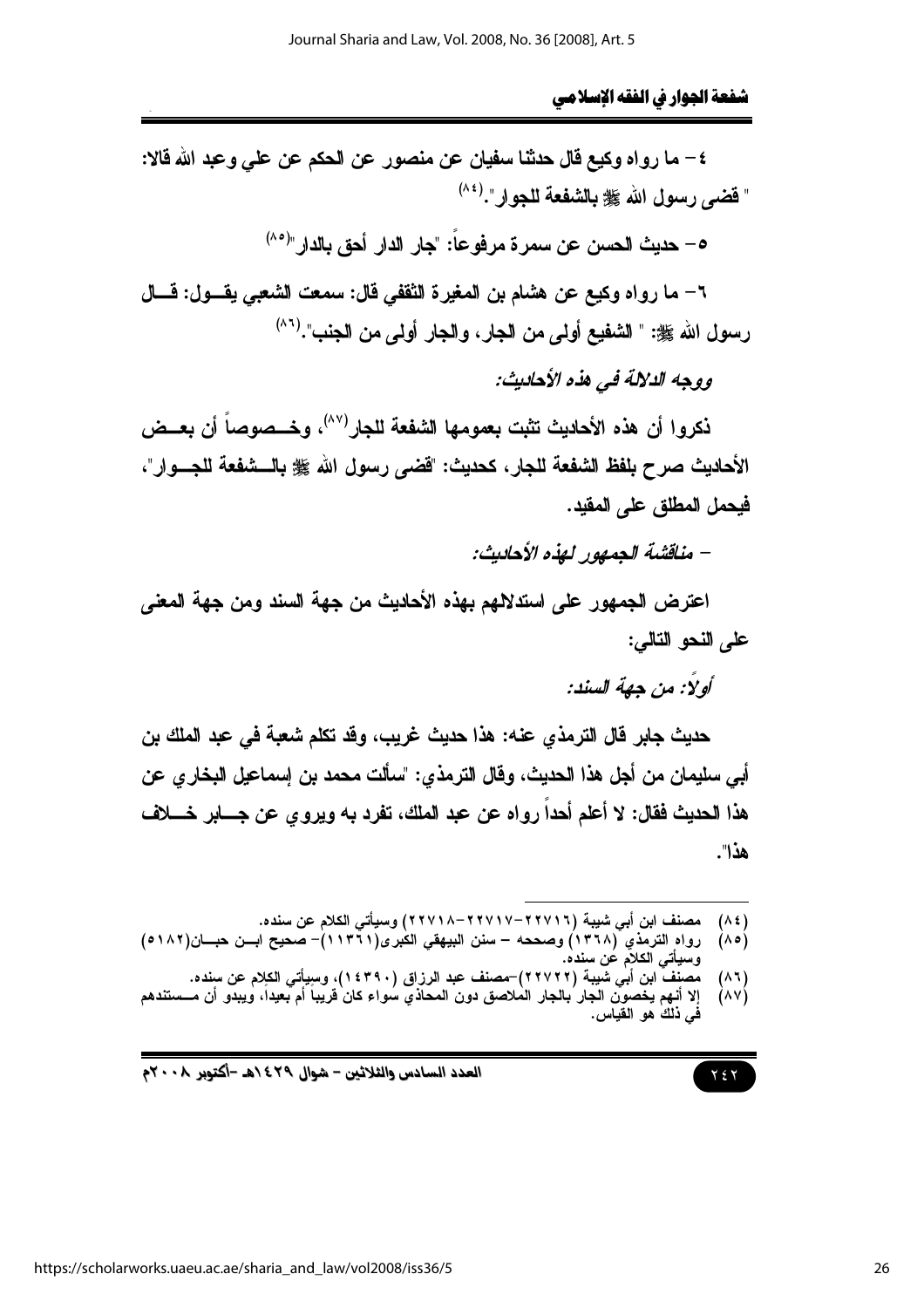د. محمد محمود أبو ليل

وفَّال شعبة: فيه عبد الملك بن سليمان الذي الحديث من روايته(^^).

وقد أورد فيه البيهقي كلاماً للإمام الشافعي بسنده، فقال: قال السشافعي فسي هسذا الحديث: سمعنا يعض أهل العلم يقول: نخاف أن لا يكون هذا الحديث محفوظاً، قبل لــــه: ومن أين قلت؟ قال: إنما رواه عن جابر بن عبد الله، وقد روى أبو سلمة بن عبد الرحمن عن جابر مفسرا، أن رسول الله ﷺ قال: "الشفعة فيما لم يقسم فإذا وقعت الحسدود فسلا شفعة"، و أبو سلمة من الحفاظ.

وروى أبو الزبير –وهو من الحفاظ– عن جابر ما يوافق قول أبي سلمة، ويخالف ما روى عبد الملك بن أبي سليمان.<sup>(٨٩)</sup>

> وسئل الإمام أحمد عن هذا الحديث فقال: هو حديث منكر . وفَّال يحيى: لم يحدث به إلا عبد الملك، وفد أنكره الناس عليه(٩٠). تعقيب الفريق الثاني: "الحنفية ومن وافقهم":

أ– ليس هذا الطعن محل اتفاق عند المحدثين، فعبد الملك هو ثقة مأمون عند أهل الحديث، وقد روى وكيع عن شعبة عن عبد الملك بن أبي سليمان هذا الحـــديث، وروى ابن المبارك عن سفيان الثوري فال: عبد الملك بن أبي سليمان ميزان، يعني في العلـــم، والعمل على هذا الحديث (٩١).

ووثقه كذلك أحمد والنسائي وابن معين والعجلى وابن سعد وأبو زرعة والترمذي، وذكر ه ابن حبان في الثقات، وقال: ريما أخطأ، وكان من خيار أهل الكوفة وحفاظهم.

> (٨٨) سنن الترمذي ٦٥١/٣ – نيل الأوطار ٨٦/٦.<br>(٨٩) سنن البيهقي الكبرى ٦/٦،٦٪.<br>(٩٠) كشاف القناع ٣٨/٤– سنن الترمذي ٦/١٥٢– نصب الراية ١٧٣/٣. (٩١) سنن الترمذي ١/٢٥٦.

> > محلة الشريعة والقانون

### $Y \xi Y$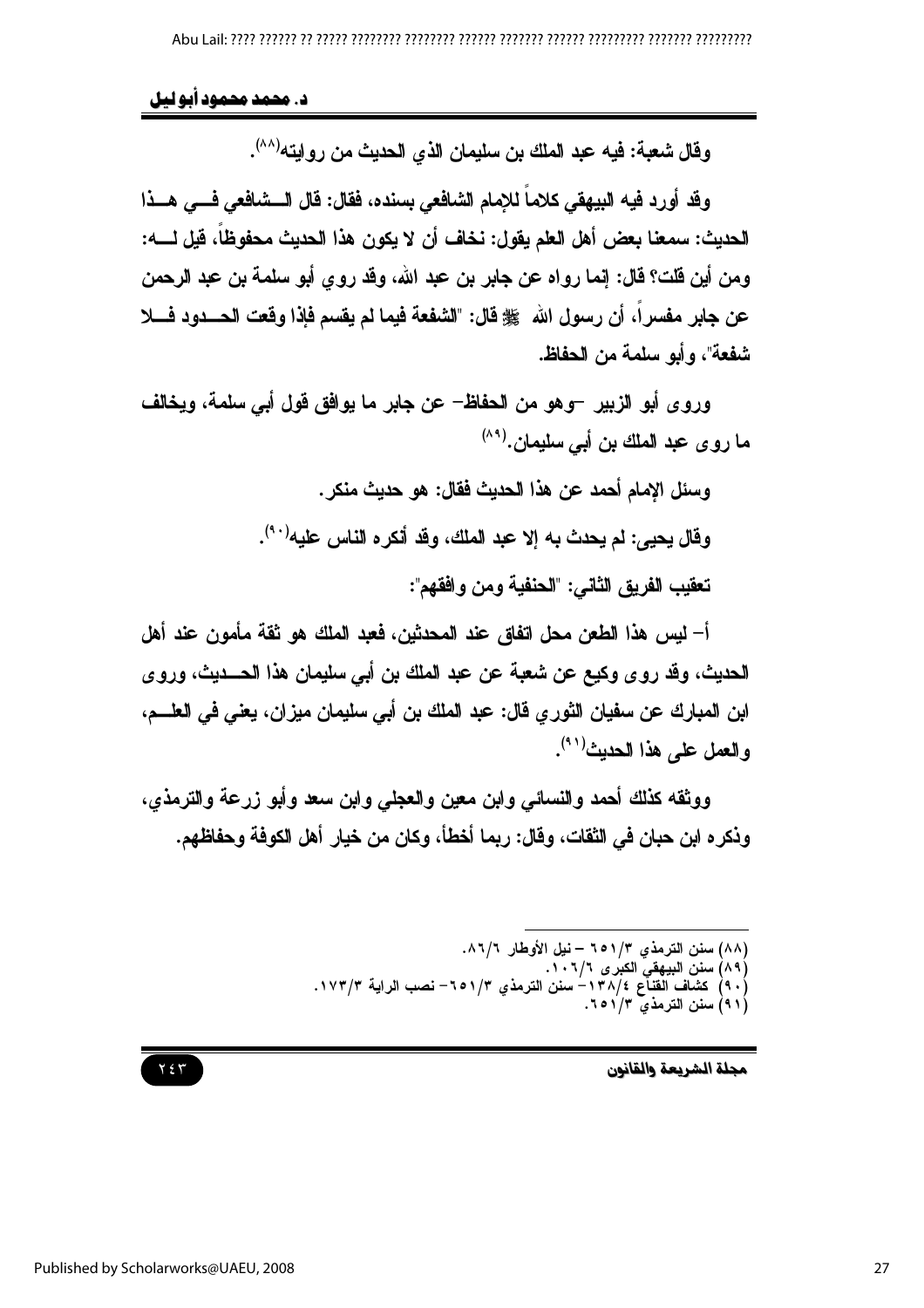وفَالِ الخطيبِ: لقد أساءِ شعبة حيث حدث عن محمد بن عبدالله العرزمـــي وتـــرك التحديث عن عبد الملك بن أبي سليمان؛ فإن العرزمي لم يختلف أهل الأثر فـــي ســــقوط روايته، وعبد الملك ثناؤهم عليه مستفيض'<sup>٩٢</sup>'.

ب– نقل الزيلعي عن ابن الجوزي فوله في التنفيح: حديث عبد الملــك بـــن أبـــي سليمان حديث صحيح، ولا منافاة بينه وبين رواية جابر المشهورة، وهي "الشفعة في كل ما لم يقسم فإذا وفَعت الحدود فلا شفعة"، فإن في حديث عبد الملك: "إذا كـــان طريقهـــا واحداً"، وحديث جابر المشهور لم ينف فيه استحقاق الشفعة إلا بشرط تصرف الطـــرق، فيقول: إذا اشترك الجاران في المنافع كالبئر أو السطح أو الطريق فالجار أحـــق بـــسفَب جاره؛ لحديث عبد الملك، وإذا لم يشتركا في شيء من المنافع فلا شفعة؛ لحديث جــــابر المشهور<sup>(۴)</sup>.

وطعن شعبة في عبد الملك بسبب هذا الحديث لا يقدح فيه، فإنه ثقة، وشعبة لم يكن من الحذاق في الفقه ليجمع بين الأحاديث إذا ظهر تعارضها، إنما كان حافظاً، وغير شعبة إنما طعن فيه تبعاً لشعبة، وقد احتج بعبد الملك مسلم فسي صــــحيحه، واستـــشهد بـــــه البخار ى، ويشبه أن يكونا إنما لم يخرجا حديثه هذا لتفرده به، وإنكار الأئمة عليه فيــــه، وجعله بعضهم رأيا لعطاء أدرجه عبد الملك في الحديث<sup>(٩٤)</sup>.

٢ – حديث عمرو بن الشريد عن أبي رافع عن أبيه، لا متعلق لهم به، فقــد تكلـــم أصحاب الحديث في إسناد هذا الحديث، وإضطريت الرواية فيه، فقال بعضهم: عن عمر و ابن الشريد عن أبي رافع، وقال بعضهم: عن أبيه عن أبي رافع، وأرسله بعضهم، وقال فيه فتادة: عن عمرو بن شعيب عن الشريد.<sup>(٩٥)</sup>

> نصب الراية ١٧٣/٤-تهذيب التهذيب ٣٩٦/٦-٣٩٧-بذل المجهود ١٩٨/١٥.  $(9, 7)$

- نصب الراية ١٧٣/٤.  $(95)$
- نصب الراية ١٧٣/٤-تهذيب التهذيب ٣٩٦/٦-٣٩٧-بذل المجهود ١٩٨/١٥.  $(95)$ 
	- عون المعبود ٢١١/٩.  $(90)$

 $Y \xi \xi$ 

العدد السادس والثلاثين – شوال ٢٩٤/هـ -أكتوبر ٢٠٠٨م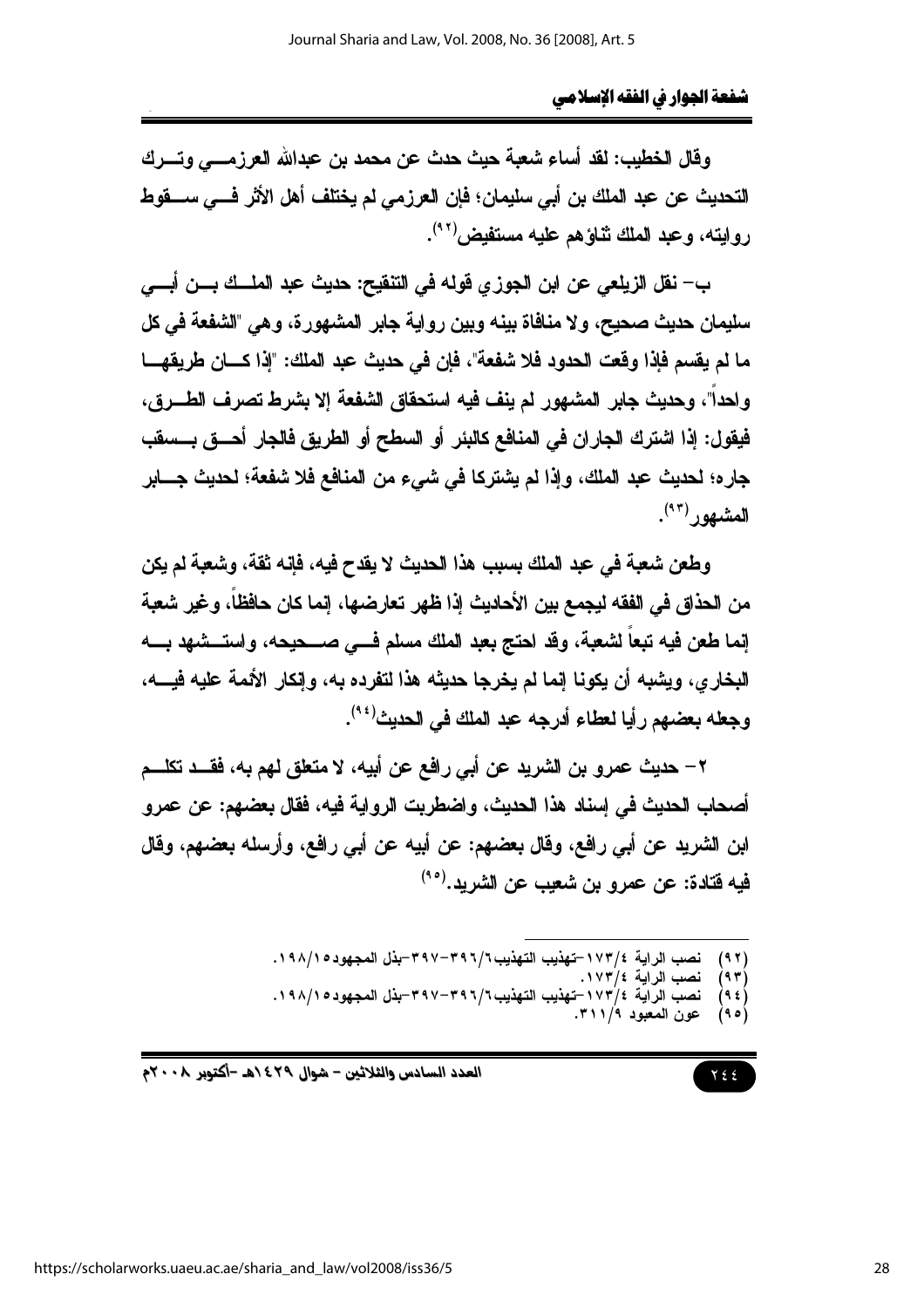د. محمد محمود آبو لیل

وأجيب عن ذلك: بأن هذا الحديث جيد السند كما فال صاحب الفتح الريساني، وقَسد أخرجه أحمد والبيهقي والنسائي وابن ماجة والطحاوي وعبد الرزاق وغيرهم<sup>(٩٦)</sup>.

٣– إن خبر على وابن مسعود مشوب بالانقطاع؛ لأن الحكم لم يدركهما، ولا سمي من سمعه منه عنهما<sup>(۴۷</sup>).

٤ – حديث سمرة، فهو عن الحسن عن سمرة، وقد اختلف أهل الحديث في لقـــاء الحسن لسمرة، ومن أثبت لقاءه إياه قال: إنه لم يرو عنه إلا حديث العقيقة.(^^)

ونوفش ذلك بما روي عن البخاري: قال علي بن المديني: سماع الحسن من سمرة صحيح، ومن أثبت مقدم على من نفي، وقد صحح الترمذي حديث الحسن عن سمرة في مواضع من سننه منها: حديث نهي عن بيع الحيوان بالحيوان نسبئة، وحديث الجار أحق بالدار، وحديث لا تلاعنوا بلعنة الله ولا بغضب الله ولا بالنار، وحديث الصلاة الوســطي صلاة العصر، فكان هذا الحديث على مقتضى تصرفه جديرا بالتصحيح، قال أبو عيسى: حديث سمرة حديث حسن صحيح<sup>(٩٩)</sup>.

٥– ويمكن الاجابة عن حدبث الشعبي بأنه حدبث مرسل – كما ذكر ذلك صــــاحب التنفيح'``')، وما كانت هذه صفته لا يقوى على المعارضة في موطن الخلاف.

ويناء على ذلك: فهذه الأحاديث لا تخلو من مقال، فلا تنهض لمعارضة حديث جابر وغيره في حصر الشفعة في الشريك، جاء في المغني: "إن الخبـــر الـــذي اســـتدل بــــه الجمهور صريح فيقدم على غيره، قال ابن المنذر : الثابت عن رسول الله ﷺ حديث جابر الذي رويناه، وما عداه من الأحاديث فيها مفال"<sup>(١٠١)</sup>.



الفتح الرباني ١٥٤/١٥٤.<br>المحلى ابن حزم ٩/١٠٠.<br>كشاف الفناع ٤/١٣٨.  $(97)$  $(9V)$  $(9 \wedge)$ سنن الترمذّيّ ٢٥٠/٣-عون المعبود ٣٤١/٢ – نيل الأوطار ٢٦٤/٢ – سبل السلام ٧٤/٣.  $(99)$ (۱۰۰) تنقيح تحقيق أحاديث النطيق ۶۹/۳.<br>(۱۰۱) المغنى ۱۷۹/۰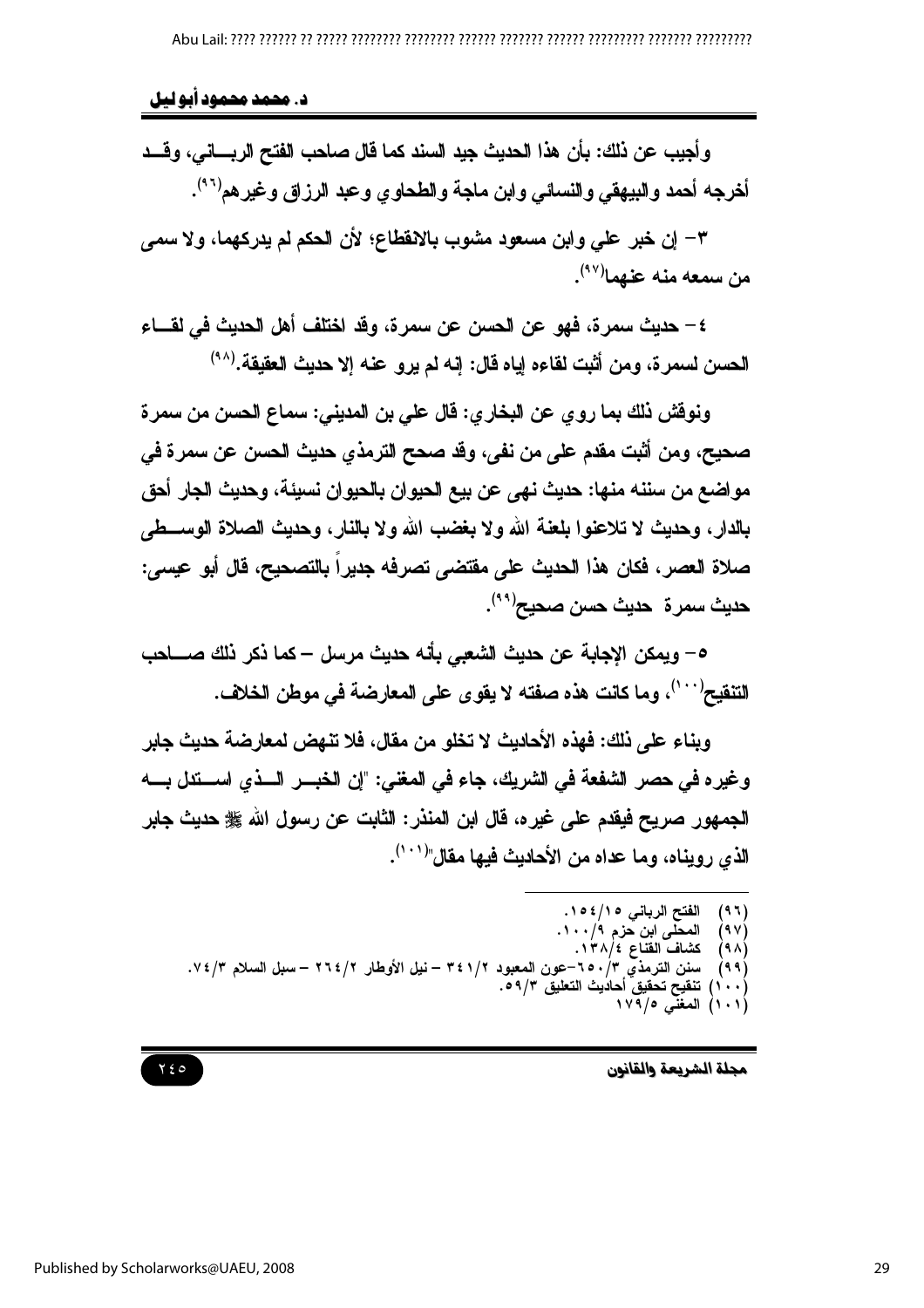# ثانياً: من حهة المعنى:

نكر الإمام ابن حزم<sup>(١٠٢)</sup> –رحمه الله–: أنه ليس في شيء من هذه الآثــــار حجــــة للقائلين بالشفعة للجار؛ لأنها تدل على الجار سواء كان قريباً أم بعيداً، فهي تصلح حجة لمن رأى الشفعة لكل جار، لا للجار الملاصق ففط، ولا يصلح استدلالهم بالقياس علـــــــــ ، هذا التخصيص، والأحاديث التي جاعت في أن لا شفعة إلا للشريك أسانيدها فوية لــــيس فى شىء منها اضطراب( ... ).

وأصح حديث استدلوا به هو حديث أبي رافع، وقد أجاب الجمهور عنه بالآتي:

١ – إنه ليس بصريح بالشفعة، خصوصاً أنه أبهم الحق ولم يصرح به، فلم يجز أن يحمل على العموم

٢ – إنه محمول على أنه أحق بالفناء الذي بينه وبين الجار من غيــــره أو يكــــون مرتفقاً به $^{(\,\cdot\,,\,\cdot\,)}$ .

٣– يحتمل كذلك أن المقصود: أنه أحق بإحسان جاره من صلة وير وعيادة ونحو فلك.

قال البغو ي: وليس في الحديث ذكر الشفعة، فيحتمل أن يكون أراد الـــشفعة وقـــد يحتمل أن يكون أراد أنه أحق بالبر والمعونة وما في معناهما، كما روي عـــن عائــــشة رضي الله عنها فالت: فلت: يا رسول الله، إن لي جارتين، فإلي أيهما أهدي؟ فال: إلـــي أقريهما منك ياباً. (١٠٥)

> (١٠٢) واللافت أن ابن حزم وافقهم في تأويل الحديث وخالف عادته في الأخذ بظاهر النص (١٠٣) العحلمي ٢/٠٠وما بعدها – عُون العَعبود ٣١١/٩<br>(١٠٤) منار السبيلي ٢١٢/١- عشاف القناع ٣٨/٤-سنن البيهقي ١٠٦/٦ (١٠٥) شرح السنة ٢٤٢/٨.

$$
\mathbf{Y} \in \mathbb{R}
$$

العدد السادس والثلاثين - شوال ٢٩٤/هـ -أكتوبر ٢٠٠٨م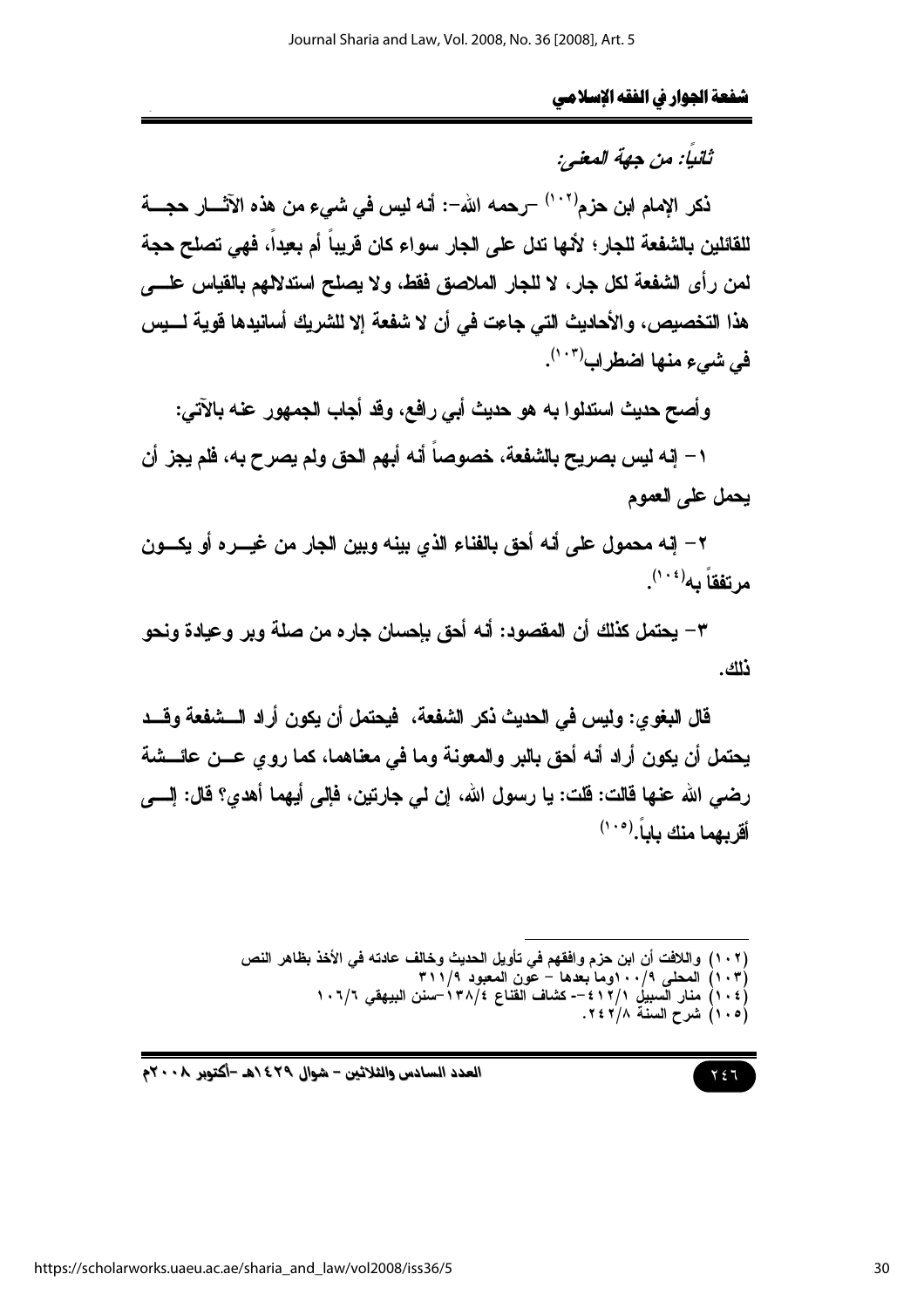د. محمد محمود آبو لیل

٤ – ويحتمل أنه أر اد بالجار الشريك؛ لأن الشريك بسمي جـــار اً، ويؤيـــده اطــــلاق الشريك في اللغة على كل شيء قارب شيئاً، حتى يسمى كل واحد من الزوجين جـــاراً، و إن كان يظلهما سقف و احد، ويضطجعان في فر اش و احد، قال الشاعر :

> كذاك أمور الناس غاد وطارقه أجارتنا بيني فإنك طالقه

وتسمى الضرتان جارتين كذلك؛ لاشتراكهما في الزوج، كما فال الأعشى.

قال حمل بن مالك: كنت بين جارتين لي، فضربت إحداهما الأخرى بمسطح ففتلتها وجنينها<sup>(١٠٠</sup>).

وذكر البيهقي عن الشافعي– رضي - فوله: فول النبي ﷺ: "الجار أحسق بسعقبه" لا يحتمل إلا معنيين لا ثالث لهما: إما أن يكون أراد أن الشفعة لكل جـــار ، أو أراد بعــض الجير إن دون بعض، وقد ثبت عن رسول الله ﷺ أن لا شفعة فيما قسم، فسدل علــــى أن الشفعة للجار الذي لم يقاسم دون الجار المقاسم<sup>(١٠٧)</sup>.

تعقيب الحنفية على هذا التأويل والرد عليه: عقب الحنفية على هذا التأويل بما يلي:

أ– إن كلمة "أحق"شاملة باطلاقها للشفعة، و لا مسوغ لتقبيـــدها أو صــــر فها عـــن عمومها.

ب– تأويل الجار بالشريك فيه ترك الحقيقة إلى المجاز دون مسوغ، إذ إن الجسار يطلق ويراد به المجاورة على سبيل الحقيقة ويراد به الشريك مجازاً، والزوجة تـــسمى جارة؛ لأنها مجاورة له قريبة منه، والجار يسمى كذلك لقربه من جساره لا لمسشاركته  $(1 - A)$ d

(١٠٦) المبدع ٢٠٦/٥– المغني ١٧٩/٥– المحلى ابن حزم ٩/٠٠١ .<br>(١٠٧) سنن البيهقي الكبرى ٦/٥٠١.<br>(١٠٨) المبسوط ٩١/١٤ – بذل المجهود ١٩٦/١٥.

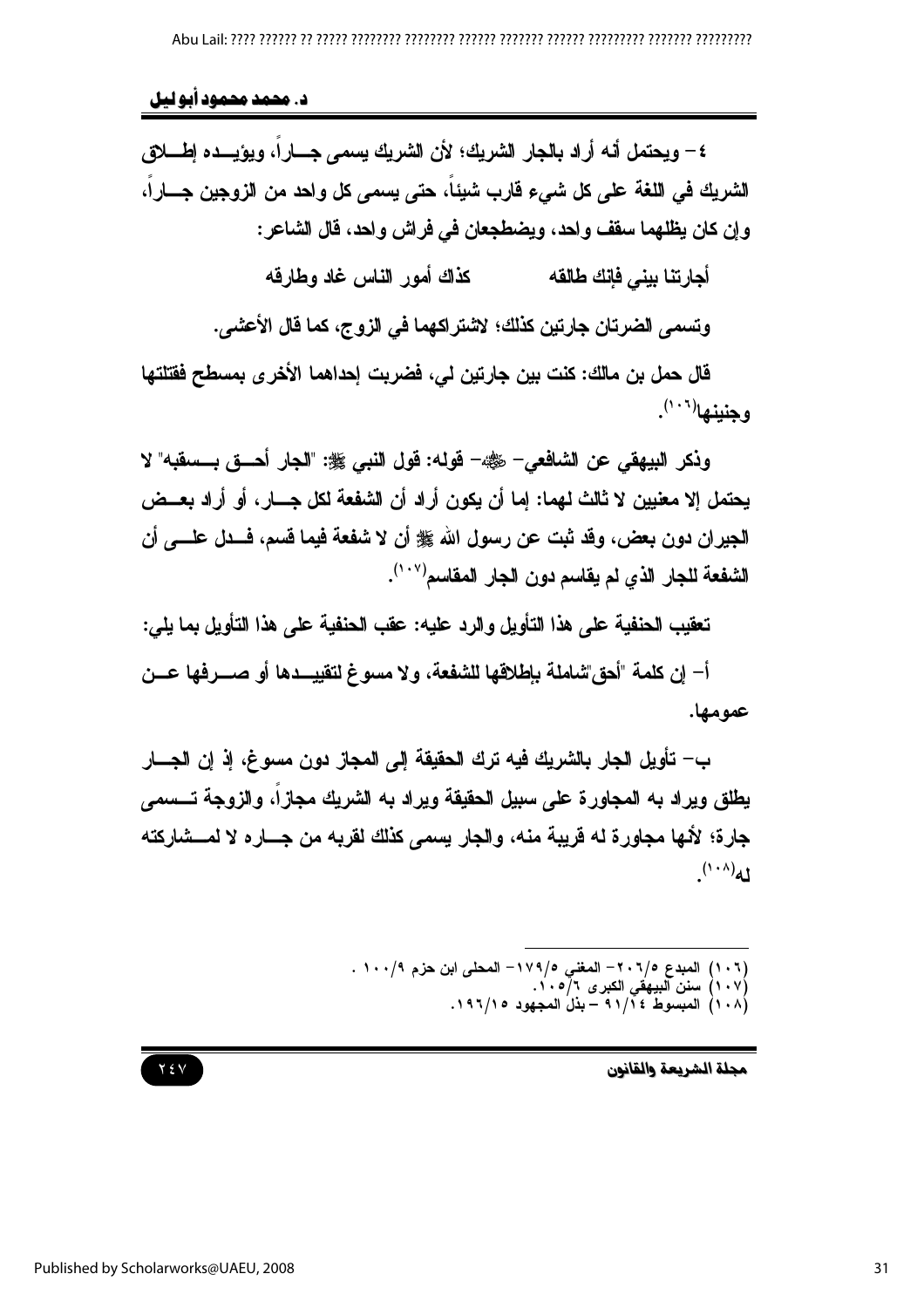جـــــ وفالوا: إن ظاهر بعض الأحاديث، مثل حديث سمرة، يفيد الحق بأخذ الـــدار كلها، والذي بأخذ الدار كلها هو الجار ، وأما الشريك فانه بأخذ يعضها(\* ` ').

ويمكن الإجابة عن هذا أنه ينطبق على الشريك أيضاً، فإنه بأخذ الشقص المبيــــع تسلم له الدار كاملة.

د – يلزم الشافعية القائلين بحمل اللفظ على حقيقته ومجازه أن يقولـــوا بالـــشفعة للجار الملاصق، وهم لا يقولون بذلك''''.

وقِد أجاب الشافعية عن ذلك: أن حمل اللفظ على حقيقته ومجاز ِه إنما يكون عنـــد التجرد من القرائن، وقد قامت القرينة هنا بحمله على المجاز من أجل التوفيق بين حديثي جابر وأبي رافع(١١١).

هــــــــــ صرف معنى الجوار في الحديث إلى البر والإحسان يحتاج إلى فرينـــــة، ولا قرينة هنا، وكذا الحال في حمل المعنى على الشريك، <sup>(١٠٢)</sup> فيكون المقصود بالجار الذي عناه رسول الله على هو الجار المعهود الذي تعرفه العامة. (١٠٣)

٥– واستدل الجمهور كذلك: بأن سياق الحديث يقتضي أن أبا رافع كـــان شـــريكاً لسعد، كما يفيد قوله: "ابتع مني بيتي"، وإن كان ظاهر الحديث يفيد أن أبا رافع كان يملك بيتين من جملة دار سعد لا شقصاً شائعاً منها، إلا أن هذه لا ينفي أن يكون شريكاً فـــي الفناء والطريق والسور ونحوها، فال ابن العربي: "وفد كان بيت أبي رافع في الدار، ولم تصر ف الطريق، و لا وقعت الحدود، بل كانت السلحة بينهما و الطريق و احدة لهمـــا<sup>(١١٤</sup>)"،

 $Y \xi \Lambda$ 

العدد السادس والثلاثين – شوال ٢٩٤/هـ -أكتوبر ٢٠٠٨م

<sup>(</sup>١٠٩) الجوهر النقي ١٠٧/٦ – الفقه المقارن، ص٢٥٤، بحث ماحد أبو رخية، مطبوعات جامعة الإمارات. (١١٠) فَتَحْ البَارِي ٤٣٨/٢ £-نيل الأوطار ٨٢/٦ – تحفة الأحوذي ١٢/٤. (١١١) المراجع السابقة. (١١٢) المبسوط ١١/١٤ - بذل المجهود ١٩٦/١٩. )<br>(١١٣) شرح معاني الآثار للطحاوي ١٢٣/٤.<br>(١١٤) عارضة الأحوذي لابن العربي ١٣٢/٦.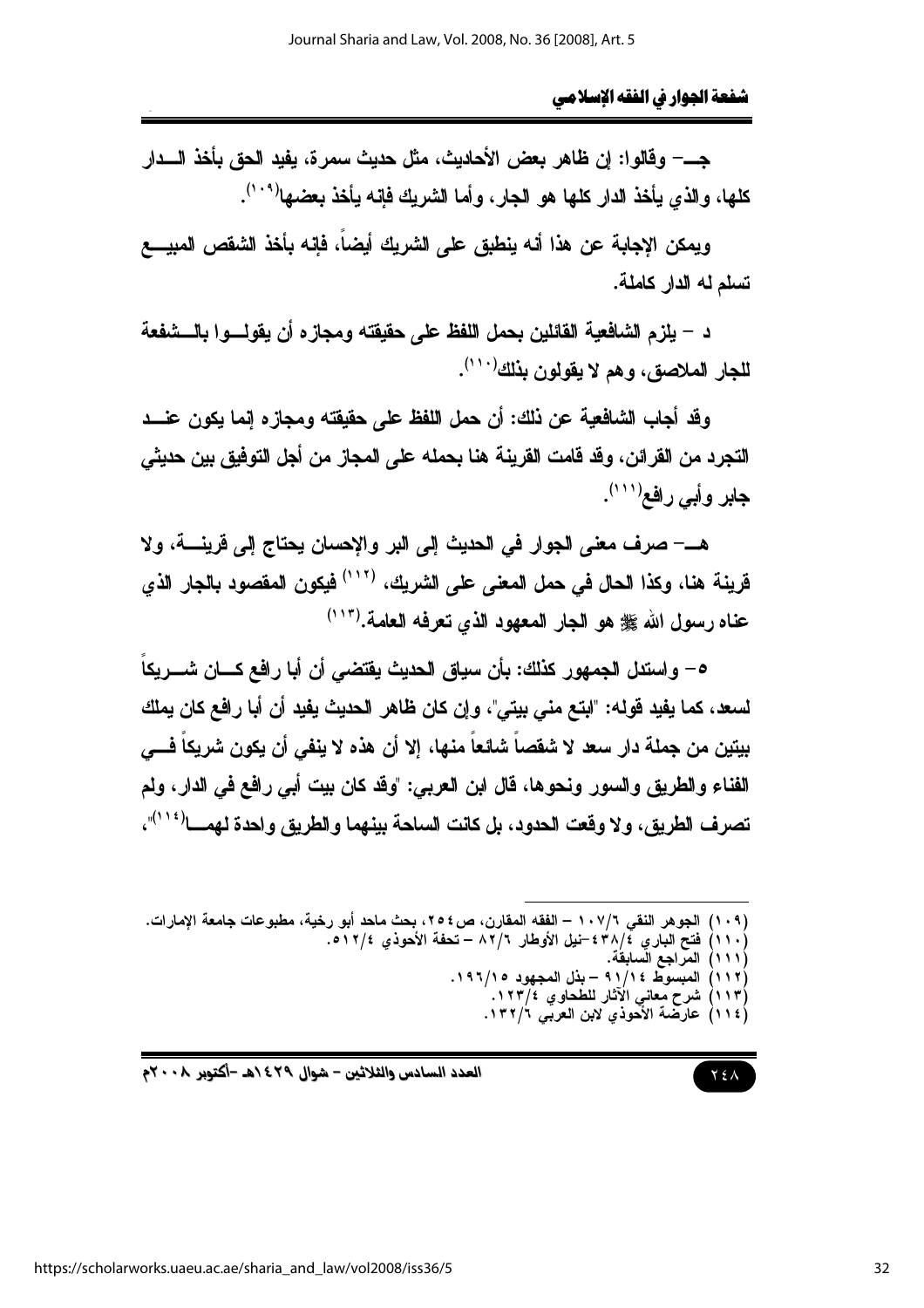د. محمد محمود آبو لیل

فدل ذلك على أن أبا رافع كان شريكاً لسعد في البيتين، ومن أجل ذلك دعاه إلى الـــشراء  $(110)$ 

وكعيب على هذه القصة بها بلي:

أ– إن هذه القصة لا تصلح لأن تكون مخصصة لعموم الحديث؛ لأن لفظ الجار في الحديث عام لكل جار سواء كان شريكاً أم لا، وإن استعمال الصحابي حديثاً عامــــاً فـــي واقعة مخصوصة لا يدل على أن حكمه خاص بتلك الواقعة، والعبرة في الفقه لعموم لفظ الحديث (١١٦)

ب– إن حديث عمرو بن الشريد عن أبيه أن رجلًا قال: "أرضى ليس فيهــــا لأحـــد شرك ولا قسم إلا الجوار، فقال: "الجار أحق بشفعة ما كان"، صريح في ثبوت الـــشفعة للجار الذي لا يشارك البائع في المبيع.(١١٧)

٦– حديث أبي رافع مصروف الظاهر؛ لأنه يقتضي أن يكون الجار أحق من كسل أحد حتى من الشريك، ولا قائل بهذا، والحنفية أنفسهم لا يقدمونه على الشريك، فيتعـــين تأويل قوله: " أحق" بالحمل على الفضل أو التعهد ونحو ذلك.(^``)

أجيب عن ذلك بأن الحديث فيه تقدير فيكون المعنى الجار أحق من المشترى الذي لا جوار له.(١١٩)

٧– علق الإمام الشافعي على هذا الحديث بقوله: "إن أبا رافع فيما رويستم عنسه متطوع بما صنع؛ لأنه ليس عليه أن يعطيه البيت بشيء قبل بيعه، فهو لـــم تكـــن لــــه

(١١٥) فتح الباري ٤٣٨/٤-تكملة فتح الملهم ٧/٧٦٦-الجوهر النقي ٦/٦٠٧.<br>(١١٦) تكملة فتح الملهم ٢٦٧/١.<br>(١١٧) المرجع السابق ٢٦٧/١.

- -
- (١١٨) سنن البيهقي ٦/٦، ٦– فتح الباري ٣٨/٤– تحفة الأحوذي للمباركفوري ٢/٢/٤– نيل الأوطـــار
	- (١١٩) نيلُ الأوطارِ ٨٢/٦

#### مجلة الشريعة والقانون

### 729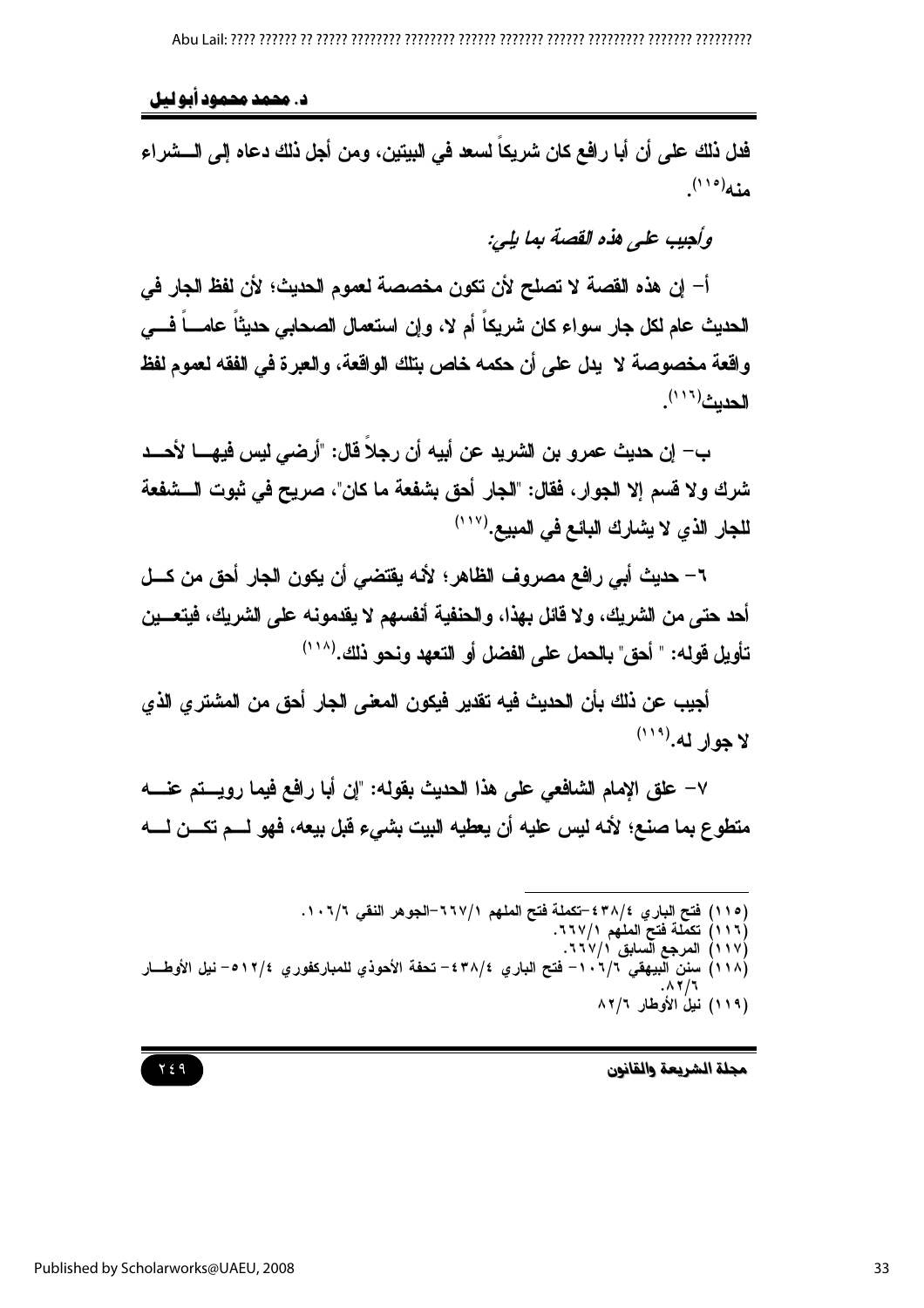الشفعة حتى بييعه، فإن باعه فإنما يأخذ بالشفعة من المشترى، ويمثل الثمن الذي اشتراه به لا ينقصه البائع ولا أن على أبي رافع أن يضع من ثمنه عنه شيئاً، وهذا كله تطــوع من أبي رافع"<sup>(١٢٠)</sup>.

٨– على التسليم أن أبا رافع فهم الشفعة للجار من قوله ﷺ: "الجار أحق بــسفبه"، فهذا رأى منه واجتهاد، وليس ملزماً، قال الشافعي: فإن قال المخالف: إنه رأى له الشفعة في بيت له، فنقول: وإن رأى الشفعة في بيت له، ما كان علينا في ذلك شيء عـــارض حديث النبي ﷺ، ورأى رجل لا يعارض به حديث النبي ﷺ، ولا يصح أن يكون قوله هذا رفعاً لحديث رسول الله ﷺ؛ لأنه حكى عن رسول الله قال: "الجار أحق بـــسقبه"، لا مــــا أعطى من نفسه(١٢١).

ثانياً– من المعقول:

استدل الفريق الثاني من المعقول بما بلي:

١–إن الشفعة ثبتت للشريك في ذات المبيع؛ لدفع الضرر المتحصل مـــن اتـــصال الملك علم وجه التأبيد والقرار، وهذا المعنى موجود بالنسبة للجار الملاصق، ولا يثبــت لجار السكن كالمستأجر أو المستعير؛ لأن جاره ليس بمستدام.

٢ – إن حق الشفعة بسبب الشركة التي لم تقسم، وجد لرفع ضرر المجاورة التي تفضى إليها الشركة؛ لأنهما إذا اقتسما كانا جارين، وليس العلة ذات المشاركة؛ ولذلك لا تثبت الشفعة في المنقولات؛ لأنها لا تفضى إلى المجاورة بعد الاقتسام.

فإذا كان باعتبار الشركة التي تفضي إلى المجاورة تثبت الشفعة، فثبوتها بالمجاورة المحققة أولى.

- (١٢٠) اختلاف الحديث للشافعي ص٢٢٠<br>(١٢١) اختلاف الحديث للشافعي (مختصراً) ص٢٢٠
- 

$$
\bullet \bullet \bullet
$$

العدد السادس والثلاثين - شوال ٤٢٩ هـ -أكتوبر ٢٠٠٨م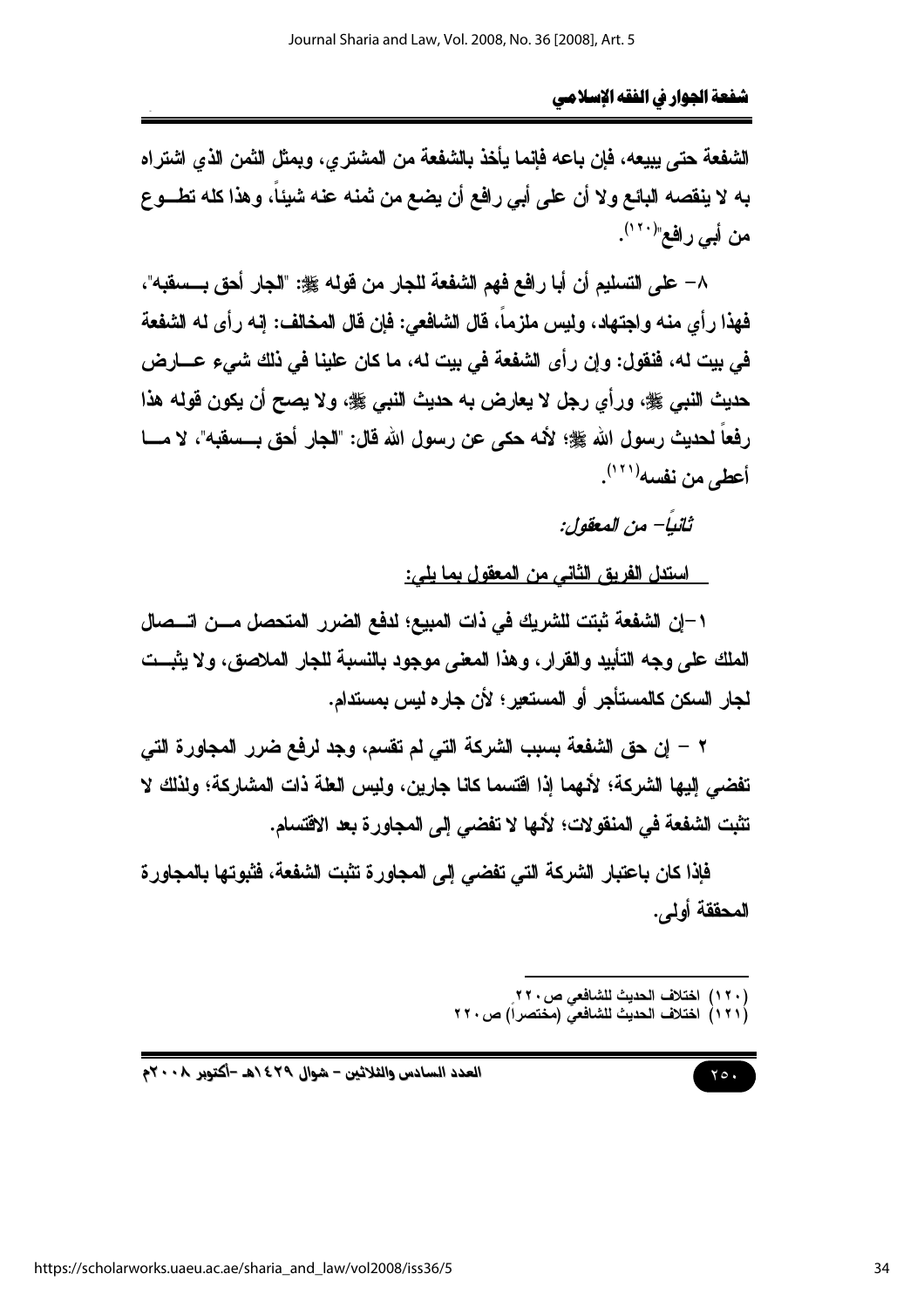د. محمد محمود آبو ليل

والناس يتفاوتون في المجاورة، حتى يرغب في مجاورة بعض الناس لحسن خلقه، وعن جوار البعض لسوع خلقه، فلمكان توقع التأذى بالجار الحادث ثبت حـــق الـــشفعة للجار الملاصق.

ولا يثبت للجار المقابل؛ لأن سوع المجاورة لا يتحقق بشكل ظـــاهر إذا لــــم يكــــن أحدهما متصلا بملك الآخر ، ولا شركة بينهما في مرافق الملك.

ومن جهة أخرى، فإن الجار الملاصق يتوسع ويترفق في الأخذ بالشفعة من خلال توسعة ملكه ومرافقه. (١٢٢)

والجمهور لا يسلمون بأن حكمة الشفعة هي ضرر الجسوار، وإنمسا هسي مؤنسة القسمة'(١٢٣) بالدرجة الأولى؛ لأن حق الشفعة يعطي للشريك فرصة التفرد بالملك من غير تحمل كلفة القسمة على النحو الذي قدمنا، وقد لا يتوافق الشريك الأصيل مسع السشريك الدخيل على طريقة التصرف في العقار المشترك، فيتعطل أو يقل الانتفاع به.

وأما الجوار فلا ينتهي، وقل أن يباع عقار لا جوار له، ويمكن التخلص مـــن أذاه بالتفاهم والتراضي أو بالتقاضى عند الاقتضاء، أو بغير ذلك من الوسائل<sup>(٢٢)</sup>، كما ألمحنا.

# المطلب الثالث القائلون بثبوت شفعة الجارإن كان شريكا في حقوق الملك

وهذا ما ذهب إليه ابن حزم وابن القيم واختاره ابن تيمية<sup>(٢٠)</sup>، ودليل هذا القول هو حديث عبد الملك بن أبي سليمان عن عطاء عن جابر قال: قال رســــول الله ﷺ: "الجــــار أحق بِسقبِه ينتظر به وإن كان غائباً إذا كان طريقهما واحداً"<sup>(١٢٦)</sup>.

(١٢٢ ) الهداية ٤/٤٢ – بدائع الصنائع ٥/٥–تبيين الحقائق٢٣٩/٦-المبسوط ٥/١٥٤–٩٦.<br>(١٢٣) حاشية الدسوقي ٧/٢٧٤–الفواكه الدواني ١٥١/٢.

- - (١٢٤) انظر تكملة المجموع للمطيعى ١٥/١٥.

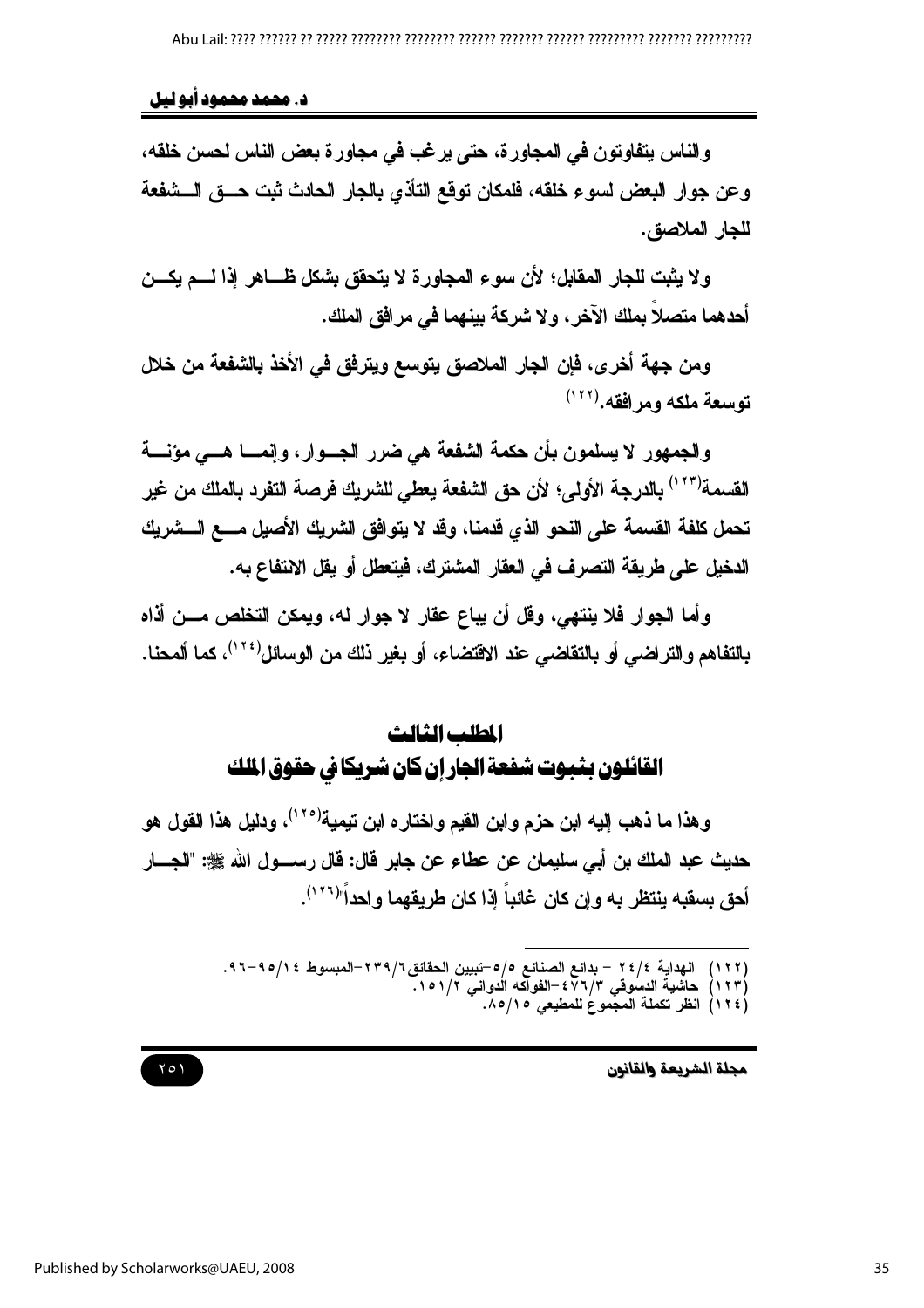فمنطوق الحديث يثبت الشفعة للجار المشترك في الطريق، ومفهوم الشرط ينفيهـــا عن الحار المستقل بطريقه.

وهذا الحديث استدل به الحنفية ومن وافقهم من أصحاب القـــول الثــــاني القــــائلين بشفعة الجار على الإطلاق، حيث عطلوا مفهوم المخالفة في الحسديث، وأبقسوه علسي عمومه، بينما عمل أصحاب هذا القول بمفهوم المخالفة فقيدوا الجار الذي يستحق الشفعة بمن يشترك في حقوق الملك دون غيره.

وقد سبق الكلام عن سند هذا الحديث وما جرى فيه من مناقسشة وردود، ومسا يحتمل من التأويل فلا داعي للإعادة.

*واستدلوا من المعقول*: أن الضرر الذي يقتضي الشفعة لا يتصور في الغالب إلا مع شدة الاختلاط وشبكة الانتفاع، وهذا لا يكون إلا مع الشركة في عـــين المبيــــع أو فــــي مر افقه، ويندر الضرر مع عدم ذلك فلا شفعة(١٢٧).

وقد قرر ابن القيم هذا القول وصوبه حيث قال: "والصواب القول الوسط الجامع بين الأدلة الذي لا يحتمل سواه، وهو قول البصريين وغيرهم من فقهاء الحديث أنه إن كسان بين الجارين حق مشترك من حقوق الأملاك من طريق أو ماء أو نحو ذلك ثبتت الشفعة، و إن لم يكن بينهما حق مشترك البتة، بل كان كل واحد منهما متميز! ملكه وحقوق ملكه فلا شفعة، وهذا الذي نص عليه أحمد في رواية أبي طالب، فإنه سأله عن الشفعة لمسن هي؟ فقال: إذا كان طريقهما وإحداً، فإذا صرفت الطرق وعرفت الحدود فلا شفعة، وهـــو قول عمر بن عبد العزيز، وقول القاضيين: سوار بن عبيد الله، وعبيد الله بـــن الحـــــسن العنبر ي... " إلى أن قال: "والقياس الصحيح يقتضي هذا القول فإن الاشتراك في حقـــوق

العدد السادس والثلاثين - شوال ٢٩٤/هـ -أكتوبر ٢٠٠٨م

<sup>(</sup>١٢٥) انظر: المحلي ١٢١/٩، مجموع الفتاوى ٣٨٣/٣٠، إعلام الموقعين ١٢٦/٢. (١٢٦) مصنّف ابن أبي شُيبة (٢٢٧٢١)–سنّن أبي دُاود (٣٥١٤)–سنّن الترمذُي (١٣٩١).<br>(١٢٧) سبل السلام ٧/٥/٣.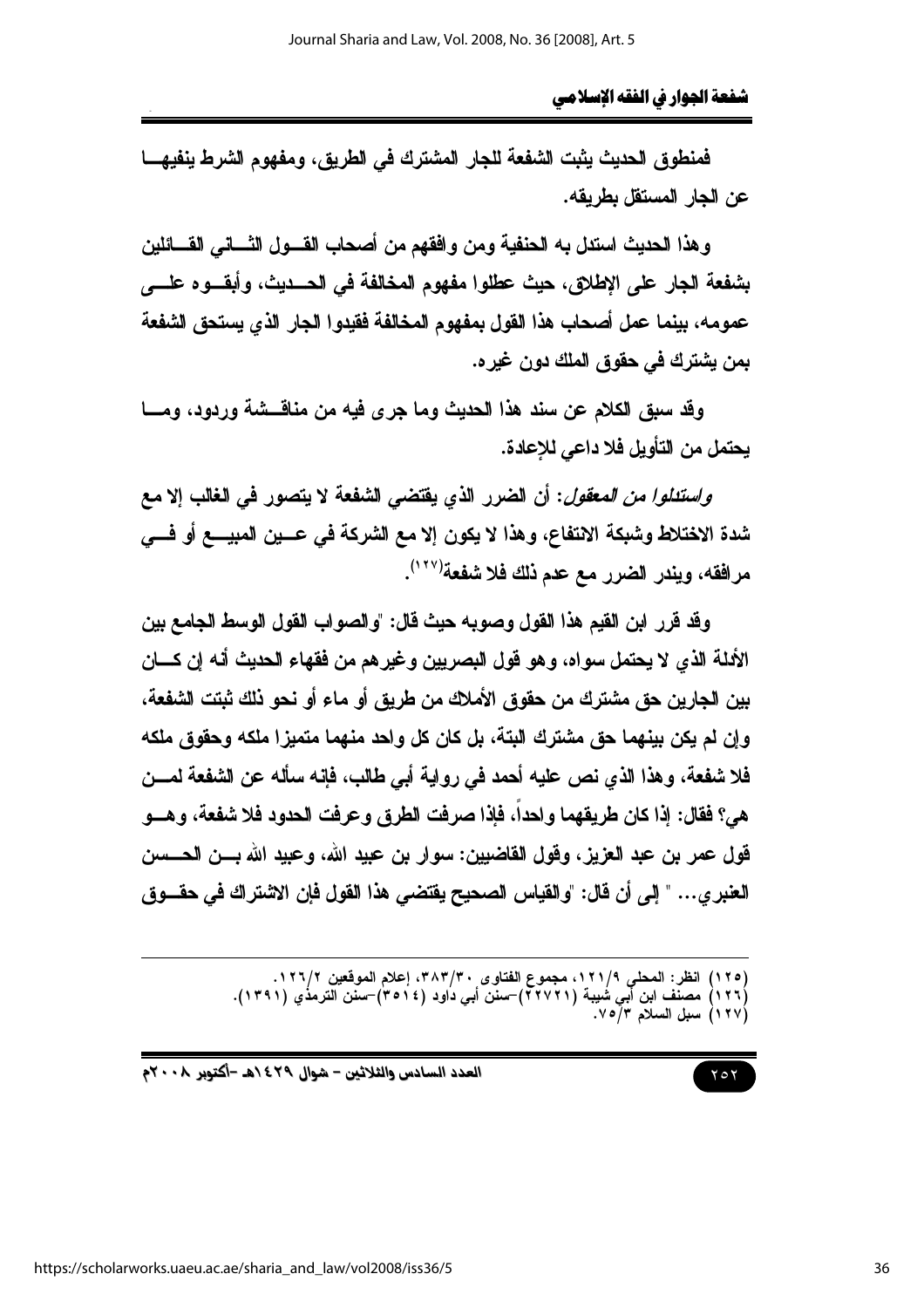د. محمد محمود آبو لیل

الملك شقيق الاشتراك في الملك، والضرر الحاصل بالشركة فيها كالضرر الحاصـــل فـــي الشركة في الملك أو أقرب إليه، ورفعه مصلحة للشريك من غير مضرة على البسائع ولا على المشتر ي، فالمعلى الذي وجبت لأجله شفعة الخلطة في الملك موجود في الخلطة في حقوقه، فهذا المذهب أوسط المذاهب وأجمعها للأدلة وأقربها إلى العدل، وعليــــه يحمــــل الاختلاف عن عمر رضي الله عنه قال: لا شفعة فيما إذا وقعت الحسدود وصب فت الطبرق، وحيث أثبتها فيما إذا لم تصرف الطرق، فإنه قد روى عنه هذا وهذا، وكذلك ما روى عن على رضي الله على: ﴿ إِذَا حدت الحدود وصرفت الطرق فلا شفعة، ومن تأمـــل أحاديـــث شفعة الجار رآها صريحة في ذلك، وتبين له بطلان حملها على الشريك وعلـــي حـــق الجوار غير الشفعة".

وأجاب رحمه الله عن حديث جابر وأبي هريرة: "فإذا وفعت الحدود فسلا شــــفعة" فأسقط الشفعة بمجرد وقوع الحدود، من وجهين:

أحدهما: أن من الرواة من اختصر أحد اللفظين، ومنهم من جود الحديث فذكرهما، ولا يكون إسقاط من أسقط أحد اللفظين مبطلاً لحكم اللفظ الآخر .

الثاني: أن تصريف الطرق داخل في وقوع الحدود؛ فإن الطريق إذا كانت مــــشتركة لم تكن الحدود كلها واقعة، بل بعضها حاصل، وبعضها منتف، فوقوع الحدود مـــن كـــل وجه يستلزم أو يتضمن تصريف الطرق، والله أعلم.(١٢٨)

وفَّال ابن حزم: والشُّفعة واجبة وإن كانت الأجزاء مقسومة إذا كان الطريق إليهـــا واحدا متملكا، نافذا أو غير نافذ لهم، فإن قسم الطريق أو كان نافذاً غير متملك لهم فـــلا شفعة حينئذ، كان ملاصقاً أو لم يكن، برهان ذلك قول رسول الله ﷺ: "فإذا وقعت الحدود وصرفت الطرق فلا شفعة".

(١٢٨) أعلام الموقعين ١٢٦/٢- ١٣٠.

۲٥٣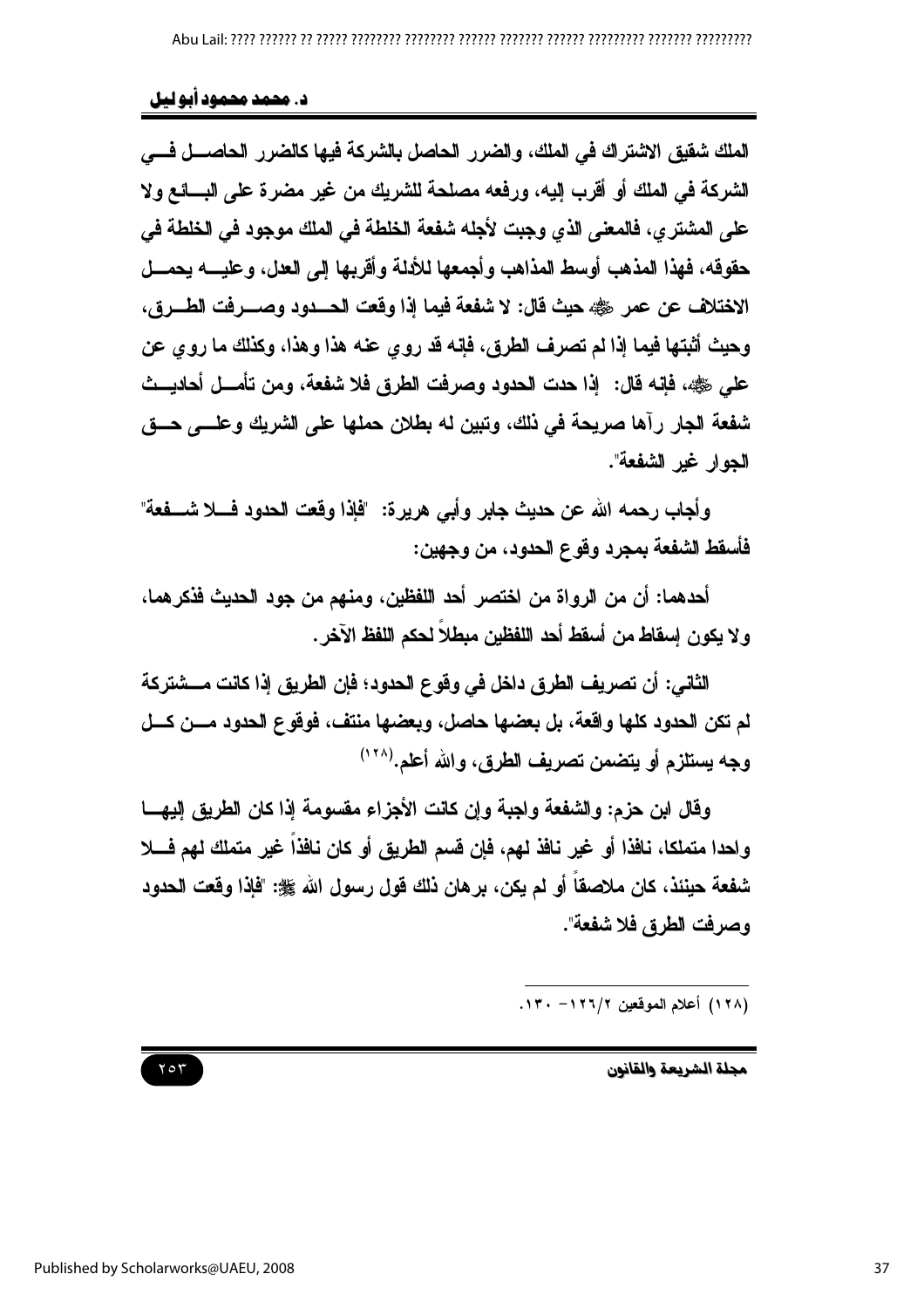فلم يقطعها الطِّيِّلاِّ إلا باجتماع: الأمرين وفوع الحدود، وصرف الطرق، لا بأحـــدهما دون الآخر .<sup>(٢٢٩)</sup>

## المحث الثالث

# المرجيح وبيان موقفي القانون الأردني والقانون الإماراتي

من خلال النظر في أدلة الأقوال السابقة، وما جرى فيهـــا مـــن مناقـــشة وردود، وبالنظر إلى طبيعة الشفعة وآثارها، فإنى أرجح القول الأول وهـــو مـــذهب الجمهـــور، للأسباب الآتية:

١ – استدل الجمهور بأحاديث صحيحة في البخاري وغيره، وهـــي تفيـــد حـــصر الشفعة بالشريك غير المقاسم من ثلاثة وجوه:

أ– بتحلية "الشفعة" بأل الجنسية التي تفيد الاستغراق والاختصاص.

ب— باستعمال أداة الحصر "إنما" في بعض الروايات.

جـــــ بالتصريح بأن لا شفعة بعد القسمة، والنكرة في سياق النفي تعم، فلا شفعة لأحد بعد القسمة، والشريك في حق المبيع، والجار، كل منهما مقسوم ومتميز ملكه.

و تأويل الحديث بأن "انما" للاثبات بطريق الكمال لا الحصر ، صب ف للكسلام عسن ظاهره، وتتمة الحديث قاطعة بنفي الشفعة بعد القسمة.

٢–ان الأحاديث التي استدل بها مثبتو شفعة الجوار جرى في معظمها كـــلام فـــي السند، ولا ترقي إلى مستوى أحاديث الجمهور، وأصح ما فيها حديث أبي رافع، وفيــــه: "الجار أحق بسقب جاره"، وهو ليس بصريح في الشفعة وله وجوه عده يحمل عليها، كما مر .

(١٢٩) المحلي ١٢١/٩.

## $Y \circ \xi$

العدد السادس والثلاثين - شوال ٤٢٩ ٥هـ -أكتوبر ٢٠٠٨م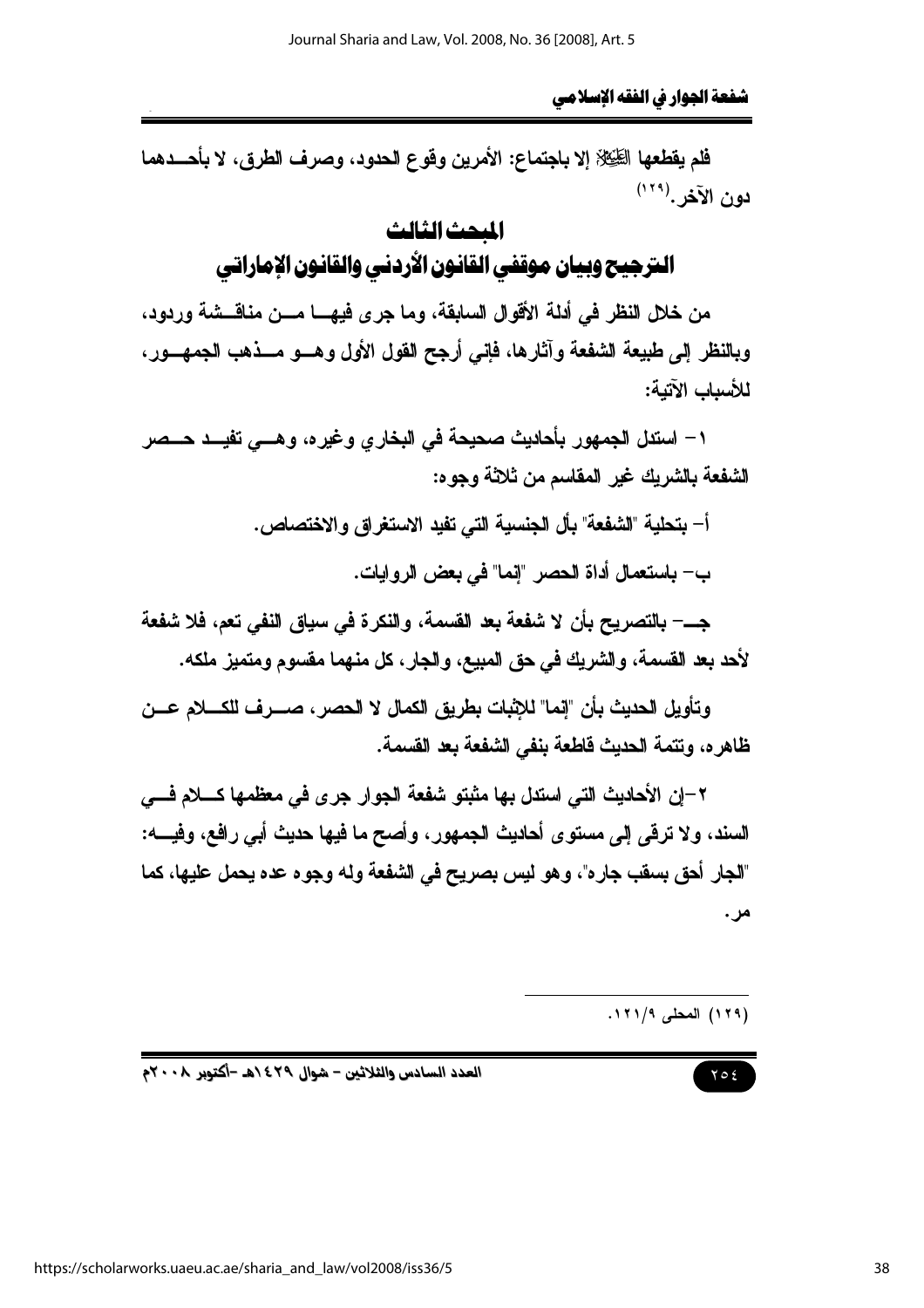د. محمد محمود آبو لیل

ثم إنه يمكن الجمع بين أحاديث شفعة الجوار وأحاديث الجمهور بحمل الجوار على الشر بك؛ لأنه بسمي أيضاً جارٍ اً، كما قدمنا.

ولكن بشكل على هذا حديث الشريد بن سويد، فإن قوله: "لبس لأحد فيها شرك و لا قسم إلا الجوار"، مشعر بثبوت الحق لمجرد الجوار، وكذلك حديث سمرة: "جار الدار أحق بالدار"، فإن ظاهره أن الجوار المذكور جوار لا شركة فيه، ولكن كلا الحديثين لم يصرحا بالشفعة، وإنما أثبتا الأحقية للجار، وهو أعم من المدعى، والأعم ليس له دلالة علــــى الأخص، سيما مع وجود أحاديث معارضة أقوى دلالة وثبوتاً.

٣–من وجوه الجمع الممكنة كذلك بين هذه الأحاديث، حمل أحاديث شــــفعة الجــــار على الوجوب الدياني الإيماني لا القضائي، قال الدهلوي: " وأرى أن الـــشفعة شـــفعتان: شفعة يجب للمالك أن يعرضها على الشفيع فيما بينه ويين الله، وأن يؤثر ه على غيـــر ه، ولا يجبر عليها في القضاء، وهي للجار الذي ليس بشريك، وشفعة يجبر عليهــــا فـــي القضاء، و هي للجار الشريك، و هذا وجه الجمع بين الأحاديث المختلفة في الباب"<sup>(٣٠)</sup>

٤-إن إعطاء الشفعة لجار فيه مراعاة لمصلحة طرف واحد على حساب مــصلحة طرفين هما: المشترى والمالك.

فالمشترى قد يحتاج لشراء عقار معين لقربه من عمله أو لرخص ثمنه، أو لتوافر مواصفات محددة فيه، أو غير ذلك من الاعتبارات.

وأما المالك: فقد يتضرر؛ لأنه قد يضطر إلى بيعه للجار بالثمن الذي يدفعه لزهــد المشترين فيه بسبب حق الشفعة، بينما لا يوجد هذا الضرر في شفعة الـــشريك؛ لقلـــة الراغبين في شراء المشاع من جهة، ولإمكان طلب الشريك القسمة كما ذكرنا.

(١٣٠) حجة الله البالغة للدهلوى ١١٣/٢

 $Y \circ \circ$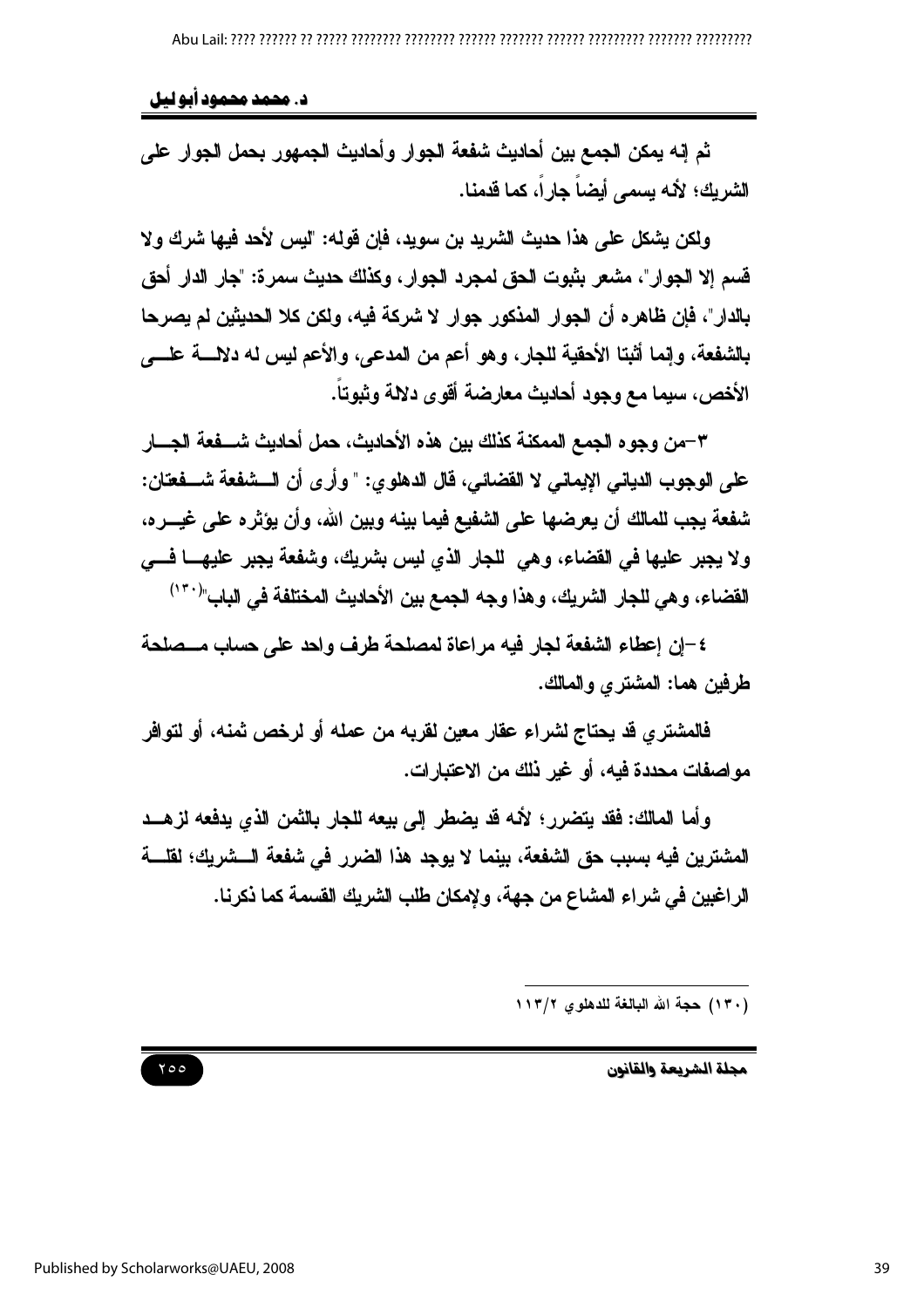ثم إن المالك قد لا يرغب ببيع عقاره لأجنبي؛ وإنما يريد أن يخص به رحمــــــه أو صديقه أو شريكه في تجار ة ونحو ذلك.

والجار الذي روعيت مصلحته قد لا يكون ملكه متصلا بالمبيع المشفوع فيسه، إلا بمسافة بسبر ة جداً كشبر ٍ أو شبر بن.

وقد بكون ملكه ضئيلاً جداً مسلحةً وقيمةً، ولا يقارن بالعقار المسشفوع فيسه، ولا يلحقه كبير ضرر من عملية البيع.

٥-إن طبيعة الحياة اليوم قد تغيرت، والزمن قد استدار، والعمــــران قـــد تطــــور، وعلاقات الجوار لم تعد كما كانت في الماضي بذات القوة والخطر من حيستْ التواصـــل والتداخل والتلاحم ، ويخاصة في المدن الكبر ي حيث انتشرت المباني السشاهقة والتسي تتألف من عدد كبير من الوحدات السكنية، وفي ضوع مثل هذه المستجدات قد يتعذر على الجار أن يعرف جاره ، وليس فقط أن يكون على علاقة به، وهكذا يستوى لدى الجار أن يسكن بجوار هذا أو ذلك ، فالعلاقات من البداية ضعيفة إن لم تكن منعدمة، وكثير مـــن وجوه الضرر التي ذكرها الفقهاء والتي يتوقع حصولها من الجار غير المرغوب فيه – كإعلاء الجدار وإيقاد النار وإيقاف الدواب الصغار – أصبحت منتفية في هذه الأيام؛ لتغير طبيعة الحياة، ولخضوع الجميع لقوانين حكومية ولوائح تنظيمية تبين المسموح به وغير المسموح بما يحقق العدل ويحفظ التوازن بين مصالح سائر الناس.

ثم من الملاحظ أن كثير اً من الأملاك العقار بـة، ويخاصة في المدن، لا يشغلها الملاك بأنفسهم؛ إنما يستثمرونها في الإيجار والمستثمر هو الجار الحقيقي ولا سبيل للمالك إلى منعه من محاورته.

ويضاف إلى ذلك، أنه كثيراً ما تتخذ شفعة الجوار ذريعة إلى مساومات استغلالية ، ومضاربات عقارية ، وذلك إذا ما ارتفعت الأسعار في الفترة ما بين البيع وطلب الشفعة

العدد السادس والثلاثين - شوال ٤٢٩ ٥هـ -أكتوبر ٢٠٠٨م

٢٥٦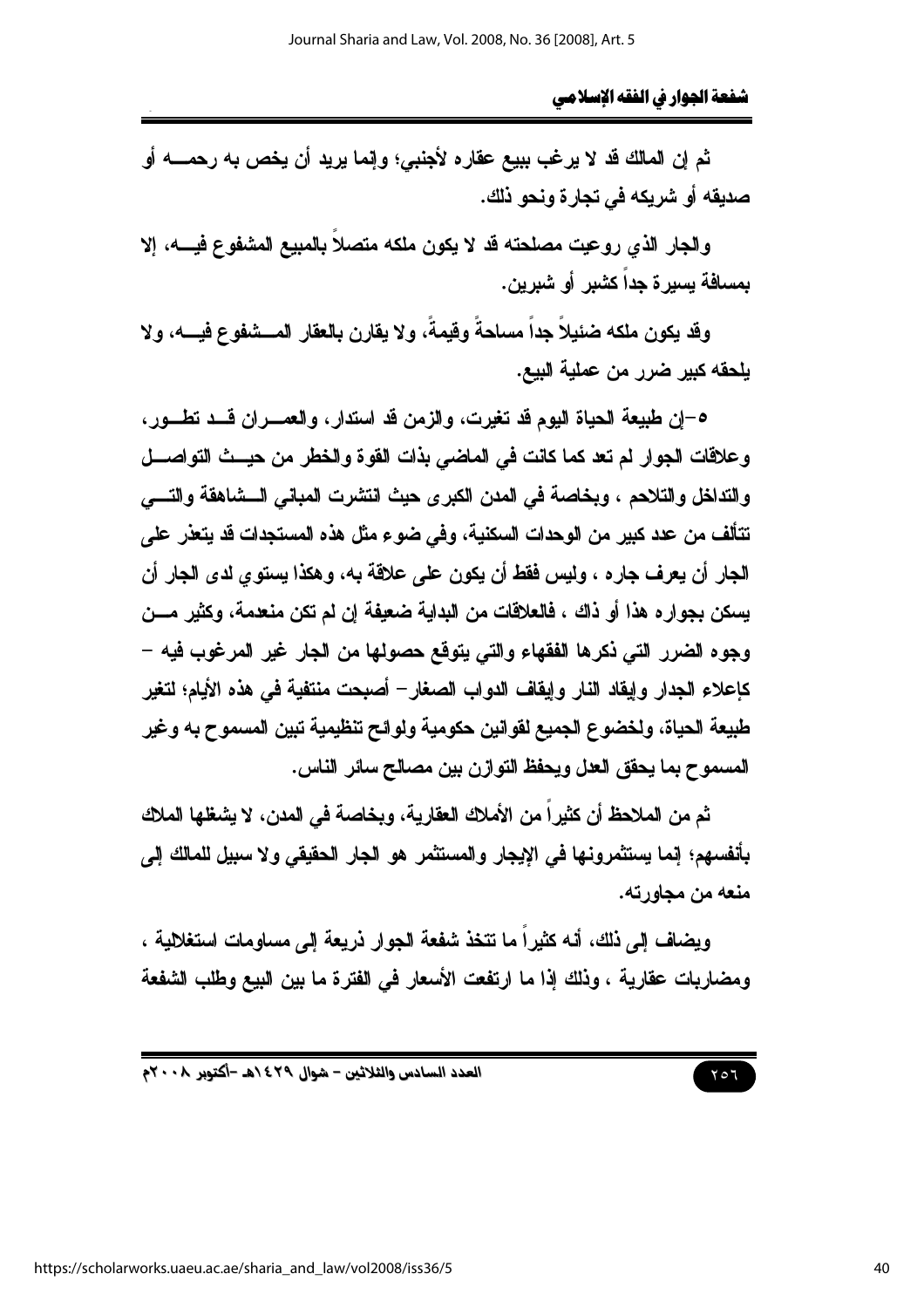#### د. محمد محمود آبو لیل

خصوصاً إذا كان البيع العقاري لم يسجل حيث يوجد فاصل زمني كبير بين البيع وطلسب الشفعة ترتفع خلاله الأسعار مما يجعل الشفعة صفقة مالية للشفيع للإثراء السريع وليس مجرد وسيلة لمنع ضرر الجار الجديد ، ويهذا تخرج الشفعة عسن هسدفها الاجتمساعي الأساسي الذي شرعت من أجله'`'')، وهو دفع الضرر عن الشفيع بحسبانه ۖ ضرراً أشد من ذلك الذي يصيب المشتري والبائع.

واستبعاد الجوار كسبب للشفعة يضيق من هذه المحاذير وإن كان لا يمنعها بالكلية، حيث قد تثور نفس المشكلة في حالة المالك على الشيوع، ولكن يخفف منهــــا مـــــا فــــي الشفعة في هذه الحالة (الشيوع في الملك) من مصلحة راجحة حيــث تــوّدي وظيفـــة عمر انية ومصلحة اقتصادية هامة من قبَل أنها تسهم في تنظيم الملكية العقارية وتحسينها عندما تجتمع الحصص الشائعة المبعثرة، وتنتقل بحق الشفعة إلى يـــد واحـــدة تـــستقل بممارسة سلطاتها عليها، وبذا تتحاشى ما تنطوي عليه إدارة المال السشائع واستخلاله والتصرف فيه من معوقات ومحاذير .(١٣٢)

كما أن الشركاء على الشيوع غالباً ما يكونون من الإخوة أو من أفـــراد الأســـرة الواحدة لأن الميراث هو المصدر الأساسي للملكية الشائعة فهي لذلك تتسم إلى حـــد مـــا بطابع عائلي، والشفعة تؤدي إلى حماية العائلة وتناسقها بمنع الأجنبي من التسلل إليهـــا في أهم علاقاتها وهي الملكية، وبهذا تحقق شفعة الشريك هدفاً اجتماعياً بحماية الأسرة، الخلية الأولى في المجتمع، ولا يقدح في هذا أن يكون، في بعض الأحيان، الشركاء على الشبوع من غير الأقارب فغالباً ما يكون هؤلاء الشركاء من الأشخاص الذين قام بيسنهم



<sup>(</sup>١٣١) انظر: الوسيط في شرح القانون المدني للسنهور ي ٤٧٩/٩-٤٧٦-٤٧٩- مسقطات الـــشفعة، أبـــو السعود ص٢٩، أسبابٌ كسب الملكية في القانون المدني الكويتي ، د. حسام الدين كامـــل الأهـــواني (١٣٢) انظر : شرح القانون المدنى – الحقوق العينية الأصلية/ د. محمد وحيد الدين سوار ١٦٠/٢.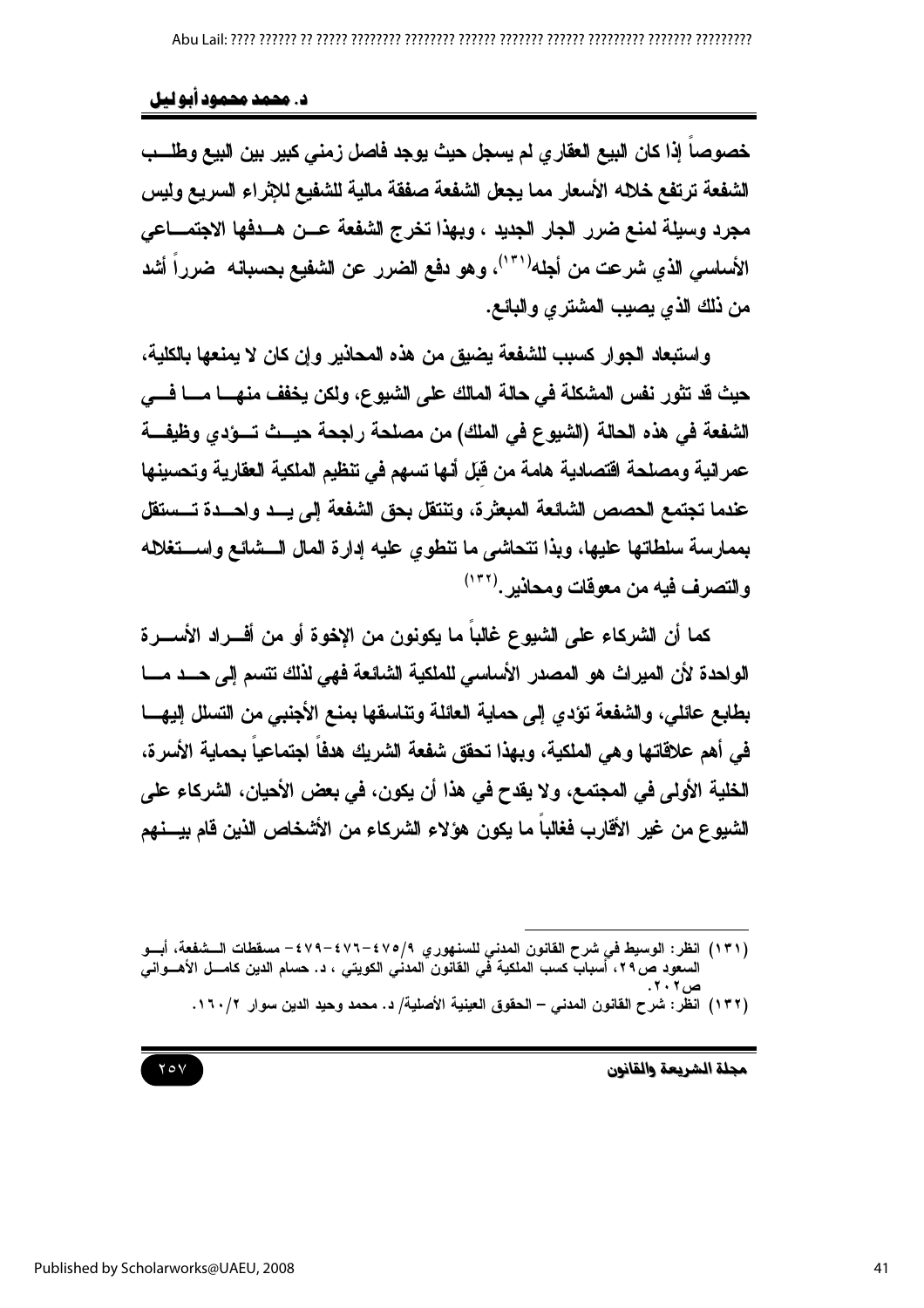تفاهم وتعاون يحقق حسن إدارة واستغلال المال الشائع ، وذلك قد لا يتحقـــق إذا حـــل أجنبي محل أحد الشر كاء<sup>(١٣٣)</sup>.

٦–إن التوسع في الشفعة ينافي الاستقرار في المعاملات العقارية التي قد يتهددها استعمال الشفعة، ويشغل المحاكم بفضاياها، وقد تمتد لسنين، كما يثير الشحناء، ويهـــدر الوقت، ويعطل المصالح، ويعلق الملك لأمد يطول أو يقصر، ويكبــد المـــشترى نفقـــات القضاء، وقد يلجأ البائع والمشترى لسلوك سبل الحيل للتخلص من الشفعة، كمــــا أثبتــــه الواقع، كأن يتواطأا على تسجيل العقار بثمن مرتفع أو يبيع الأرض له مجزأة، أو يهبــــه الجزء الضيق الملاصق لجاره، ثم يبيعه الباقي، وقد تقدر المحكمة فيمـــــة العقـــــار عنــــد التناز ع بأقل من الثمن الحقيقي، أو بأكثر منه؛ فيظلم هذا أو ذاك لا محالة.

٧– إن الشفعة تمثل في الأساس فيداً على حرية التعاقد وحق الملكية، وفيها معنى الاستثناء والعدول عن سنن القياس، كما ألمحنا؛ لأنها تفضي إلى تملك المال على الغير دون رضاه، لا لمصلحة عامة، ولا لمصلحة دائنين ثبت حقهم على مدينهم، وبمفتضاها يجد المشترى نفسه مجبراً على التخلي عن العقار الذي اشتراه، ويجد الشفيع نفسه طرفاً في عقد لم يناقش شروطه ولم يشترك في إبرامه، ويجد البائع نفسه طرفاً في عقد مــــع شخص آخر غير الذي أراد البيع له، وقد يتفق أن يكون عامل المشتري معاملة ممتازة من حيث الثمن أو شروط البيع لاعتبارات خاصة موجودة فيما بينهما، فيستفيد الـــشفيع من هذه المعاملة، وإن كانت لا توجد هذه الاعتبارات بالنسبة له.(° ّ''

لهذا كله: أرى أن تحصر الشفعة في أضيق الحدود، بأن تكون للشريك الـــذى لـــم يقاسم، كما جاعت به النصوص الصحيحة؛ لقلة حوادث الشفعة فيهـــا نـــسبياً، ولرفــــع ضررين عن الشريك: هما ضرر الجوار، ومؤنة القسمة.

(١٣٣) انظر أسباب كسب الملكية للدكتور حسام الدين الأهواني ص٢١٢ .<br>(١٣٤) انظر : مسقطات الشفعة، أبو السعود ص٣١–ص٣٦–الشفعة علماً وعملاً، نبيل سعد ص٣١–ص٣٢.

 $Y \circ A$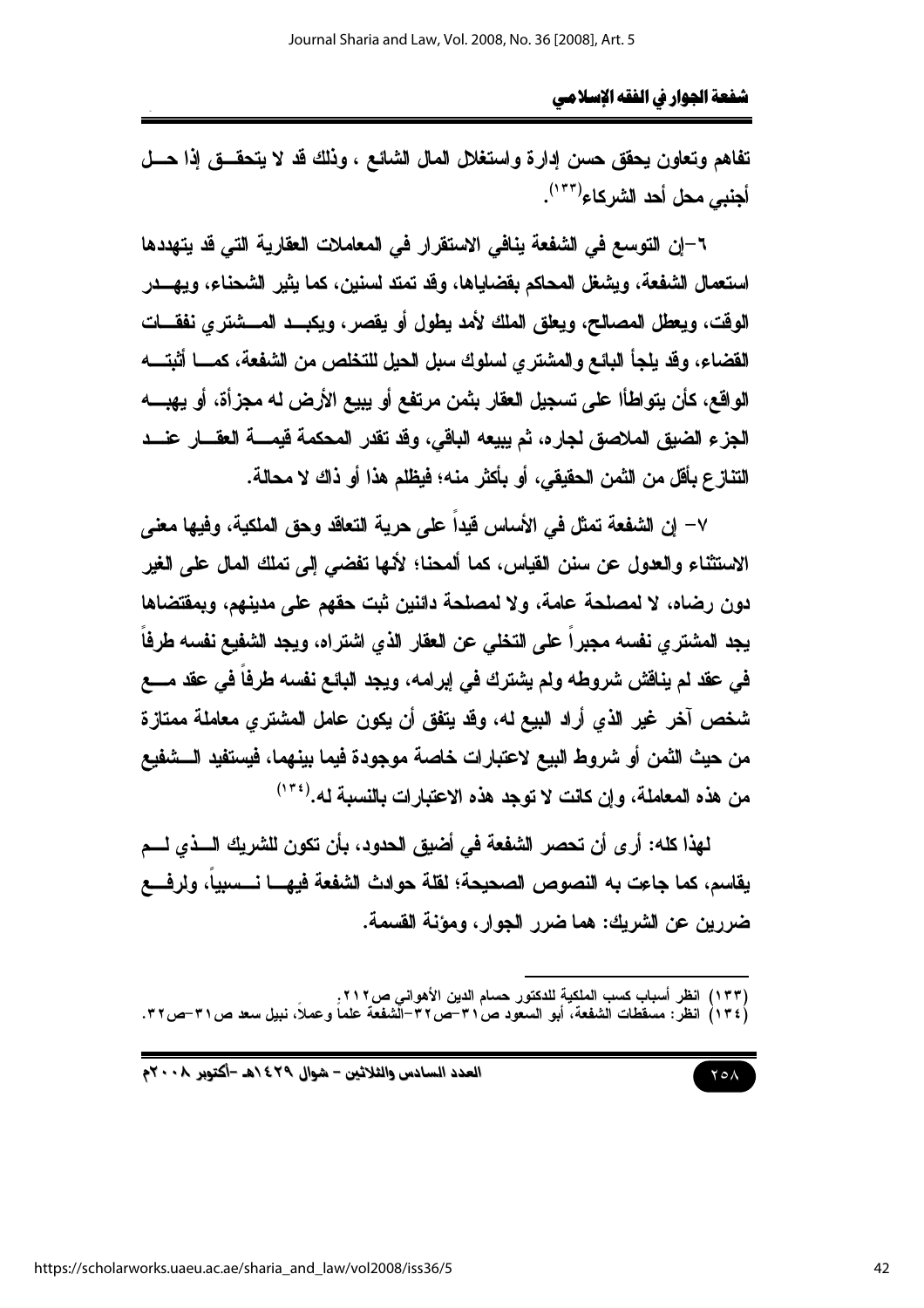د. محمد محمود آبو لیل

موقف القانون الأردني:

أخذ القانون الأردني برأي الحنفية فقرر حق الشفعة للجار الملاصق، حيث جاء في المادة (١٥١١):

> "يِثْبِت الحق في الشْفعة: ١ – للشريك في نفس المبيع. ٢ – للخليط في حق المبيع. ٣- للجار الملاصق.

والمقصود بالشريك في نفس المبيع المالك على الشيوع في المال محل التـــصرف، وهو يصدق، بإطلاقه وعمومه، على الشريك في ملكية العقار أو الشريك في الانتفاع به، فإذا باع أحد الشركاء الآخرين حصته من حق الانتفاع لأجنبي أو لأحـــد الأغيــــار كــــان للشريك الآخر أو أكثر أن يطلب أخذ الحصة محل البيع بالـــشفعة، لأن الـــنص تتطلــب الشيوع في عقار سواء أكان الشيوع في الملكية أو في الانتفاع بل إنها قد تكـــون فـــي الانتفاع أظهر لجمع ما تفرق من عناصر الملكية، فضلاً عن توفّي الضرر مـــن جـــراء مشاركة أجنبي قد لا تؤمن عواقبه<sup>(٢٠٥)</sup>.

وذهب بعضهم إلى أن الشفعة في حق الانتفاع محل خلاف في الفقه الإسلامي، وأن الجمهور لا يقرونها استنداً إلى إطلاق حديث: "الجار أحق بسقبه".(\*\*')

والواقع أن الفقهاء لم يتعرضوا لهذا النوع من الشفعة، نفياً ولا إثباتاً، من قبَل أنه لا يتصور بيع حق الارتفاق مستقلا عن العقار ، فلا تصلح الشفعة سببا لاكتسابه مستقلا،

<sup>(</sup>١٣٥) انظر: شرح القانون المدني، الحقوق العينية الأصلية /د. محمد وحيد الدين سوار ١٧٠/٢، وانظــر: الحقُّوق الْعَيْنِية الأصلية في قانون المعاملات المدنية الاتحادي / د. محمد مرسي زهرة ص٢١٢. (١٣٦) انظر: الحقوق العينية الأصلية /د. محمد زهرة ص٢١٣.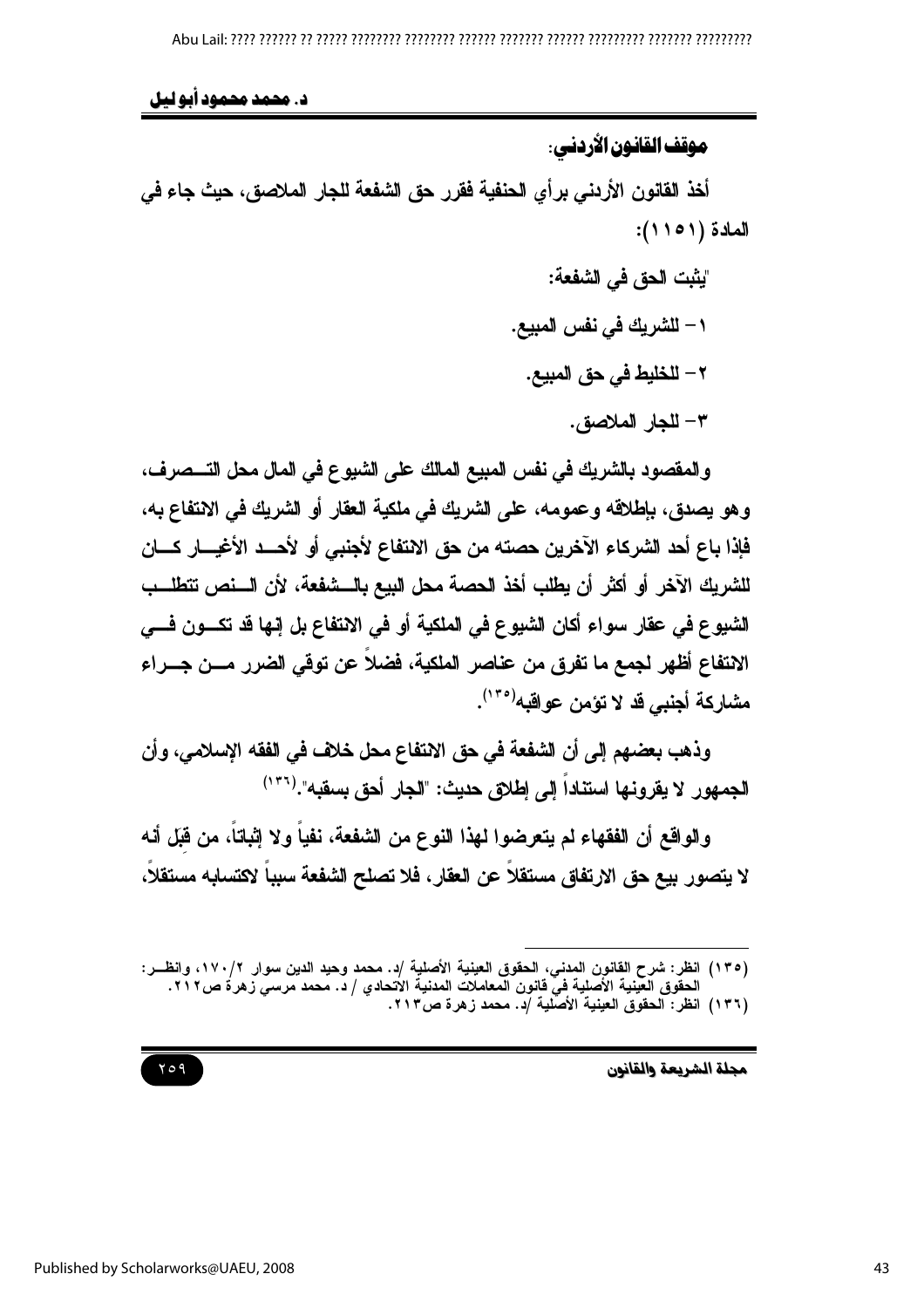وإنما تؤدي الشفعة في بيع العقار المرتفق (المخدوم) إلى اكتساب الشفيع لحق ارتفـــاق مقرر له بالتبعية، لاكتساب ملكية هذا العقار، وحديث: "الجار أحق بــسقبه" لا يتعـــرض للشفعة في حق الانتفاع.

والمقصود بالخليط في حق المبيع هو الشريك في حقوق ارتفاق المبيع وهي عبارة عن حق الشرب الخاص أو الطريق الخاص غير النافذ، أو المسيل.

والمقصود بالجار الملاصق هو من له عقار متصل بالعقار المبيع أياً كــــان مـــدى التلاصق، وسواء أكان الاتصال من جهة الظهر أم من جهة الجنب، وقد يكون الاتـــصال حكماً، فلو بيعت حجرة من دار ، فيستوى في الشفعة ما يلاصق تلك الحجرة مـــن تلـــك الدار ، وما هو في أقصى الدار ؛ لأن المبيع من جملة الدار ، والشفيع جار الدار فكان جاراً للمبيع'''')؛ ذلك أن القانون لم يشترط سوى مطلق الجوار، أما لو كـــان عقـــار الجـــار منفصلاً عن العقار المبيع انفصالاً تاماً ولو بقدر شبر أو أقل فلا يكون جـــاراً مـــستحقاً الشفعة (١٣٨)

وأفادت المادة (١١٥٢) أنه في حالة اجتماع أسباب الشفعة يقدم الشريك في نفس العقار ثم الخليط في حق المبيع ثم الجار الملاصق.

ومن ترك من هؤلاء حق الشفعة أو سقط حقه فيها انتقلت إلى من بليه في الرتبة.

وهذا الترتيب مأخوذ من حديث النبي – ﷺ – كما أن فيه مراعاة لقوة السبب الذي تطلب به الشفعة، كما أه ضحنا ذلك.

ولكن تعدد الأشخاص الذين تتيح لهم مراكز هم الفانونية الأخذ بالشفعة لا يحول دون طلبهم لها جميعاً، من قبَل أن حق الشفعة يظل احتماليا، وقد ينزل المتقدم لطلب الـــشفعة

(۱۳۷) درر الحكام ۶۷۷/٤.<br>(۱۳۸) انظر: مرشد الحيران– مادة (۹۹، ۱۰۰).

العدد السادس والثلاثين - شوال ٢٩٤/هـ -أكتوبر ٢٠٠٨م

 $\mathbf{y}$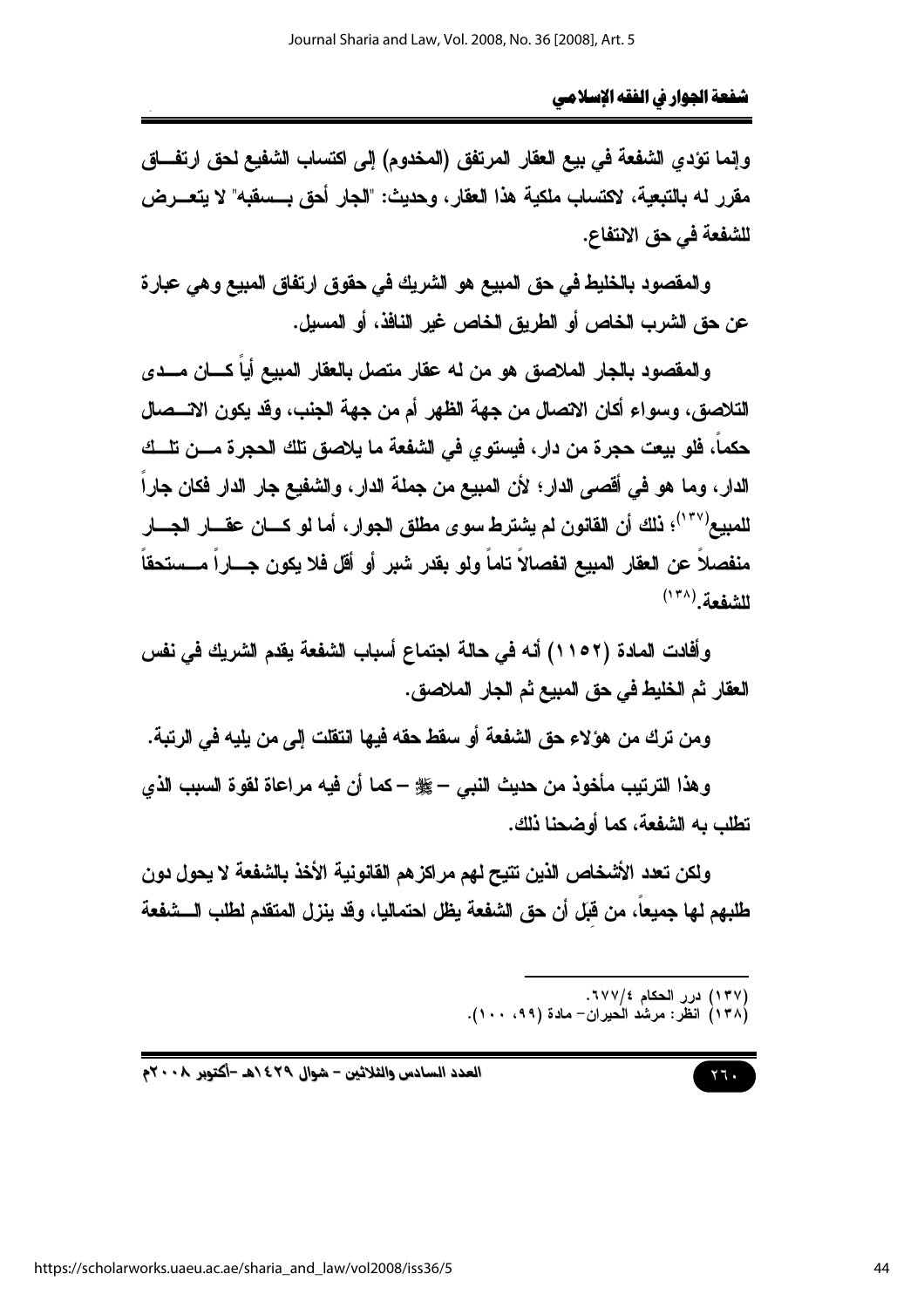د. محمد محمود آبو لیل

عن حقه، وقد يسقط حقه فيها لسبب أو لآخر، فساغ لمن كان من طبقة أدنى أن يطلــب الشفعة مع من كان يتبع طبقة أعلى(٢٠٩).

وقد نصت المادة (١١٥٣ م أردني) على أنه إذا اجتمع الشفعاء من درجة واحـــدة كانت الشفعة بينهم بالتساوى، أي تكون على عدد الروّوس لا بقدر الأنصباء في الملك، ولا حسب الاتصال.

و استثنت المادة فيما إذا كان التزاحم جاريا بين الخلطاء فإنه يقدم حينئـــذ الأخـــص على الأعم.

والتسوية بين الشفعاء في حالة الاشتراك في الملك الشائع أو في الجوار مستوحاة من الفقه الحنفي $\left( \begin{array}{c} \alpha \end{array} \right)$ والظاهري $\left( \begin{array}{c} \alpha \end{array} \right)$ ومستندها عند الحنفية أن الترجيح ليس بكثرة العلة والسبب وإنما هو بالقوة، وملك أي جزء في المشفوع فيه أو أي اتصال به علـــــة تامــــة لاستحقاق جميع المبيع بالشفعة، فيكون لأصحابها مراكز قانونية متساوية؛ لاستوائهم في السبب، ولأن الضرر الذي يقع على صاحب القليل ليس بأقل من الضرر الذي يقع علــــي صاحب الكثير . (١٤٢)

وأرى أن الأنني من الحق والألصق بالعلل أن تراعى الأنصباء وليس السرووس؛ لأن الضرر الواقع يتفاوت بتفاوت النصيب أو مدى الاتصال في العين المشفوع بها، وهو مذهب المالكية'أ `` ) والشافعية في أظهر القولين عندهم' `` ) والحنابلـــــة فــــى الـــصحيح عنهم<sup>(٤٥)</sup>، وهو ما أخذ به القانون الإماراتي في المادة (١٢٨٥)، فقرة ١.

(١٣٩) انظر: شرح القانون الأردني– الحقوق العينية الأصلية / د. محمد وحيد الدين سوار ١٧٥/٢. (١٤٠) المبسوط ٩٧/١٤. (١٤١) المطي ٩٨/٩. (١٤٢) انظر : دررُ الحكام ٢٨٣/٤، وانظر: الحقوق العينية الأصلية /د. زهرة ٢٤٥/٢.<br>(١٤٣) المدونة ٢٠٧/٤، الشرح الصغير ٢٤٦/٣، المعونة على مذهب أهل المدينة ١٢٦٩/٢ بداية المجتهد لابن رشد ۱۹۶۲. (١٤٤) البيَّانُ للعمرانُي ١٤٤/٧، نهاية المحتاج للرملي ١١١/٥. (١٤٥) معونة أولى النَّهى لابن النَّجار ٤٣٤/٥.

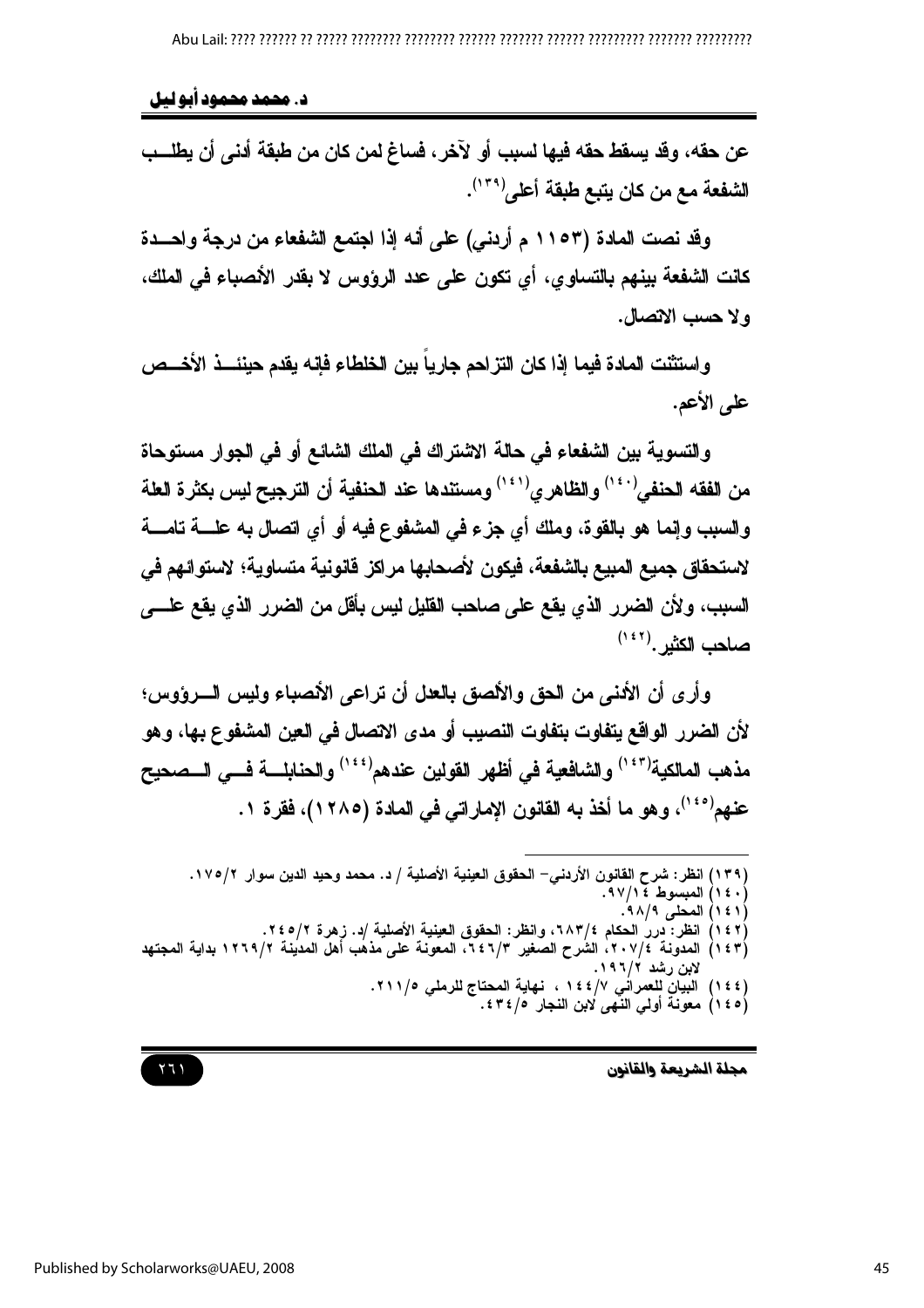ومن الجدير بالذكر أنه يجب في هذه الحالة على كل شفيع أن يطلب الـــشفعة فـــي كامل العين المشفوع فيها ولا يفتصر على طلب ما يخص نصبيه منها؛ لئلا تتجزأ الصفقة على المشترى، إذ من المحتمل أن لا يطلب أحد غيره، أو لا يطلبها بعضهم، أو يـــسقط حق بعضهم<sup>(١٤٦)</sup>، كما ذكرنا آنفاً.

موقف القانون الإماراتي:

خص القانون الإماراتي الشفعة بالشريك على الشيوع ولم يجعل للجوار شـــفعة، وهو ما رجحناه، فقد جاء في المادة (١٢٧٩): "الشفعة استحقاق شريك في عقـــار"، أي أن حق الشفعة مقصور على الشيوع في العقار ، وهذا يعني أنه ليس للجار حق الشفعة ، ومع وضوح ذلك بشكل لا لبس فيه، فقد أكده القانون ثانية في المادة (م ٢/١٢٨١) فقرر بأنه "لا حق في الشفعة: ٢– لجار إذا بيع عقار ملاصق، ولو كان يملك الانتفاع بطريق في ذلك العقار بإجازة أو ارتفاق".

فالجار ليس له إذن أن يطلب الشفعة إذا بيع العقار الملاصق له، ولو كان له حــــــــــق ارتفاق بالمرور على هذا العقار قانوناً أو اتفاقاً، ولا يبرر الشفعة أن يكون الجار مالكـــاً للحائط الفاصل على الشيوع مع جاره ما دام أن المبيع ليس هو الحائط المشترك وإنمــــا هو العقار الملاصق، أو يكون الجار لا غنى له عن عقار جاره المبيع، كأن يكون له حق المرور فيه قانوناً أو اتفاقاً، ولا طريق له غيره، فليس له أن يطلب الأخذ بالشفعة إذا باع صاحب العقار الخادم لشخص آخر؛ لأن الشفعة شرعت لدفع ضرر الشركة أو القـــسمة، ولا مشاركة ولا مقاسمة للجار . (١٤٧)

- (١٤٦) انظر : أسباب كسب الملكية /د. حسام الأهواني ص٢٢٢، وانظر : نقض مدنى ٣/٤/٢/٢/٤ .
- (١٤٧) انظر: المذكرة الإيضاحية ص6 ٩٠، الحقوق العينية الأصلية / د.محمد زهرة ص٢١٩.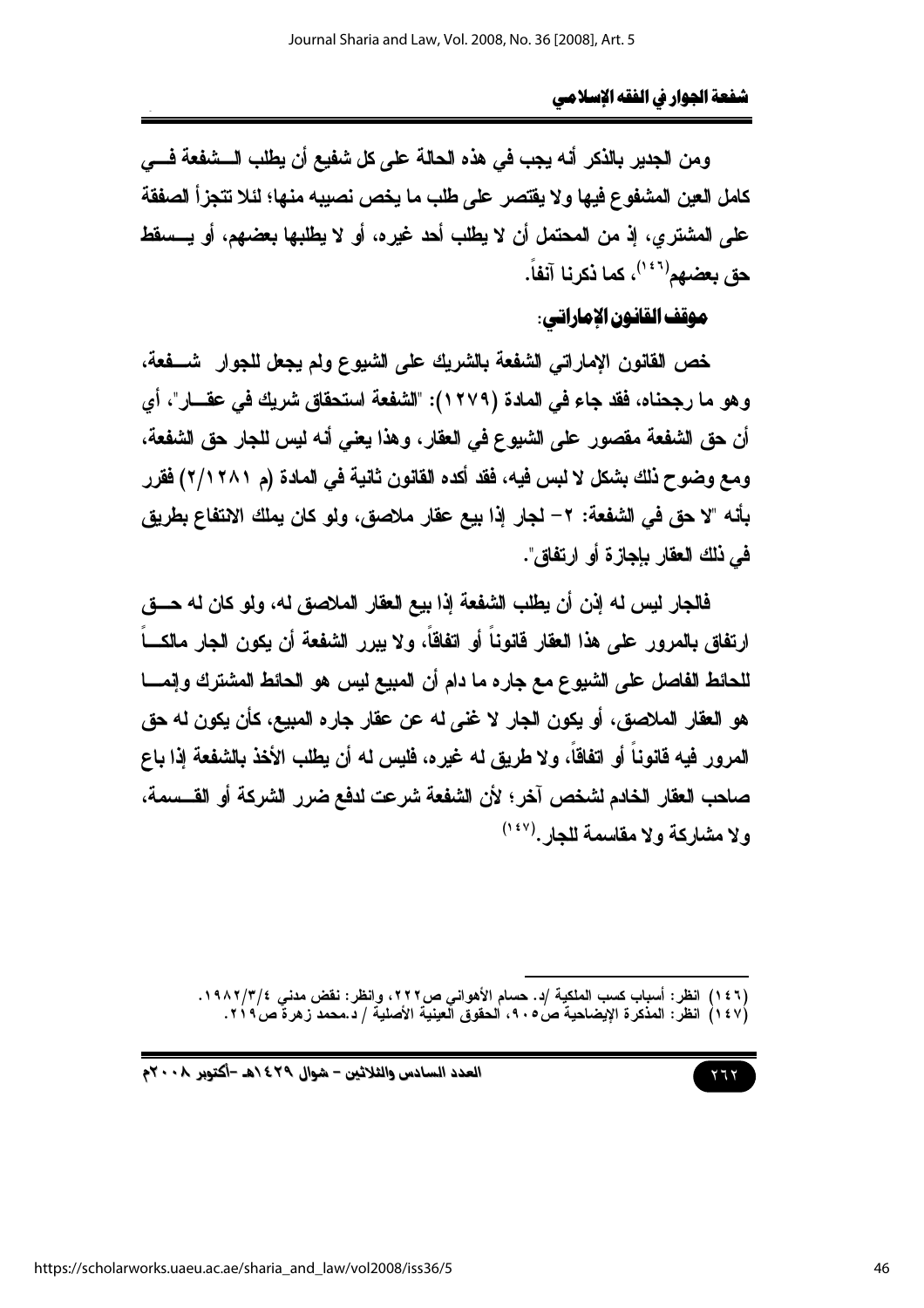د. محمد محمود ابو ليل

## الخاتمة

انتهيت في هذا البحث إلى النتائج التالية:

- ١ عرف الفقهاء الشفعة من الناحية الشرعية بتعاريف عديدة، والتعريف المختار والذي ينفسح للمفاهيم الفقهية المتعددة هو: "الشفعة حق تملك ما انتقل من يـــد المالك القديم أو بعضه ولو جبراً على المالك الحادث بما يقابل العوض المبـــذول فيه و النفقات".
- ٢ شرعت الشفعة بالأحاديث الصحيحة الثابتة فسي السسنة النبويسة السشريفة، وبإجماع الفقهاء كذلك.
- ٣ تتلخص الحكمة من الشفعة في دفع الضرر ، الذي قد يصيب الشفيع، سواء كان ناشئاً عن القسمة أو المخالطة والمداخلة أو غير ذلك.
- ٤ الشفعة أصل بذاتها، من حيث إنها تستند إلـــى النـــصوص الثابتــــة بالـــسنة والإجماع، وتعتبر استثناءً من حيث تنافيها مع مبدأ رضائية العقود.
	- 0 يجتمع في الشفعة الوصفان الحكم الوضعي والحكم التكليفي.
- ٦- ذهب جمهور الفقهاء إلى أنه لا تثبت الشفعة إلا للشريك غير المقاسم، وأمسا الجار. فلا شفعة له إذا كان ملكه متميزاً، سواءً كان ملاصقاً أم غير ملاصـــق، مشاركاً في المرافق أم غير مشارك.
- ٧– ذهب أصحاب الرأي (الحنفية) وآخرون، إلى أن الشفعة تثبت بالـــشركة ثـــم بالشركة في الطريق ثم بالجوار الملاصق.
- ٨– توصلت في نهاية هذا البحث لترجيح مذهب الجمهور في قصر الشفعة علــــى الشريك غير المقاسم؛ لاستدلالهم بأحاديث صحيحة فسى البخساري وغيسره،

 $777$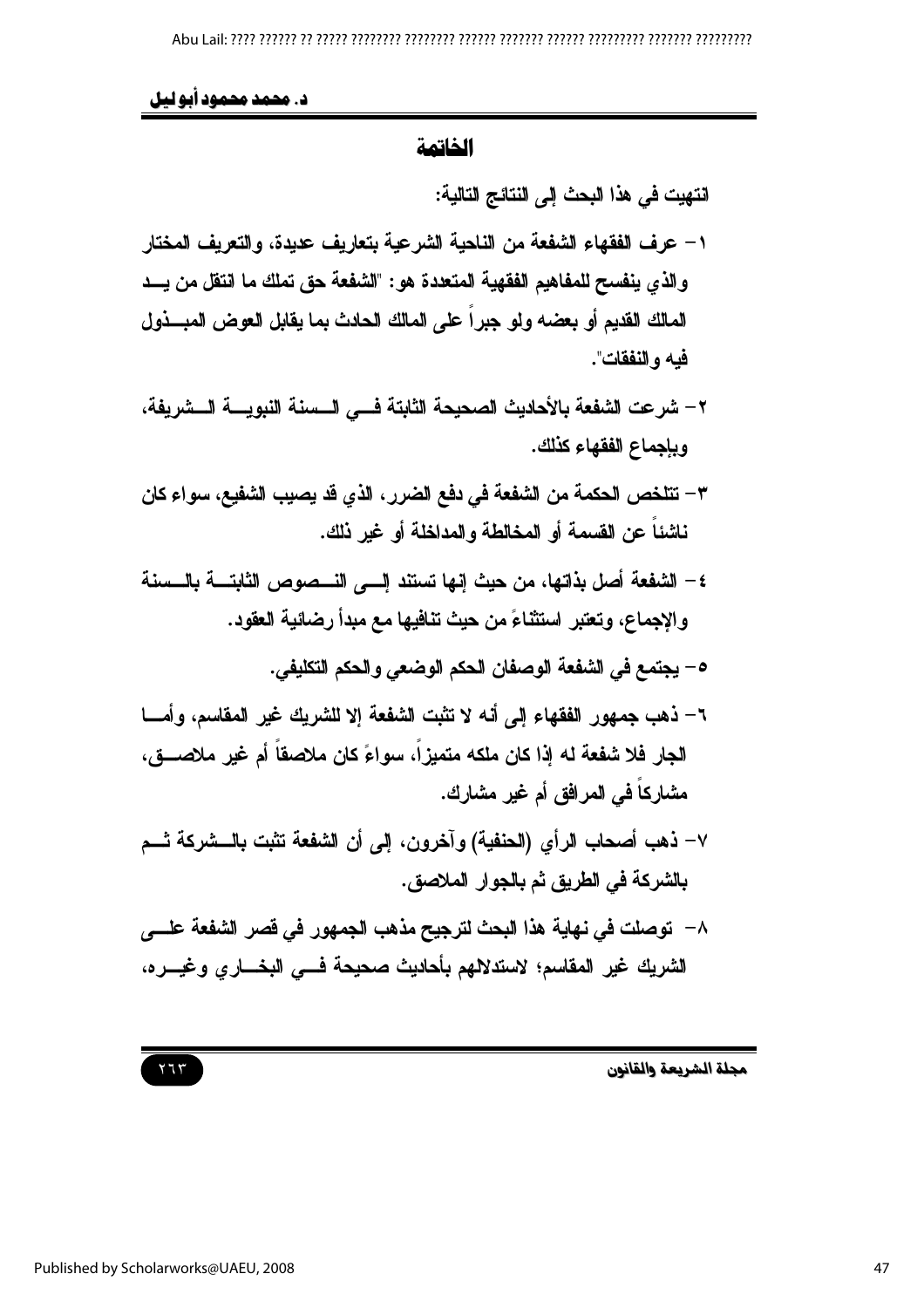ولتوافق هذا الرأى مع طبيعة الحياة، ولحصر الشفعة في أضيق الحدود، بسأن تكون فقط في الشركة المشاعة؛ لقلة حوادث الشفعة فيها نسبياً، ولرفع ضررين عن الشريك، هما ضرر الجوار، ومؤنَّة القسمة، وهذا أدعـــي إلـــي اســـتقرار المعاملات وحصر المنازعات.

٩ – أخذ القانون الأردني بمذهب الحنفية فأثبت الشفعة للجار بينما لم يثبت قسانون المعاملات الإماراتي الشفعة إلا للشريك غير المقاسم، وفاقاً لرأي الجمهور.



العدد السادس والثلاثين - شوال ٤٢٩ ١هـ -أكتوبر ٢٠٠٨م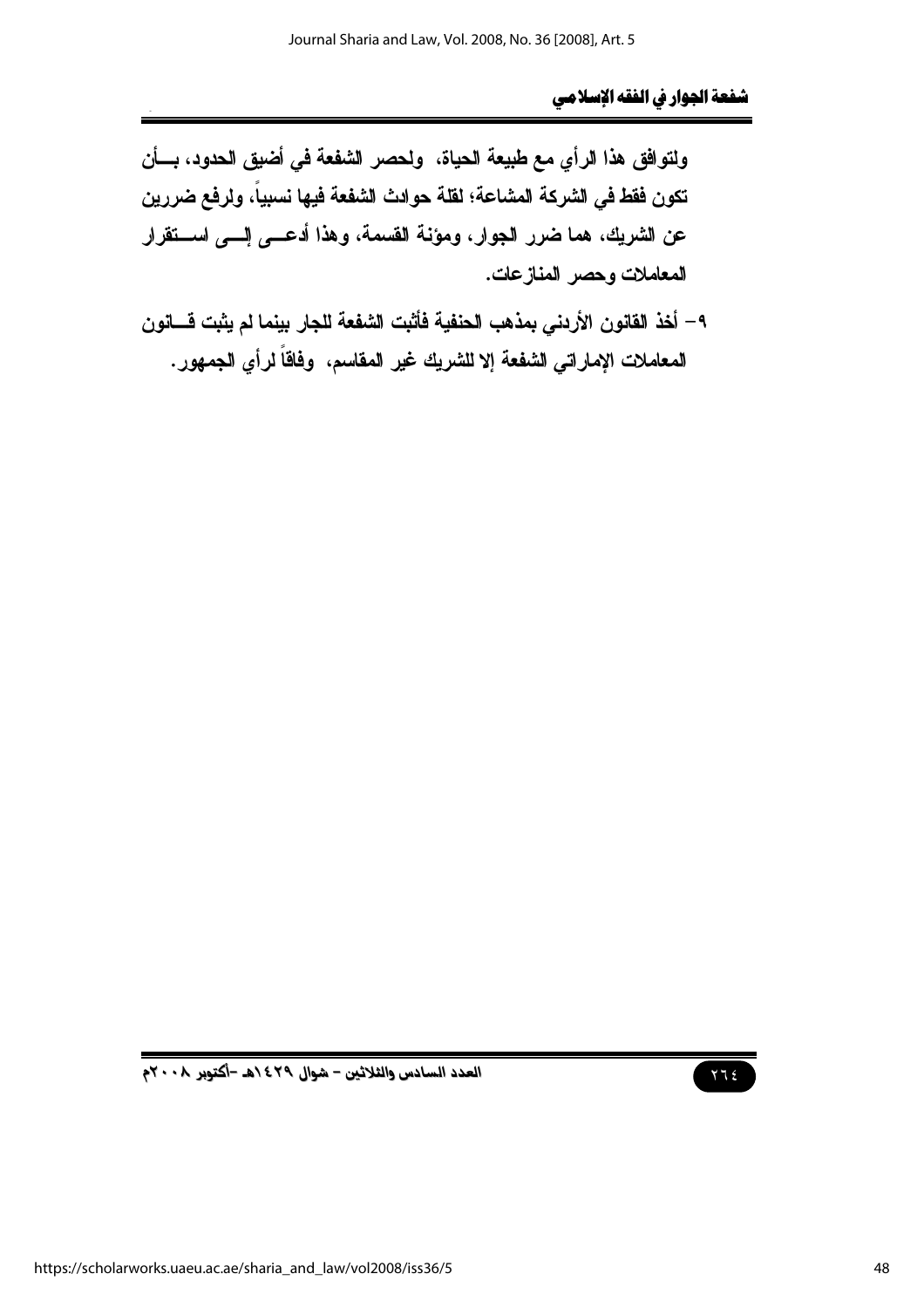## د. محمد محمود أبو ليل

# فهرس المراجع مرتبة هجائيا

- اختلاف الحديث للشافعي، محمد بن أدريس الشافعي، مؤسسة الكتاب، مؤسسة الكتب الثقافية، بيروت، ١٤٠٥ - ١٩٨٥ط١ -تحقيق: عامر أحمد حيدر.
- أسباب كسب الملكية في القانون المدنى الكسويتي ، د. حسسام السدين كامسل الأهواني، منشورات دار السلاسل، الكويت، ١٩٨٧م.
- إعلام الموقعين عن رب العالمين، محمد بن أبي بكر بن أيوب الدمشقي (ابن قيم الجوزية)، دار الجيل، بيروت، ١٩٧٣، تحقيق: طه عبد الرؤوف سعد.
- الإنصاف في معرفة الراجح من الخلاف على مذهب الإمام أحمد بن حنبل، على بن سليمان المرداوي أبو الحسن، دار إحياء التراث العربي، بيروت، تحقيـــق: محمد حامد الفقي.
- أنيس الفقهاء في تعريفات الألفاظ المتداولة بين الفقهاء، قاسم بن عبد الله بـــن أمير على القونوي، دار الوفاء، جدة، ١٤٠٦، ط١، تحقيق: د. أحمد بن عبــد الرزاق الكبيسي.
- أوجز المسالك إلى موطأ الامام مالك، محمد زكريــــا الكانــــدهلو ي، ط1، مركـــز الشبخ أبي الحسن الندو ي للبحوث والدر اسات الاسلامية.
- البحر الرائق شرح كنز الدقائق، ابن نجيم، زين بن إبراهيم بن محمد بن محمد بن بكر ، دار المعرفة، بيروت.
- بحوث فقهية في فضاية اقتصادية معاصـــر ة، مجمو عـــة مـــن المـــوْلفين، دار النفائس، الأردن.

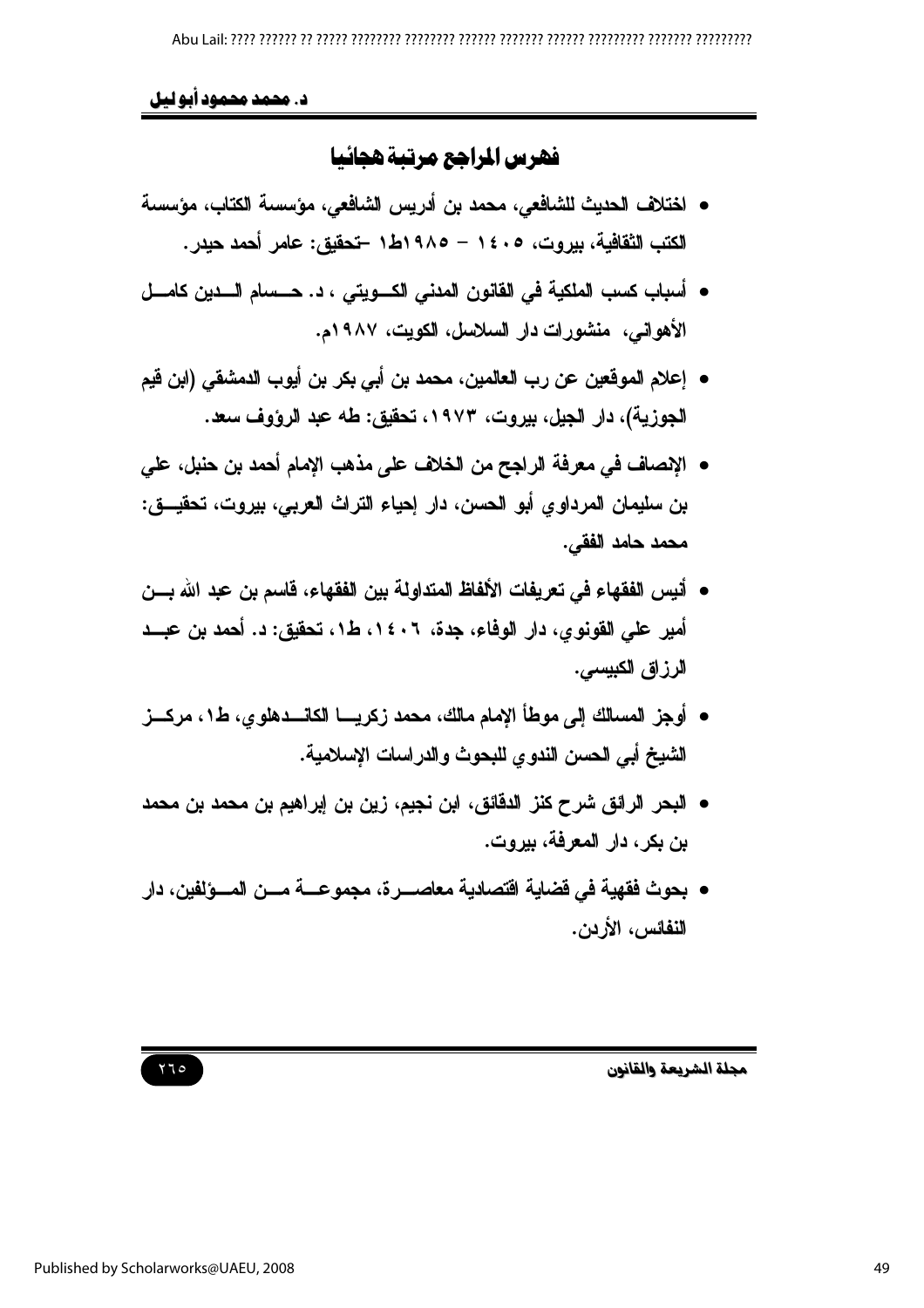- بداية المبتدى في فقه الإمام أبي حنيفة، على بن أبي بكر بـــن عبـــد الجليـــل المرغيناني، مطبعة محمد على صبيح، القاهرة، ط١، تحقيق: حامـــد إبـــراهيم كرسون ، محمد عبد الوهاب بحيرى.
- بذل المجهود في حل ألفاظ أبي داود– خليل بن أحمد السهارنغور ي، دار الكتب العلمبة– ببر و ت.
- البيان في مذهب الإمام الشافعي، يحيى بن أبي الخير العمراني، دار المنهــــاج، ط۱.
	- تأويل مختلف الحديث، محمد بن عبد الله بن فتيبة دار الجيل، بيروت، لبنان.
- تبيين الحقائق شرح كنز الدقائق حقمان بن علـــى الزيلعـــى، دار المعرفــــة، بيروت.
- تحرير ألفاظ التنبيه (لغة الفقه)، يحيى بن شرف بن مري النووي أبو زكريا، دار القلم، دمشق، ١٤٠٨، ط١، تحقيق: عبد الغني الدقر.
- تحفة الفقهاء، محمد بن أحمد بن أبي أحمد السمرفَّندي، دار الكتــب العلميـــة، بيروت، ١٤٠٥، ط١ التعاريف (التوقيف على مهمات التعاريف)، محمد عبــد الرؤوف المناوي، دار الفكر المعاصر ، دار الفكر.
- تكملة فتح القدير (نتائج الأفكار في كشف الرموز والأسرار)شمس الدين أحمـــد (فاضی زاده)، دار الفکر، ط۲-۱۹۷۷.
- تكملة فتح الملهم بشرح صحيح الإمام مسلم، محمد تقي العثماني، مكتبـــة دار العلوم، كراتشي.

# $577$

العدد السادس والثلاثين - شوال ٤٢٩ ٥هـ -أكتوبر ٢٠٠٨م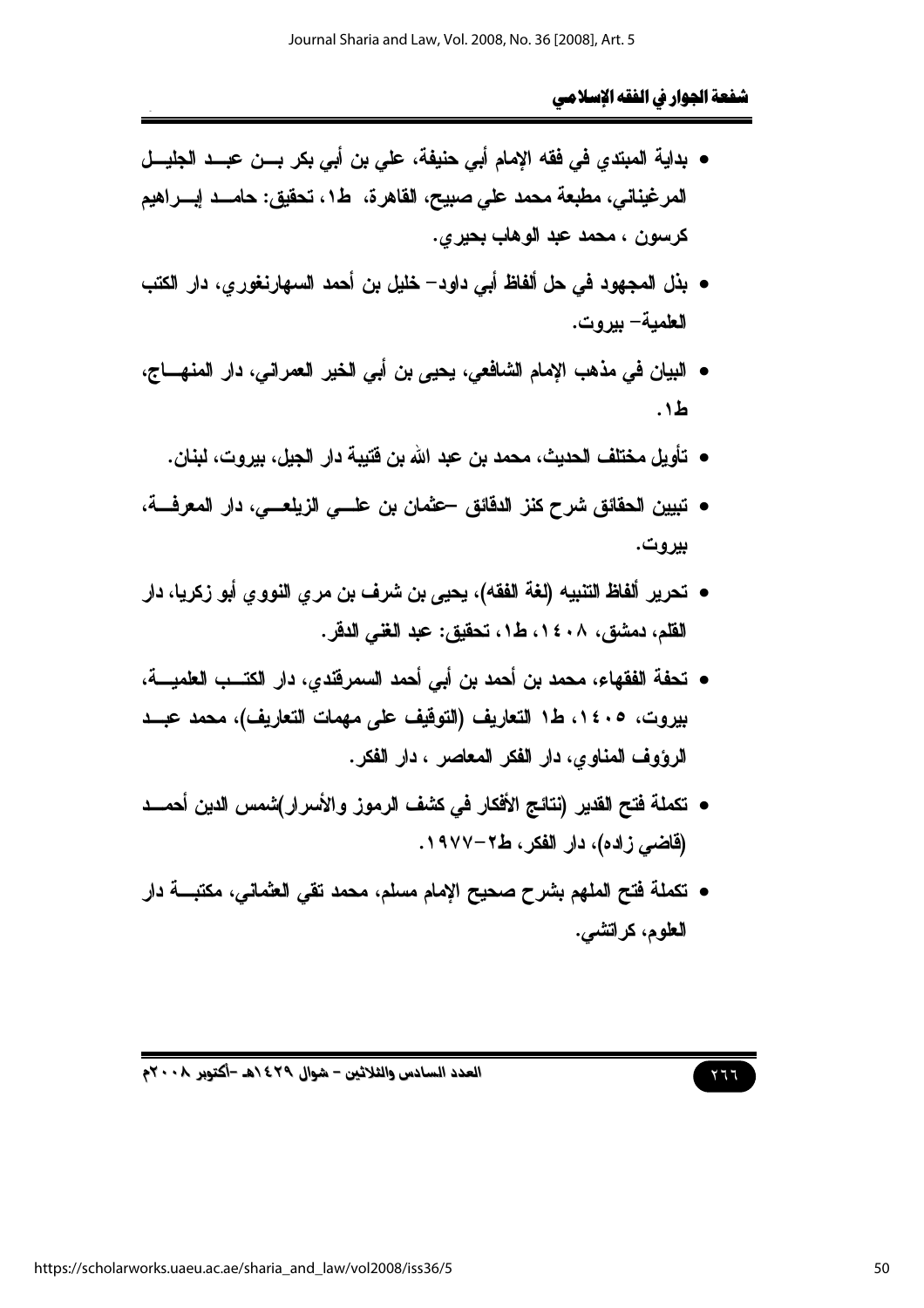## د. محمد محمود أبو ليل

- تكملة المجموع شرح المهذب، محمد نجيب المطيعي، دار إحياء التراث العربي، بیروت ، دمشق، ۱٤۱۰، ط۱، تحقیق: د. محمود مطرحی.
- التمهيد لما في الموطأ من المعاني والأسانيد، أبو عمر يوسف بن عبد الله بـــن عبد البر النمري، وزارة عموم الأوقاف والشؤون الإسلامية، المغرب، ١٣٨٧. تحقيق: مصطفى بن أحمد العلوى ،محمد عبد الكبير البكرى.
- تهذيب التهذيب، أحمد بن على بن حجر الصيقلاني مطبعة دائسرة المعسار ف الهند.
- الجامع الصحيح، محمد بن إسماعيل أبو عبدالله البخــــار ي ، دار ابــــن كثيـــر ، اليمامة، بيروت، ١٤٠٧ – ١٩٨٧، ط٣، تحقيق: مصطفى ديب البغا.
	- جامع العلوم والحكم لابن رجب الحنبلي، دار المعرفة، بيروت ١٤٠٨.
	- الجمهرة، ابن دريد ط دائرة المعارف العثمانية بحيدر أباد الدكن ١٣٤٥هـــ.
- حاشية البجيرمي على شرح منهج الطلاب (التجريد لنفع العبيد)، سليمان بـــن عمر بن محمد البجيرمي، المكتبة الإسلامية، ديار بكر — تركيا.
- حاشية الدسوقي على الشرح الكبير، محمد عرفه الدسوقي، دار الفكر، بيروت، تحقيق: محمد عليش.
- حاشية رد المحتار على الدر المختار: شرح تنوير الأبصار، محمد أمين، ابـــن عابدين، دار الفكر، بيروت، ١٣٨٦ ط٢.
- حاشية الشرواني على تحفة المحتاج بشرح المنهاج، عبد الحميد الشرواني، دار الفكر ، بيروت.

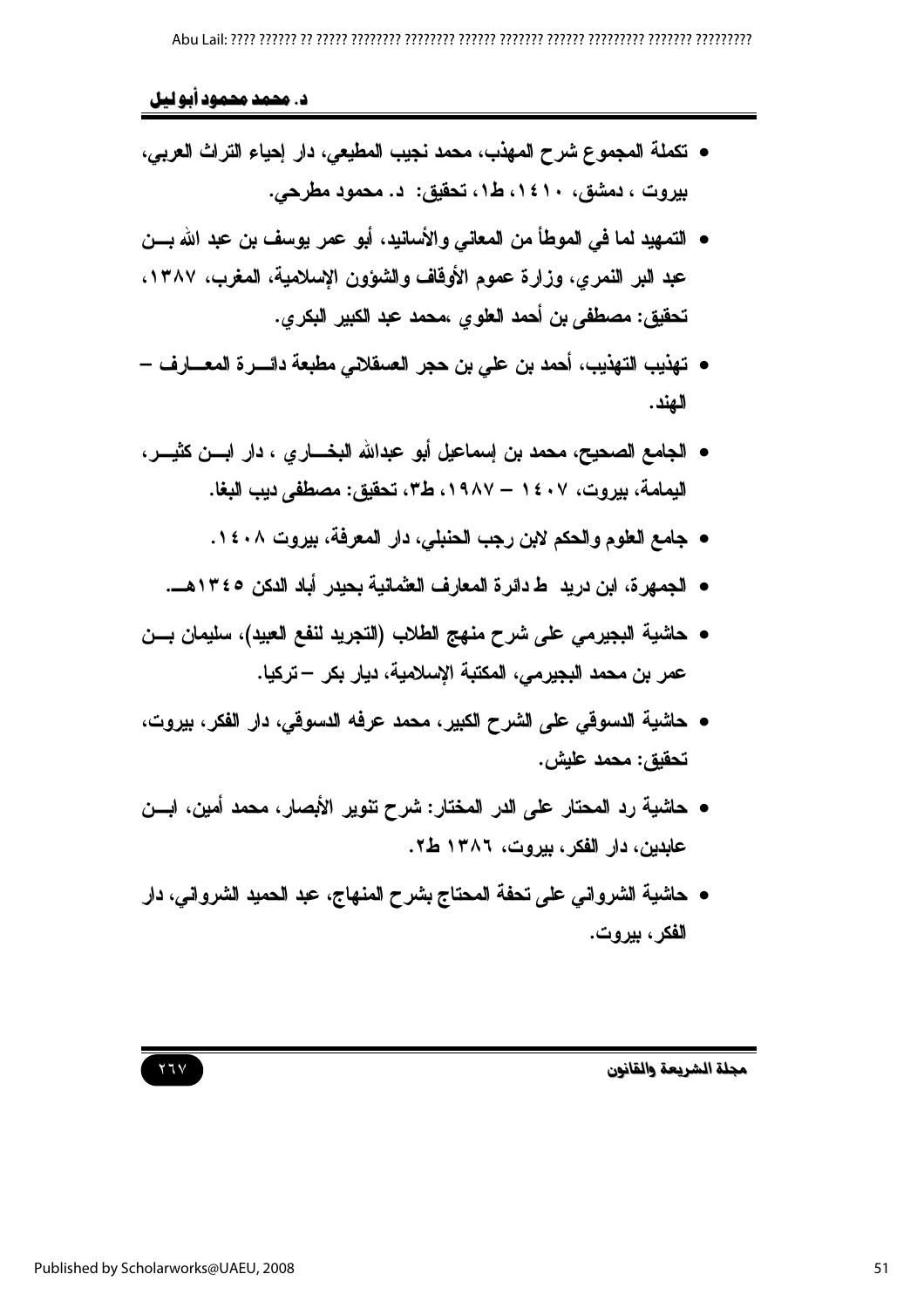- حاشية العدوي على شرح كفاية الطالب الرباني، على الصعيدي العدوي المالكي، دار الفكر ، بيروت، ١٤١٢، تحقيق: يوسف الشيخ محمد البقاعي.
- حجة الله البالغة: أحمد شاه ولمي الله بن عبد الرحيم الدهلوي دار الكتب العلمية، ببروت، ۱۹۹۵م.
- الحقوق العينية الأصلية، د.محمد وحيد الدين سوار ، مكتبة دار الثقافة، عمـــان، سنة ١٩٩٤.
- الحقوق العينية الأصلية في قانون المعاملات المدنية، د.محمد المرسى ز.هـــرة، مطبعة جامعة الامارات، سنة ١٩٩٩.
	- درر الحكام، على حيدر، مكتبة النهضة، بيروت– بغداد.
	- الدر المختار، الحصكفي، دار الفكر، بيروت، ١٣٨٦، ط٢.
	- الذخيرة، أحمد بن إدريس القرافي، دار الغرب الإسلامي، ط1.
- الزاهر في غريب ألفاظ الشافعي، محمد بن أحمد بن الأزهر الأزهري الهـــروي أبو منصور، وزارة الأوقاف والشئون الإسلامية، الكويت، ١٣٩٩ ط١، تحقيق د. محمد جبر الألفي.
- سبل السلام شرح بلوغ المرام من أدلة الأحكام، محمد بن إسماعيل الصنعاني، دار إحياء التراث العربي، بيروت، ١٣٧٩، ط٤، تحقيق: محمد عبــد العزيـــز الخولى.
- سنن ابن ماجة، محمد بن يزيد أبو عبدالله القزويني(ابن ماجــــة)، دار الفكــــر، بير وت، محمد فؤاد عبد الباقي.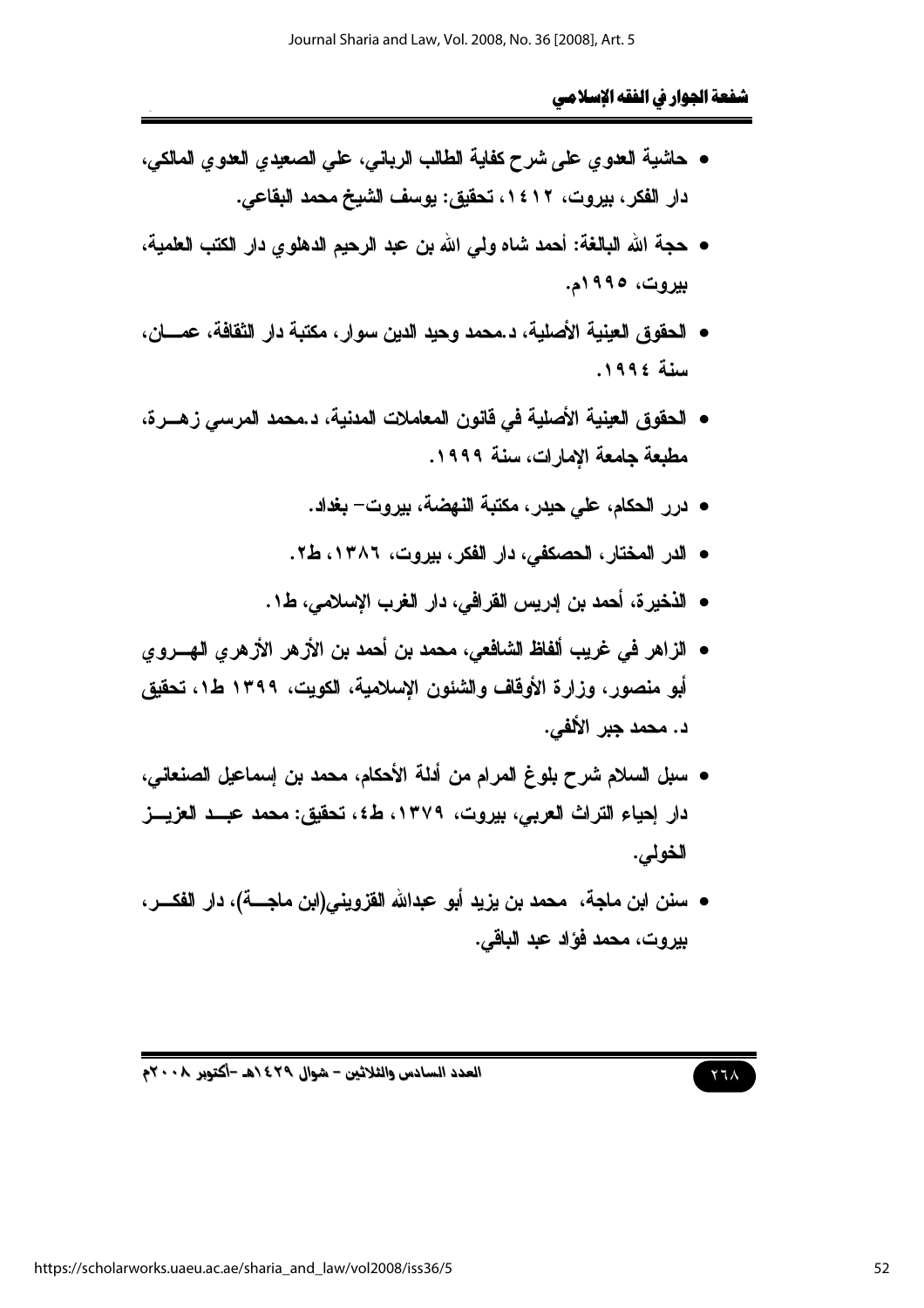د. محمد محمود آبو لیل

- سنن البيهقي الكبرى، أحمد بن الحسين بن علي بن موسى أبو بكر البيهقـــي، مكتبة دار الباز ، مكة المكرمة، ١٤١٤ – ١٩٩٤، تحقيق: محمد عبد القـــادر عطا.
- سنن الترمذي، الجامع الصحيح، محمد بن عيسى أبو عيسى الترمذي السلمي، دار إحياء التراث العربي، بيروت، تحقيق: أحمد محمد شاكر وآخرون.
- سنن الدارفظني، على بن عمر أبو الحسن الدارفطني البغدادي، دار المعرفة، بیروت، ۱۳۸۲ – ۱۹۲۲، تحقیق: السید عبد الله هاشم یمانی المدنی.
- سنن الدارمي، عبدالله بن عبدالرحمن أبو محمد الدارمي، دار الكتاب العربــــي، بيروت، ١٤٠٧، ط١، تحقيق: فواز أحمد زمرلي ، خالد السبع العلمي.
- شرح الزرقاني على موطأ الامام مالك، محمد بن عبــد البـــاقي بـــن يوســف الزرقاني، دار الكتب العلمية، بيروت، ١٤١١ ط١.
- شرح معاني الآثار ، أحمد بن محمد بن سلامة بن عبدالملك بن سلمة، أبو جعفر الطحاوى، دار الكتب العلمية، بيروت، ١٣٩٩، ط١، تحقيق: محمــد زهــرى النجار .
- الشفعة في قانون المعاملات المدنية مقارنا مع الفقه الإســــلامي لــــسنة١٩٨٤، الخواص الشيخ العقاد، مكتبة الهلال، بيروت.
- الشفعة علماً وعملاً، نبيل سعد، نبيل إبراهيم سعد، منشاة المعارف بالإسكندرية،  $.199V$
- صحيح مسلم بشرح النووي، أبو زكريا يحيى بن شرف بن مرى النووي، دار إحياء التراث العربي، بيروت، ١٣٩٢، ط٢.

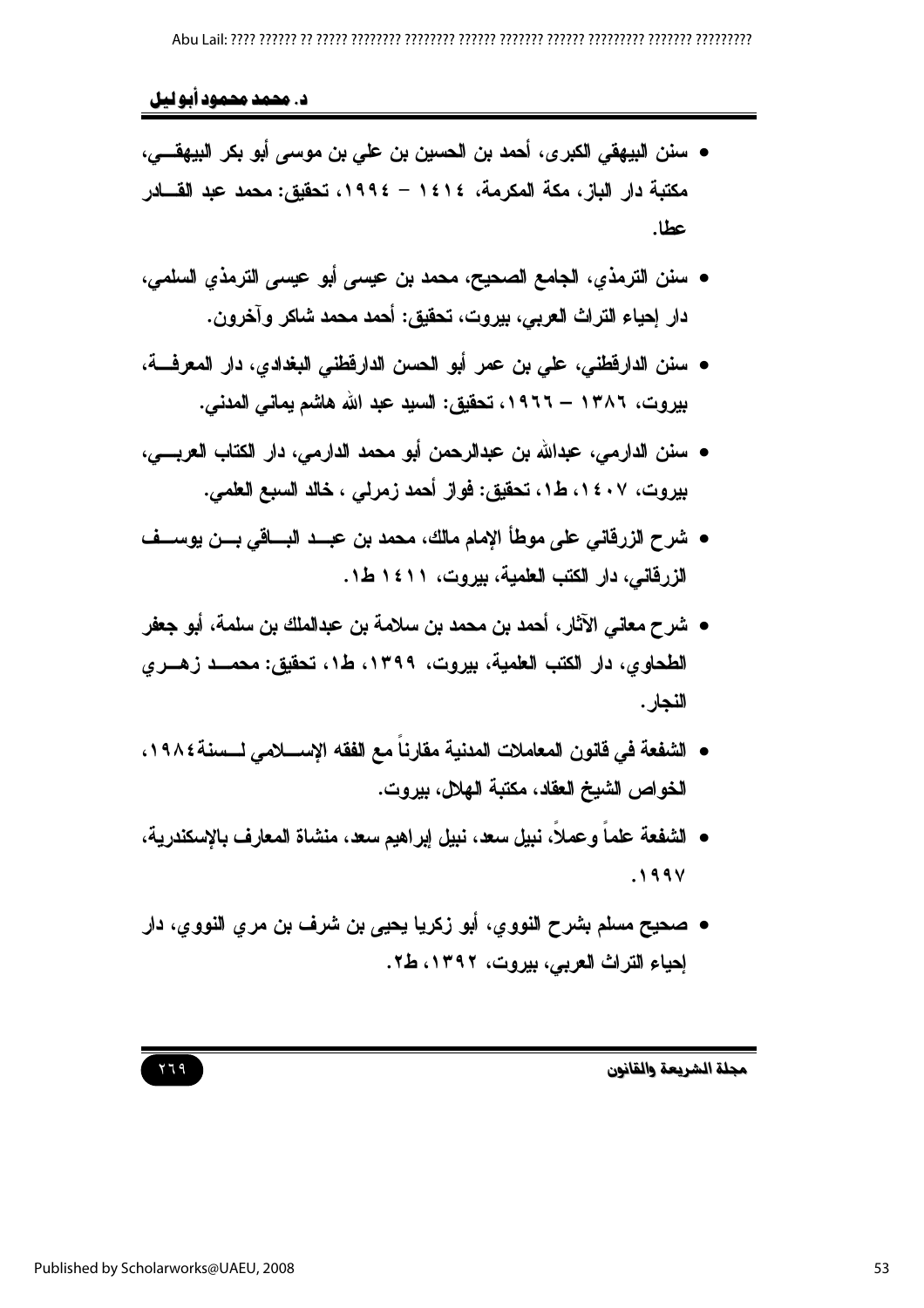- عارضة الأحوذي بشرح صحيح الترمذي، محمد بن عبد الله بن العربي، مكتبة المعارف، بيروت.
- عمدة القار ي شرح صحيح البخار ي، بدر الدين محمود بن أحمد العيني، طبعــــة ادارة الطباعة المنبرية.
- عون المعبود شرح سنن أبي داود، محمد شمس الحق العظيم آبادي أبو الطيب، دار الكتب العلمية، بيروت، ١٤١٥، ط٢.
- فتاوى ابن تيمية، أحمد عبد الحليم بن تيمية الحراني أبو العباس، مكتبة ابـــن تيمية، تحقيق: عبد الرحمن محمد فاسم العاصمي النجدي الحنبلي.
- فتح الباري شرح صحيح البخاري، أحمد بن على بـــن حجـــر أبـــو الفــضل العسقلاني الشافعي، دار المعرفة، بيـــروت، ١٣٧٩، تحقيـــق: محمـــد فـــؤاد عدالباقي ، محب الدين الخطيب.
- الفتح الرياني لترتيب مسند الإمام أحمد بن حنبل الشبياني، أحمد البنا الساعاتي، ط١، مصر، ١٣٦٦.
- فتح الوهاب بشرح منهج الطلاب، زكريا بن محمـــد بـــن أحمـــد بـــن زكريــــا الأنصاري، أبو يحيى، دار الكتب العلمية، بيروت، ١٤١٨ ط1.
- الفواكه الدواني على رسالة ابن أبي زيد الفيرواني، أحمد بن غنيم بـــن ســــالم النفر او ی المالکی، دار الفکر ، بیروت، ۱٤۱٥.
	- القاموس المحيط الفيروز أبادي.
- الكافي في فقه أهل المدينة، أبو عمر يوسف بن عبد الله بن عبد البر القرطبي، دار الكتب العلمية، بيروت، ١٤٠٧ ط١.

العدد السادس والثلاثين - شوال ٤٢٩ ٥هـ -أكتوبر ٢٠٠٨م

 $\gamma$   $\gamma$ .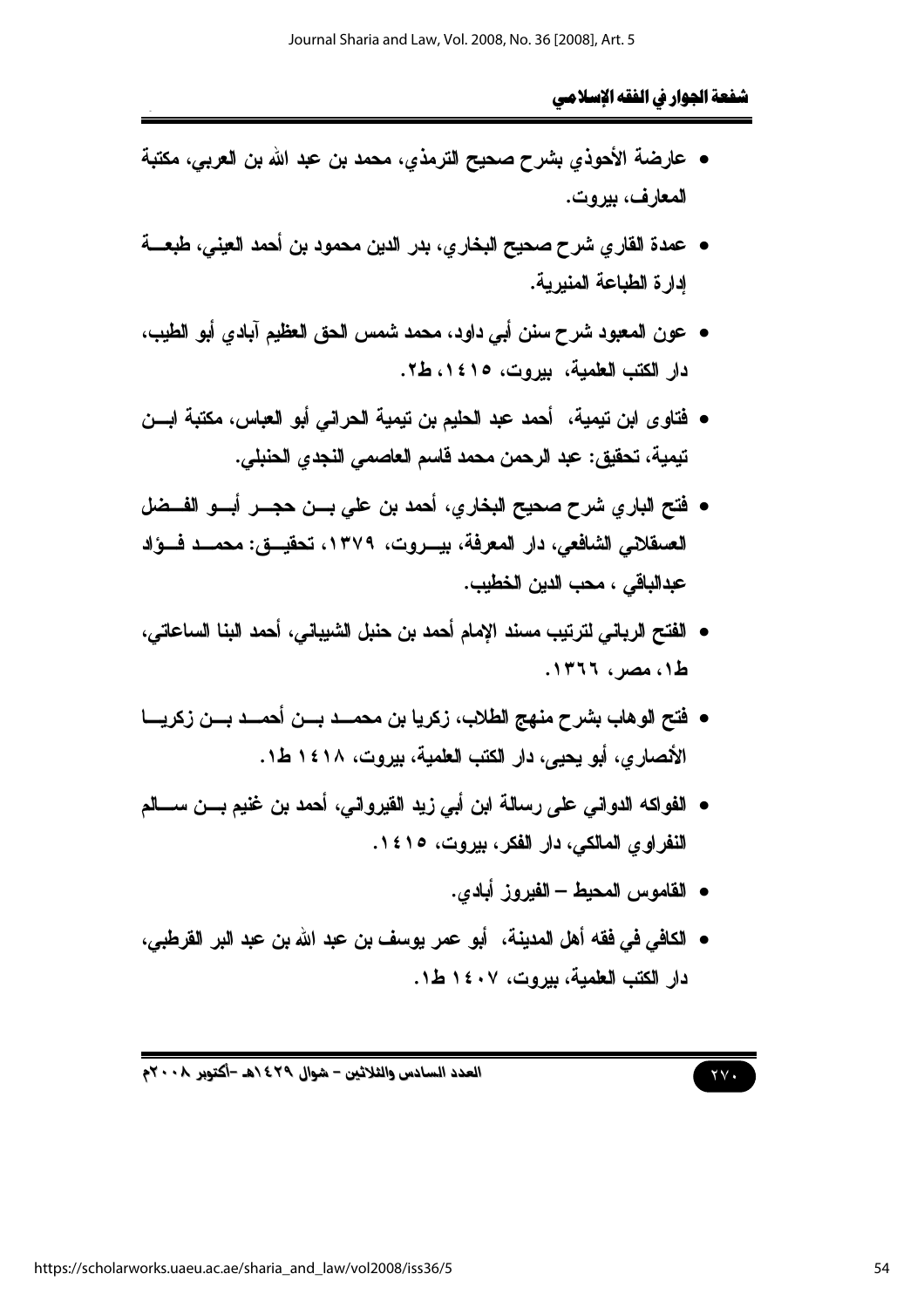د. محمد محمود آبو لیل

- الكافي في فقه الإمام المبجل أحمد بن حنبل، عبد الله بن قدامة المقدســـي أبـــو محمد، المكتب الإسلامي، بيـــروت، ١٤٠٨ – ١٩٨٨، ط٥، تحقيـــق: زهيـــر الشاويش .
- كشاف القناع عن متن الإقناع، منصور بن يونس بن إدريس البهـوتي، دار الفكر ، بيروت، ١٤٠٢ تحقيق: هلال مصيلحي مصطفى هلال.
- كفاية الطالب الرياني لرسالة أبي زيد القيروانسي، أبسو الحسس، دار الفكسر، بيروت، ١٤١٢، تحقيق: يوسف الشيخ محمد البقاعي.
- المبدع في شرح المقتع، إبراهيم بن محمد بن عبد الله بن مفلح الحنبلي، أبـــو إسحاق، المكتب الإسلامي، بيروت، ١٤٠٠.
- المحلي، علي بن أحمد بن سعيد بن حزم الظاهر ي أبسو محمسد، دار الآف) الجديدة، بيروت، تحقيق: لجنة إحياء التراث العربي.
- مختصر الخرقي من مسائل الإمام أحمد بن حنبل، أبو القاسم عمر بن الحـــسين الخرقي، المكتب الإسلامي، بيروت، ١٤٠٣، ط٣، تحقيق: زهير الشاويش.
- مرشد الحيران إلى معرفة أحوال الاسبان، محمد قدري باشا، دار الآفاق العربية، سنة ٢٠٠٣.
- المستدرك على الصحيحين، محمد بن عبدالله أبو عبدالله الحاكم النيـــسابور ي، دار الكتب العلمية، بيروت، ١٤١١ - ١٩٩٠، ط١، تحقيق: مـصطفى عبـد القادر عطا.
- مسقطات الشفعة، رمضان أبو السعود، الدار الجامعية للطباعة والنشر، ١٩٩٢.

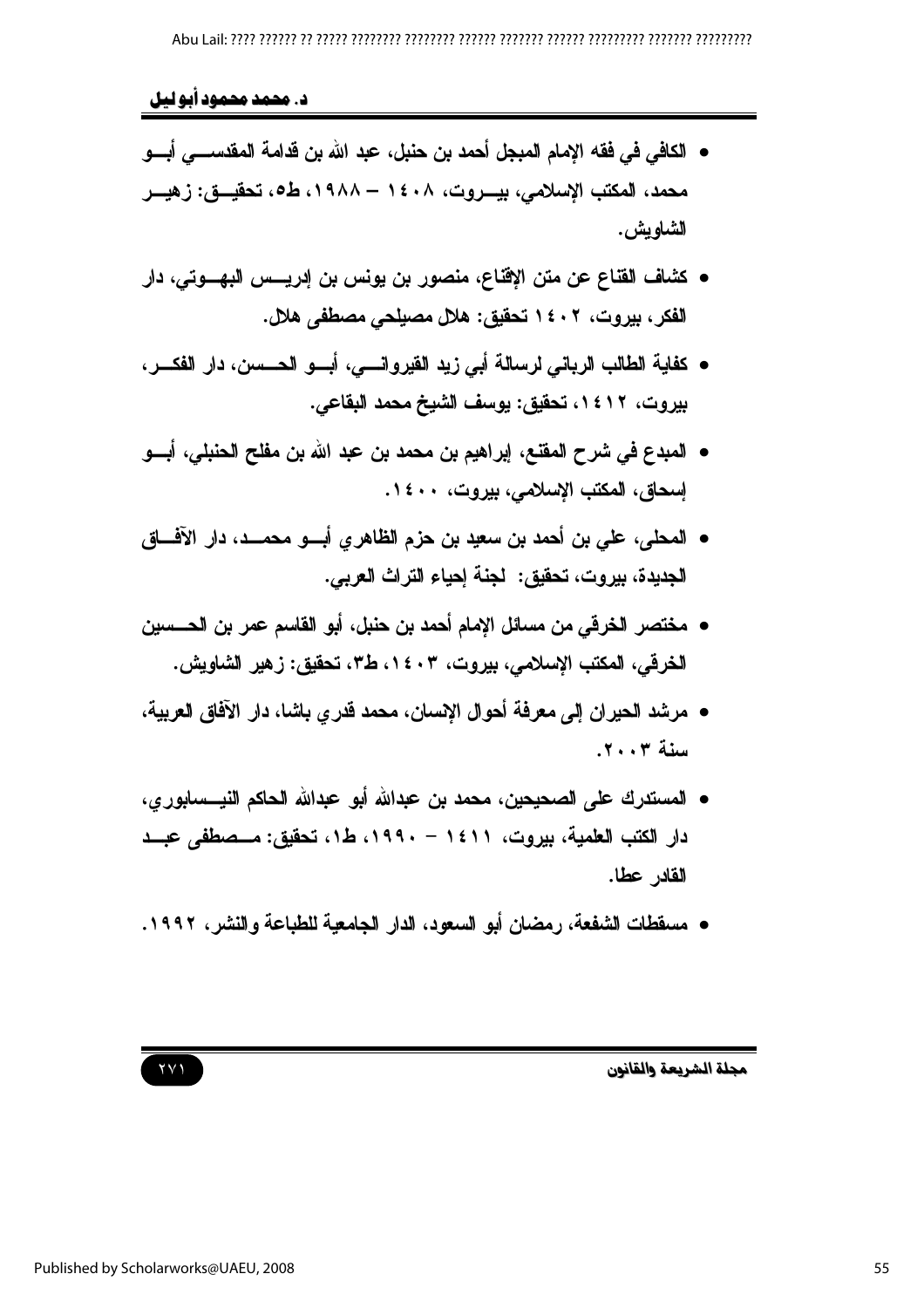- المغنى في فقه الإمام أحمد بن حنبل الشبياني، عبد الله بن أحمـــد بـــن قدامــــة المقدسي أبو محمد، دار الفكر ، بيروت، ١٤٠٥، ط١.
- مغنى المحتاج إلى معرفة معاني ألفاظ المنهاج، محمد الخطيب الـــشربيني، دار الفكر ، بير و ت.
- مصنف ابن أبي شيبة (الكتاب المصنف في الأحاديث والآثار)، أبو بكر عبد الله بن محمد بن أبي شيبة الكوفي، مكتبة الرشد، الرياض، ١٤٠٩، ط١.
- مصنف عبد الرزاق، عبد الرزاق بن همام الصنعاني، المكتب الإسلامي، بيروت، ط٢، تحقيق: حبيب الرحمن الأعظمي.
- المطلع على أبواب الفقه، محمد بن أبي الفتح البعلي الحنبلسي أبسو عبسد الله، المكتب الإسلامي، بيروت، ١٤٠١ – ١٩٨١، تحقيق: محمد بشير الأدلبي.
- معونة أولى النهي شرح المنتهي، محمد بن عبد العزيز الفتوحي "ابن النجسار"، دار خضر ، ط١، تحقيق : عبد الملك بن دهيش .
- المعونة على مذهب أهل المدينة للقاضي عبد الوهاب البغدادي ، مكتبـــة نـــزار مصطفى الباز، الرياض.
- المنتقى من السنن المسندة، عبد الله بن على بن الجارود أبو محمد النيسابور ي، مؤسسة الكتاب الثقافية، بيروت، ١٤٠٨ – ١٩، ط١، تحقيق: عبــدالله عمـــر البار و دبا.
- المهذب في فقه الإمام الشافعي، إبراهيم بن علي بن يوسف الـــشيرازي أبـــو اسحاق، دار الفکر ، بيروت.
	- الموسوعة الفقهية الكويتية، وزارة الأوقاف الكويتية.